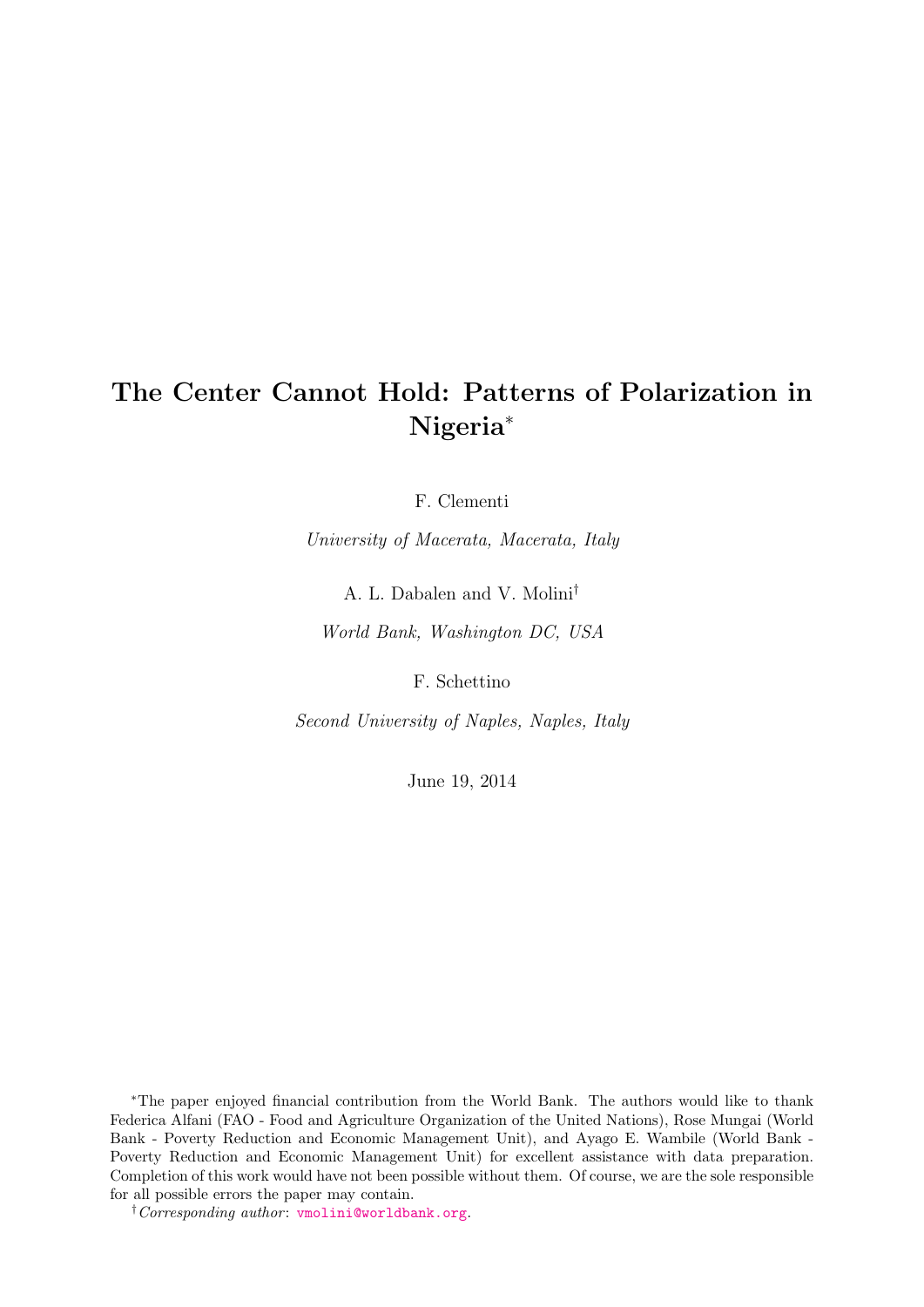#### Abstract

Recent analysis on consumption patterns in Nigeria seems to suggest an increase in inequality that could have offset the poverty-reducing benefits from sustained growth. Inequality increase is however just one aspect of the whole problem. Our hypothesis is that Nigeria is also going through a process of economic polarization. Broadly speaking, the notion of polarization is concerned with the disappearance or—as in the case of Nigeria—non-consolidation of the middle class, which occurs when there is a tendency to concentrate in the tails, rather than the middle, of the income/consumption distribution. The aim of this paper is to document the increasing polarization, paying a special attention to certain areas of the country, notably those where in the last decade economic growth had been stagnant or particularly non-inclusive with vast negative repercussions on social stability. An analysis of this type is rather new for Nigeria. The limited availability of comparable data has hindered an investigation that requires data series not too close in time: the process of polarization is generally slow and significant changes can be detected over long periods. The present paper tries to overcome this limitation by making use of recently developed survey-to-survey imputation techniques. To explore polarization, our study uses instead the relative distribution methodology [\(Handcock and Morris,](#page-28-0) [1998,](#page-28-0) [1999\)](#page-28-1). This flexible and straightforward method provides a non-parametric framework for comparing the income (or other) distributions of two populations—either cross-sectional or over time—in a way that permits consideration of differences throughout the entire income range. Findings confirm the sharp increase of polarization. Compared to 2003, the 2013 consumption distribution is more concentrated in upper and lower deciles, while the middle deciles are progressively empying out. A between-group analysis based on the six geo-political zones of the country also shows the emergence of a macro-regional gap: in fact, while the South South and South West regions contribute mainly to polarization in the upper tail of the national consumption distribution, households in the North East and North West zones—the conflict-stricken areas—are more likely to fall in the lower national deciles compared to the rest of the country.

#### JEL classification: C14; D31; D63; I32; Q34

Keywords: Nigeria; consumption expenditure; poverty and inequality; relative distribution; polarization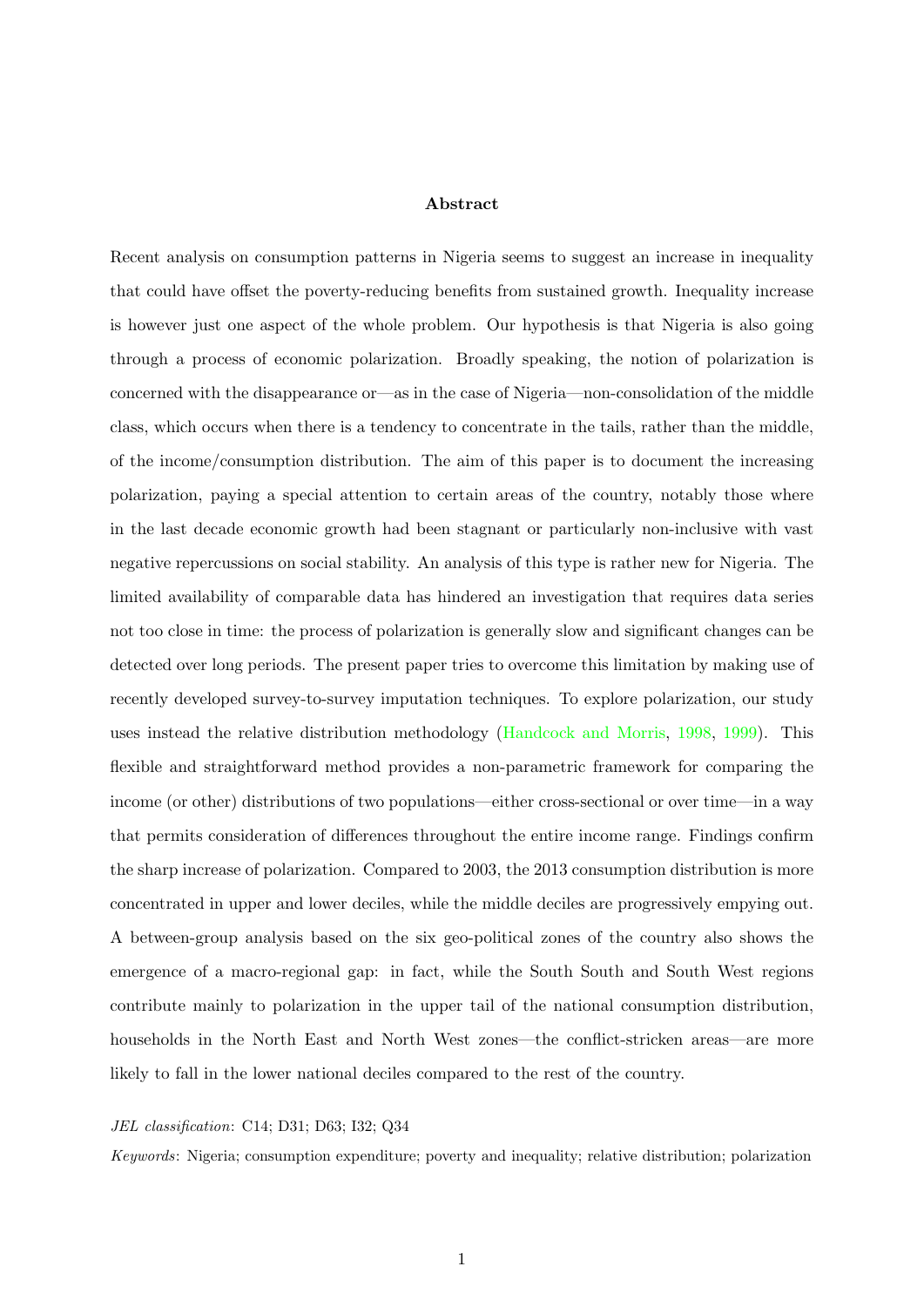# 1 Introduction

Despite a stable and sustained growth, according to official numbers poverty reduction in Nigeria has not been up to general expectations. Poverty seems to have declined faster in the coastal South and around the Federal Capital, Abuja. Not every state improved. To the contrary, a large belt of north-eastern states have experienced a significant increase in poverty. The lack of a faster reduction in poverty despite a significant growth in GDP may be due to a fast increase in inequality [\(World Bank,](#page-32-0) [2013\)](#page-32-0).

An increase in inequality is, however, just one aspect of the whole problem. Our hypothesis is that Nigeria is also undergoing through a process of icreasing income polarization. Whereas inequality is the overall dispersion of the distribution, referring to the distance of every individual from the median or mean income, polarization is the combination of divergence from global and convergence on local mean incomes.

In income-polarized societies, people cluster around group means and tend to be far from the mean/median of the overall distribution. Within each group there is income homogeneity and often reducing income inequality: we can talk, thus, of "increasing identification". Between the two groups, instead, we talk of "increasing alienation" [\(Duclos](#page-27-0) et al., [2004\)](#page-27-0). The combined effect of alienation and identification forces between two significantly sized groups leads to effective opposition, a situation that might give rise to social conflicts and tensions [\(Esteban and Ray,](#page-27-1) [1999,](#page-27-1) [2008,](#page-27-2) [2011\)](#page-27-3). Also, the group at the top of the distribution has voice while the other group, made by those at the bottom, are voiceless in matters that affect their welfare and the society at large.

Another important aspect of the income polarization analysis is that it is concerned with the disappearance or—as in the case of Nigeria—non-consolidation of the middle class. This precisely occurs when in a society there is a tendency to concentrate in the tails, rather than the middle, of the income distribution. A well-off middle class is important to every society because it contributes significantly to economic growth, as well as to social and political stability [\(Easterly,](#page-27-4) [2001;](#page-27-4) [Pressman,](#page-31-0) [2007\)](#page-31-0). Also, the middle class constitutes the backbone of democracy [\(Birdsall,](#page-26-0) [2010\)](#page-26-0) and is a key ingredient in guaranteeing sustainable economic growth and poverty reduction efforts in the long-term.

Nigeria represents an interesting case for undertaking a polarization analysis. As mentioned before, GDP and per capita income have steadily grown in the last decade, after GDP re-basing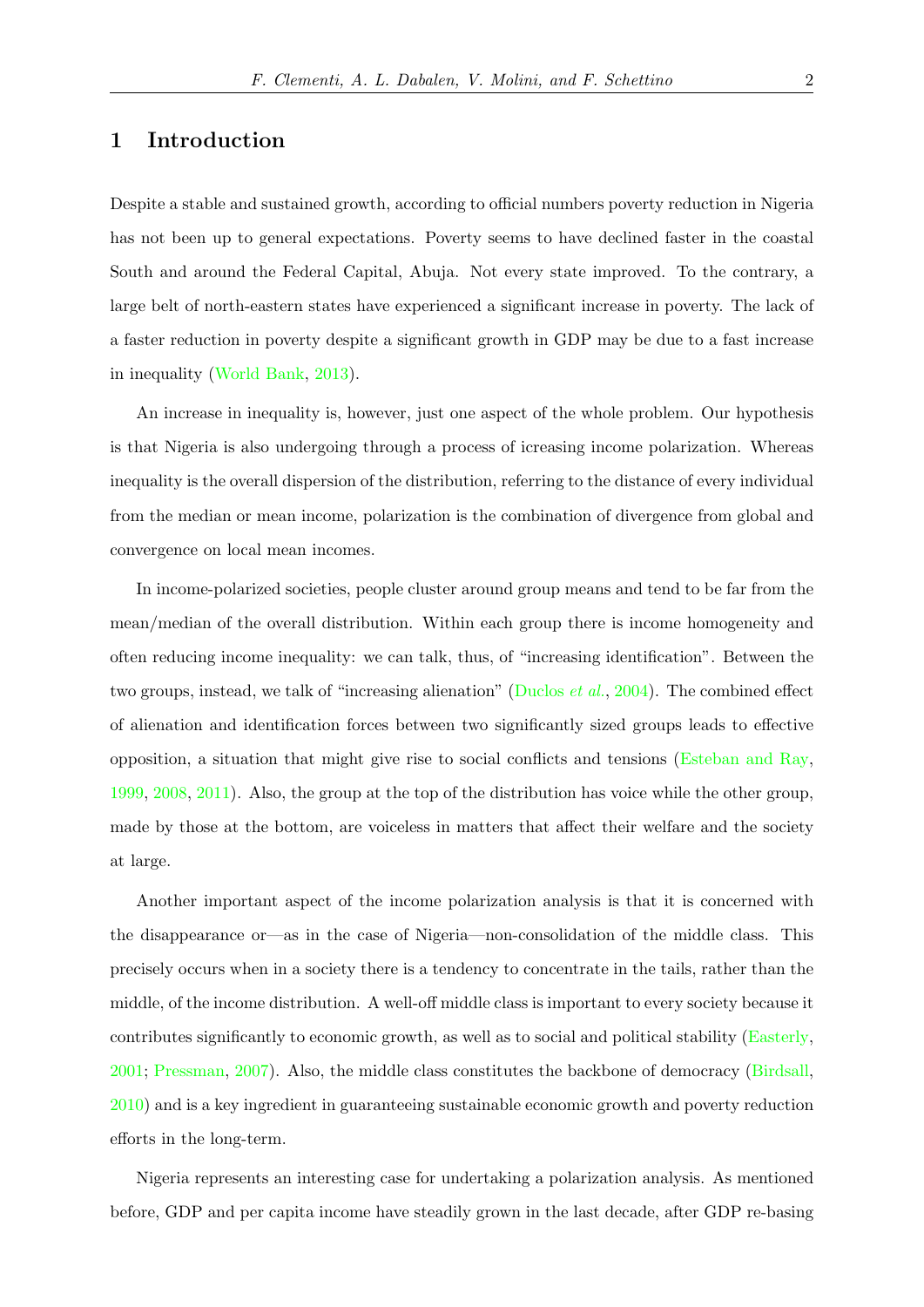Nigeria is likely to become the biggest African economy and yet clear signs of consolidation of a national middle class are limited. Moreover, the country is increasingly affected by sub-regional conflicts driven to a large extent by disaffected (alienated) groups.

Studies on polarization in Nigeria are few and have approached the relevant issues in a restrictive way. The limited attention paid to long-run patterns could have been due to data problems. [Aigbokhan](#page-24-0) [\(2000\)](#page-24-0) used the [Wolfson](#page-32-1) [\(1994\)](#page-32-1) polarization index and provided estimates for the country's urban and rural areas under national, male-headed, female-headed, and zones dimensions. They found that there was a higher degree of polarization in the rural areas in the 1990s, and while polarization increased in the country between 1985 and 1992, it declined in the rural areas, which is in contrast with the general belief of increased polarization.

[Araar](#page-25-0) [\(2008\)](#page-25-0) analyzed the 2003/2004 round of the National Living Standard Survey (NLSS), and tried to identify the main drivers behind polarization in the 1990s by comparing Nigeria to China. Using the same set of data, [Awoyemi and Araar](#page-25-1) [\(2009\)](#page-25-1) decomposed the Duclos-Esteban-Ray (DER) index of polarization [\(Duclos](#page-27-0) et al., [2004\)](#page-27-0). Main results indicate a clear prevalence of the identification component vs. alienation, making authors to hypothesize that the existence of an ongoing polarization process. Also, they identify as main drivers of polarization the increasing divide between macro-zones, education and levels of occupation. Urban/rural divide is found to be insignificant. [Awoyemi](#page-25-2) et al. [\(2010\)](#page-25-2) extended the analysis looking at the polarization dynamics over the a longer time span, 1996–2004. Using data from two different household surveys, they find a reduction in polarization using both the [Foster-Wolfson](#page-28-2) [\(1992\)](#page-28-2) and DER index: from 0.30 to 0.25 and from 0.44 to 0.38, respectively. They also show that in the southern macro areas (South East and South West) indexes do not vary significantly. [Ogunyemi and Oni](#page-30-0)  $(2011)$  and [Ogunyemi](#page-30-1) *et al.*  $(2011)$  calculated the same indexes on households in rural areas only from 1980 to 2004, finding a similarly decreasing trend. More recent studies like [Ogunyemi](#page-30-2) [\(2013\)](#page-30-2) indicate a general invariance, with a limited tendency towards increase, by comparing the 2003/2004 round of the NLSS and the 2009/2010 round of the Harmonized National Living Standard Survey (HNLSS).

The present paper is innovative in several aspects. First, rather than just computing and comparing polarization indexes, we use a non-parametric framework (the "relative distribution" introduced by [Handcock and Morris,](#page-28-0) [1998,](#page-28-0) [1999\)](#page-28-1) and compare income throughout the entire income range. The relative distribution analysis requires at least two comparable survey rounds in order to investigate changes along the entire distribution. Since the lack of comparable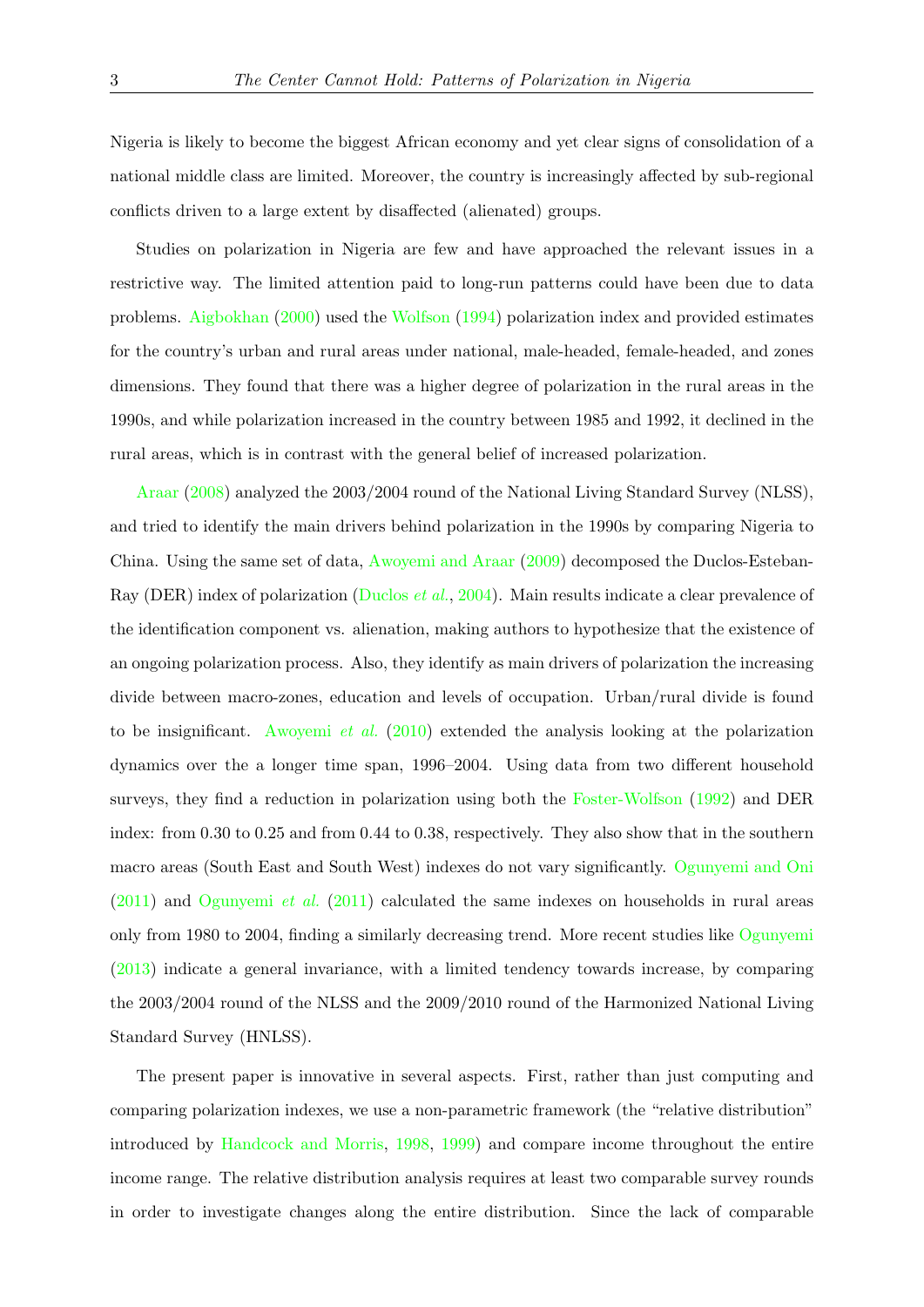surveys has limited the scope of previous work, we use survey-to-survey techniques to produce two fully comparable distributions—and this can be regarded as the second aspect of novelty of the present study. Finally, the flexibility of the relative distribution tool allows an accurate analysis at macro-regional level too. Differently from previous contributions, another goal of this paper is to document also sub-national patterns of polarization. Nigeria is highly heterogeneous, so that drivers of polarization can indeed differ across macro regions. It is also worth mentioning that this focus on macro-regions is aimed at preparing the ground for future research on the link between polarization and regional conflicts.

Besides the introduction, the paper articulates in four additional sections. Section [2](#page-4-0) presents the data and discusses the imputation strategy we use to obtain comparable data on household consumption. Section [3](#page-8-0) reviews the approaches to measuring economic polarization and outlines the distinctive features of the relative distribution method. Section [4](#page-15-0) details the main findings of the study. Section [5](#page-22-0) concludes.

# <span id="page-4-0"></span>2 Data and Empirical Strategy

The comparison of measures such as inequality, polarization or poverty computed on surveys relatively distant in time captures, we argue, more accurately the effect of structural modifications in income distribution. Excluding cases of sudden shocks, in general these measures tend to move relatively slowly, in particular polarization. For our specific case, since we use a relative measure based on comparison of two distributions comparison, it becomes crucial using distributions sufficiently distant in time in order to see significant differences.

Comparisons over time, however, can be made difficult or even impossible by changes in data collection methodology [\(Tarozzi,](#page-31-1) [2007\)](#page-31-1). In particular for what concerns survey data, there is increasing empirical evidence that questionnaires revisions can affect respondents' response in relevant ways (inter alia [Deaton and Grosh,](#page-27-5) [2000\)](#page-27-5). For example, the choice of recall period (7, 30 or x days before the interview) or the disaggregation of the expenditure items can deeply influence reports on expenditure. Other changes such as the switch from a diary-based collection to a recall-based collection can dramatically change aggregate food consumption expenditures, a relevant component of total expenditures in many developing countries.

[Beegle](#page-25-3) et al. [\(2010\)](#page-25-3), for example, find that in Tanzania recall modules measure lower consumption than a personal diary, with larger gaps among poorer households and for households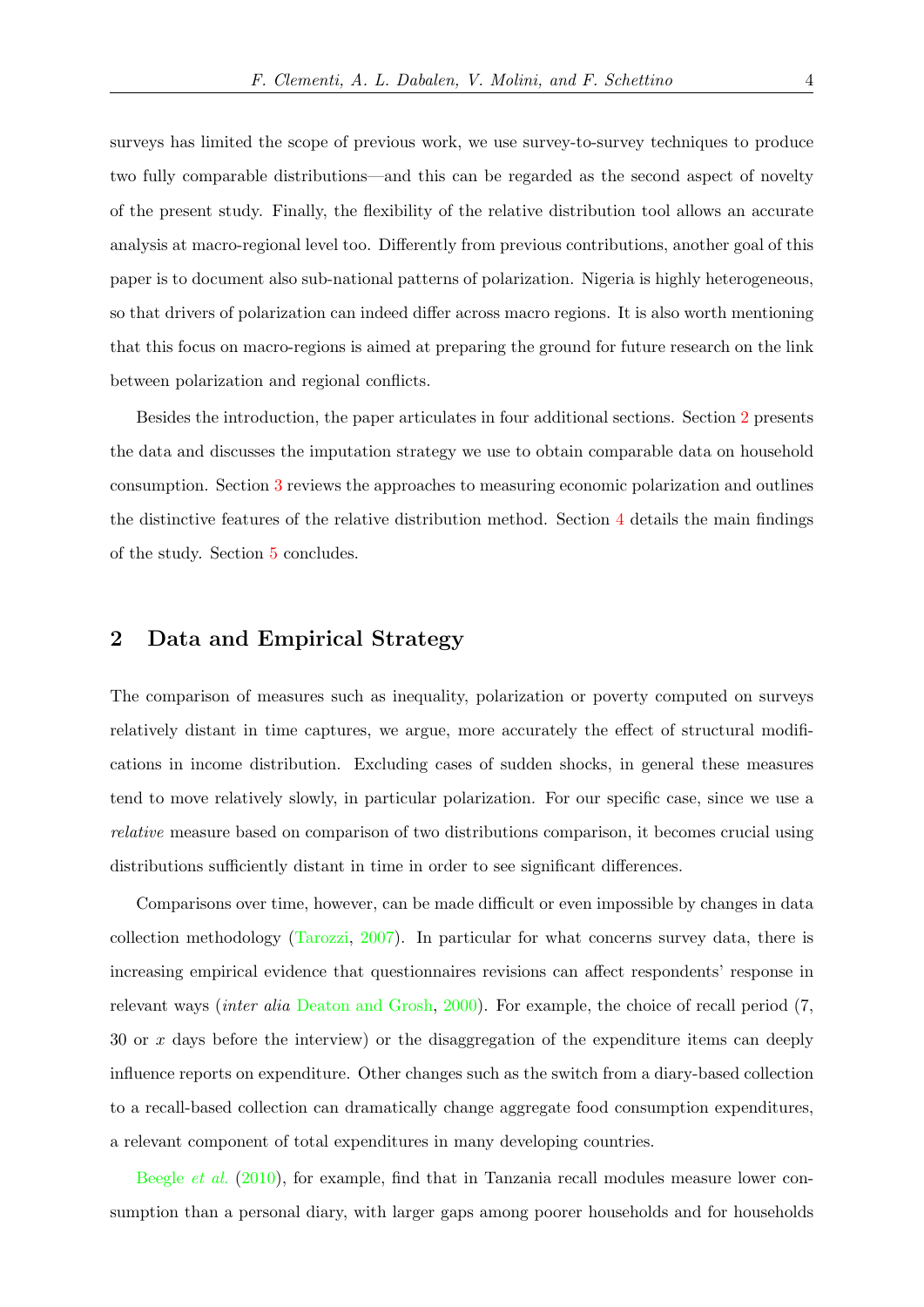with more adult members. [Ahmed](#page-24-1) *et al.* [\(2014\)](#page-24-1), looking at Bangladesh data, also find that a switch from diary to recall reduces consumption aggregates simply because households remember their expenses better when entering them regularly in a diary. Therefore, switching the data collection methods from diary to recall likely makes poverty estimates incomparable with those of previous rounds in which consumption data were collected by diary.

In Nigeria, The Nigeria National Bureau of Statistics (NBS) uses National Living Standard Survey (NLSS) 2003/2004 and Harmonized National Living Standard Survey (HNLSS) 2009/2010 to monitor progress in poverty reduction in the country. These surveys are representative at state level, use a month-long diary to collect consumption and enumerators were in the field over a period ranging from October to September of the following year. NBS also conducts other household surveys, most notably the General Household Survey (GHS) cross section and panel.

The GHS cross section is a survey of 22,000 households carried out periodically throughout the country. It is freely downloadable from the NBS's website upon request. Available datasets include 6 rounds, from 2004/2005 to 2010/2011. Enumerators visit households once, generally in March, and ask a very standard set of questions. Data on consumption are collected by asking the household about broad categories of consumed items in the last month: food, healthcare, school, and so forth. In 2004/2005 and 2010/2011 data on consumption were not collected.

The GHS panel is a randomly selected sub-sample from GHS cross section consisting of 5,000 households. The panel covers the period 2010/2011 (Wave 1) and 2012/2013 (Wave 2). It is representative at national and zonal (geo-political) levels. Besides the questions asked in a normal GHS survey, it contains data on agricultural activities and other household income activities. Consumption data are collected using a 7-day recall period. In every panel wave, households are interviewed two times: once in the "post-planting" period, ranging from August to November, and once in the "post-harvesting" period, ranging from February to April.

Consumption data—the welfare measure we use for our analysis—from these three different sources are not directly comparable. Preliminary results based on poverty and inequality figures computed on the GHS panel and the HNLSS indicate that the figures computed using the former look substantially different from those computed on the latter. The need for comparable data requires, thus, some form of homogenization of consumption figures. In a preliminary version of this paper we focused on the 2010–2013 panel dataset. The main caveat was that a twoyear difference was a short period to detect substantial modifications in the distribution. In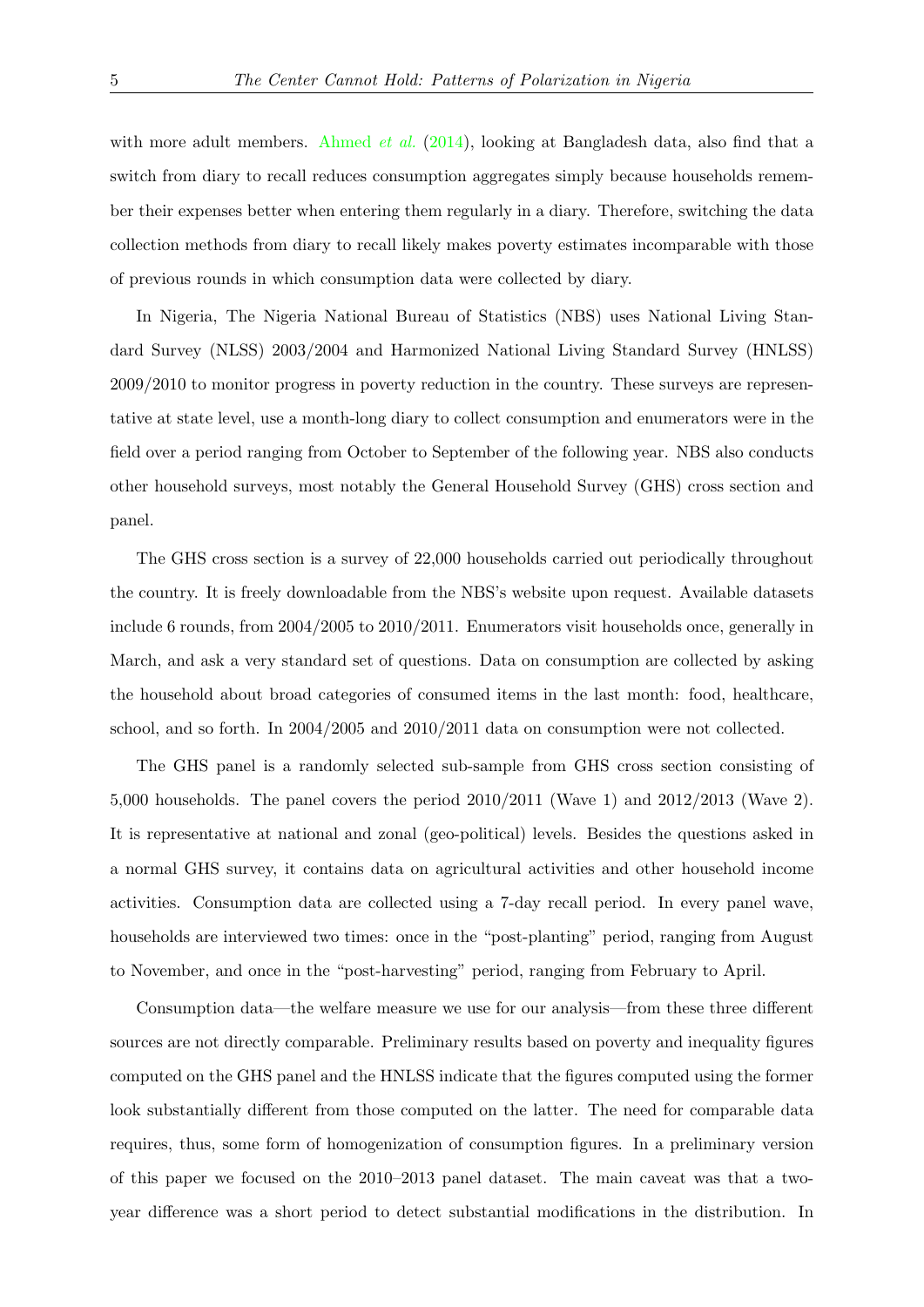particular, while consumption polarization might vary due to a number of exogenous factors (crisis, shocks, etc.) and we might observe significant differences, more difficult is linking these transformations to specific covariates such as education, labor market access, spatial divide, and so forth.

In order to enable the data comparison over a longer time span (a decade), we employ survey-to-survey imputation techniques. Specifically, we use Wave 1 of panel data to impute consumption on the 2003/2004 NLSS survey. Given the importance of obtaining accurate estimates that are comparable over time, it is crucial to calibrate models in a year when both household consumption data and non-consumption data are available, and then use the model to impute household consumption data for years when only the non-consumption data are available. As we will discuss in greater detail below, we will use the panel Wave 2 as a benchmark to check the accuracy of our prediction and in a second stage use the same model to impute the 2003/2004 data.

The imputation process is a simplified version of the methodology developed in [Elbers](#page-27-6) et al. [\(2003\)](#page-27-6). [Stifel and Christiaensen](#page-31-2) [\(2007\)](#page-31-2) provide theoretical guidance regarding variables to be included in imputation models. They recommend including covariates that change over time, but call for excluding variables whose rates of return are likely to change markedly in the face of evolving economic conditions. Following [Stifel and Christiaensen](#page-31-2) [\(2007\)](#page-31-2), we included several household durables but excluded mobile phones, as their relationship with total household expenditure has been changing rapidly in the last ten years. In fact, ten years ago ownership of mobile phones was a good predictor of high income; today, such phones are prevalent among the lower- and middle-income classes and even among the poor [\(Ahmed](#page-24-1) *et al.*, [2014\)](#page-24-1). Other variables include household characteristics and location; we excluded education levels since over ten years the returns on this variable might have changed too fast.

The procedure follows two stages. First, we estimate a model of log per capita expenditures on a sample from panel Wave 1. The model can be defined as:

<span id="page-6-0"></span>
$$
\ln Y_{ik} = \alpha + \beta X_{ik} + \gamma Z_{ik} + (\eta_k + \epsilon_{ik}), \qquad (1)
$$

where  $\alpha$  is an intercept,  $X_{ik}$  is the vector of explanatory variables for household i and location k,  $\beta$  is the vector of regression coefficients, Z is the vector of location specific variables,  $\gamma$  is the vector of coefficients, and the residual is decomposed into two independent components: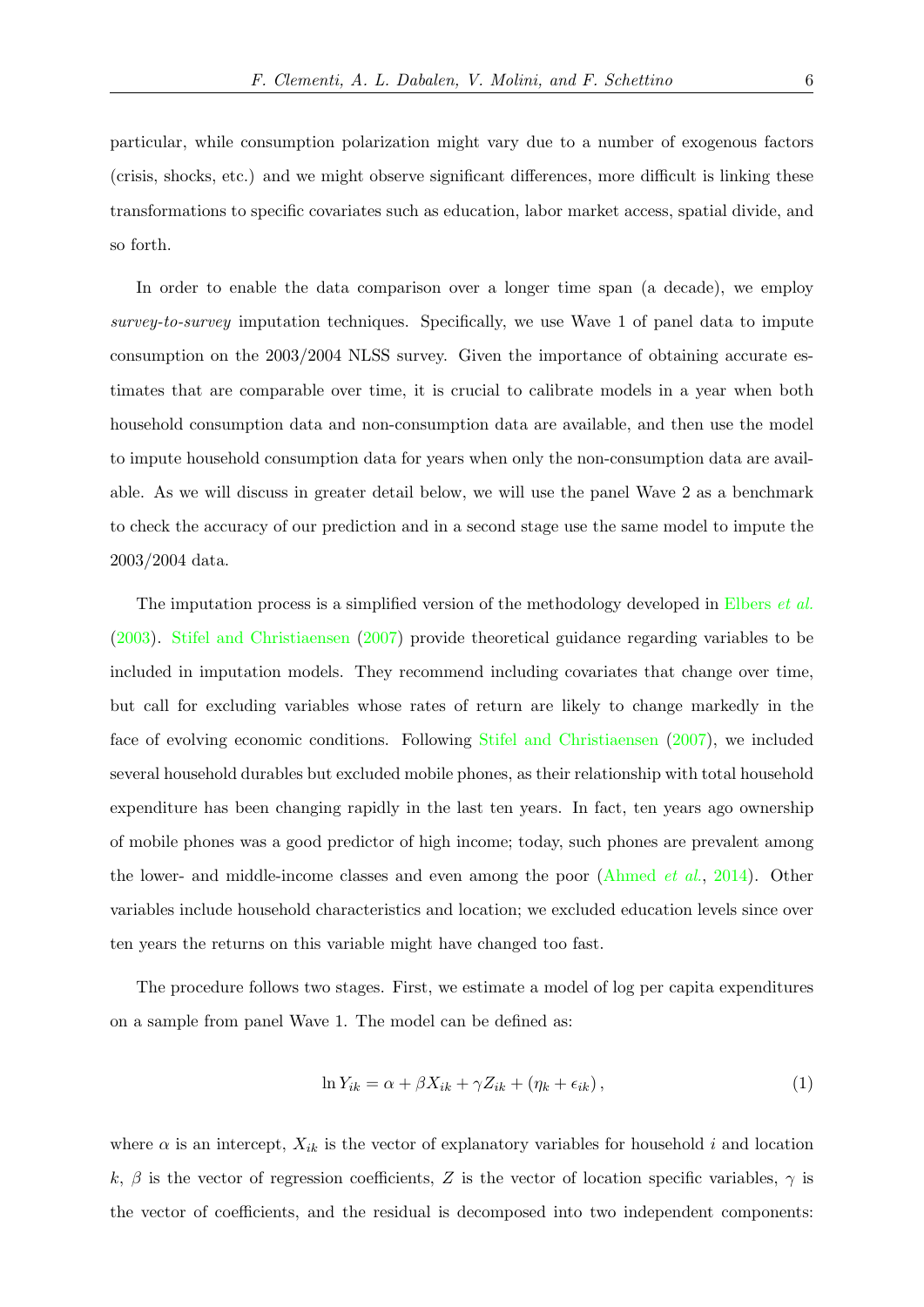the cluster-specific effect,  $\eta_k$ , and a household-specific effect,  $\epsilon_{ik}$ . This structure allows both a location effect—common to all households in the same area—and heteroskedasticity in the household-specific errors.

Second, to control for this location effect and heteroskedasticity we draw errors from the distribution of residuals for households with similar assets and in the same zone. We divide the sample into 10 groups based on deciles of a wealth index [\(Ferreira](#page-28-3) *et al.*, [2011\)](#page-28-3) and six macro zones. The sample of the target distribution is also divided in 60 groups by the same methdology used for the original sample. Residuals are then drawn and imputed to household within each of the sixty groups. Following the bootstrap principle, residuals distribution is drawn for a number  $R = 200$  of replications so as to obtain a number R of distributions. In order to preserve the statistical features of the distribution, such as the standard deviation, we selected among the 200 replications the distribution having the median standard deviation.

We apply different procedures to test the validity of the model: first, by means of in-sample criteria, *i.e.* by evaluating the  $R^2$  size of the predicting model [\(1\)](#page-6-0); then using out-of-sample ones, by testing the predictive capacity of the model on a known consumption distribution (2012/2013) by quantile-to-quantile analysis and other visually oriented techniques such as kernel density comparison.

Figures [1](#page-38-0) and [2](#page-39-0) compare results using various imputation methods. The model in Equation [\(1\)](#page-6-0) using the above-mentioned error sampling and imputation method is compared to two alternative methods in its ability to simulate the 2012/2013 consumption distribution: the Gaussian normal regression imputation method  $(MI, REG)^1$  $(MI, REG)^1$  and the predictive mean matching imputation method  $(MLPMM)^2$  $(MLPMM)^2$ . In Figure [1](#page-38-0) the three methods are compared via the quantile-to-quantile plot.

#### [Figure 1 about here.]

Our method (labelled POV MAP) better minimizes the distance between real 2012/2013 distribution and the simulated one, in particular for values located in the upper tail of the distribution. As an additional robustness test, in Figure [2](#page-39-0) we compare the kernel density kernel of the 2012/2013 consumption distribution (ORIG), the poverty map simulation and the the two multiple imputation outcomes.

[Figure 2 about here.]

<span id="page-7-0"></span><sup>1</sup> <http://www.stata.com/manuals13/mimiimputeregress.pdf>.

<span id="page-7-1"></span><sup>2</sup> <http://www.stata.com/manuals13/mimiimputepmm.pdf>.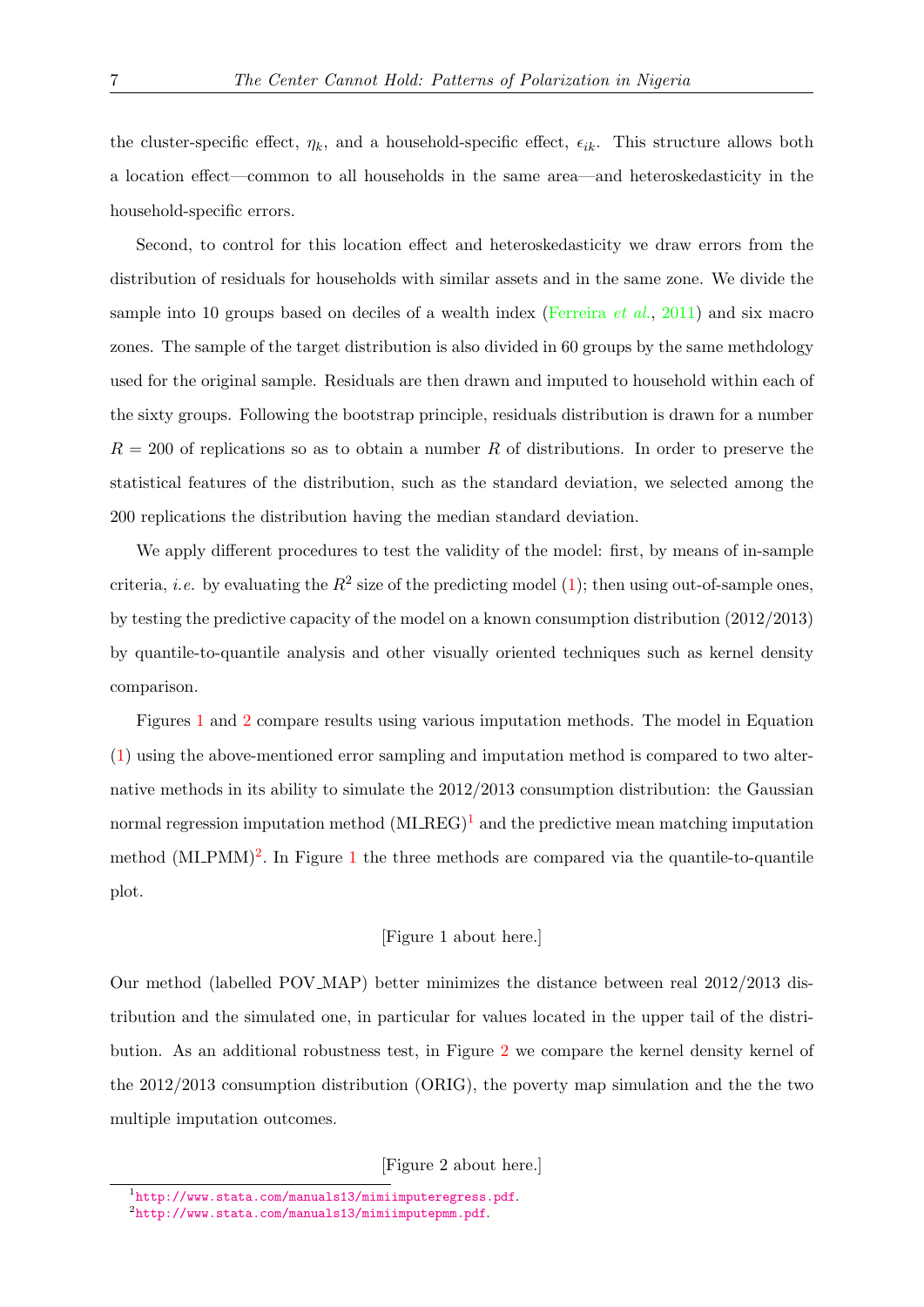As it emerges from the graph, all the simulations are quite accurate in predicting the original data but, differently from MI outcomes, our model doesn't truncate the distribution and reproduces almost perfectly the upper tail.

# <span id="page-8-0"></span>3 Measuring Distributional Polarization in Nigeria: The Method Based on the Relative Distribution

#### 3.1 Some Background on the Income Polarization Literature

Over the last two decades, the issue of polarization has come to be assigned increasing importance in the analysis of income distribution. Notwithstanding the pains the polarization literature has suffered to distinguish itself from pure inequality measurement—see e.g. [Foster and Wolfson](#page-28-2) [\(1992\)](#page-28-2), [Levy and Murnane](#page-29-0) [\(1992\)](#page-29-0), [Esteban and Ray](#page-27-7) [\(1994\)](#page-27-7) and [Wolfson](#page-32-1) [\(1994,](#page-32-1) [1997\)](#page-32-2), it now seems to be fairly widely accepted that polarization is a distinct concept from inequality.

Broadly speaking, the notion of polarization is concerned with the disappearance of the middle class, which occurs when there is a tendency to concentrate in the tails—rather than the middle—of the income distribution. One of the main reasons for looking at income polarization this way, which is usually referred to as "bi-polarization", is that a well-off middle class is important to every society because it contributes significantly to economic growth, as well as to social and political stability (e.g. [Easterly,](#page-27-4) [2001,](#page-27-4) and [Pressman,](#page-31-0) [2007\)](#page-31-0). In contrast, a society with high degree of income polarization may give rise to social conflicts and tensions. Therefore, in order for such risks to be minimized, it is necessary to monitor the economic evolution of the society using indices that look at the dispersion of the income distribution from the middle toward either or both of the two tails<sup>[3](#page-8-1)</sup>. Measures of income polarization that correspond to this case have been proposed in the literature by [Foster and Wolfson](#page-28-2) [\(1992\)](#page-28-2), [Wolfson](#page-32-1) [\(1994,](#page-32-1)

<span id="page-8-1"></span><sup>&</sup>lt;sup>3</sup>More precisely, there are two characteristics that are considered as being intrinsic to the notion of bipolarization. The first one, "increased spread", implies that moving from the central value (median) to the extreme points of the income distribution makes the distribution more polarized than before. In other words, increments (reductions) in incomes above (below) the median will widen the distribution, that is extend the distance between the groups below and above the median and hence increase the degree of bi-polarization. On the other hand, "increased bi-polarity" refers to the case where incomes on the same side of the median get closer to each other. Since the distance between the incomes below or above the median has been reduced, this is assumed to increase bi-polarization. Thus, bi-polarization involves both an inequality-like component, the "increased spread" principle, which increases both inequality and polarization, and an equality-like component, the "increased bipolarity" criterion, which increases polarization but lowers any inequality measure that fulfills the Pigou-Dalton transfer principle—the requirement under which inequality decreases when a transfer is made from a richer to a poorer individual without reversing their pairwise ranking. This shows that although there is complementarity between polarization and inequality, there are differences as well. See the references cited in the main text for a thorough discussion.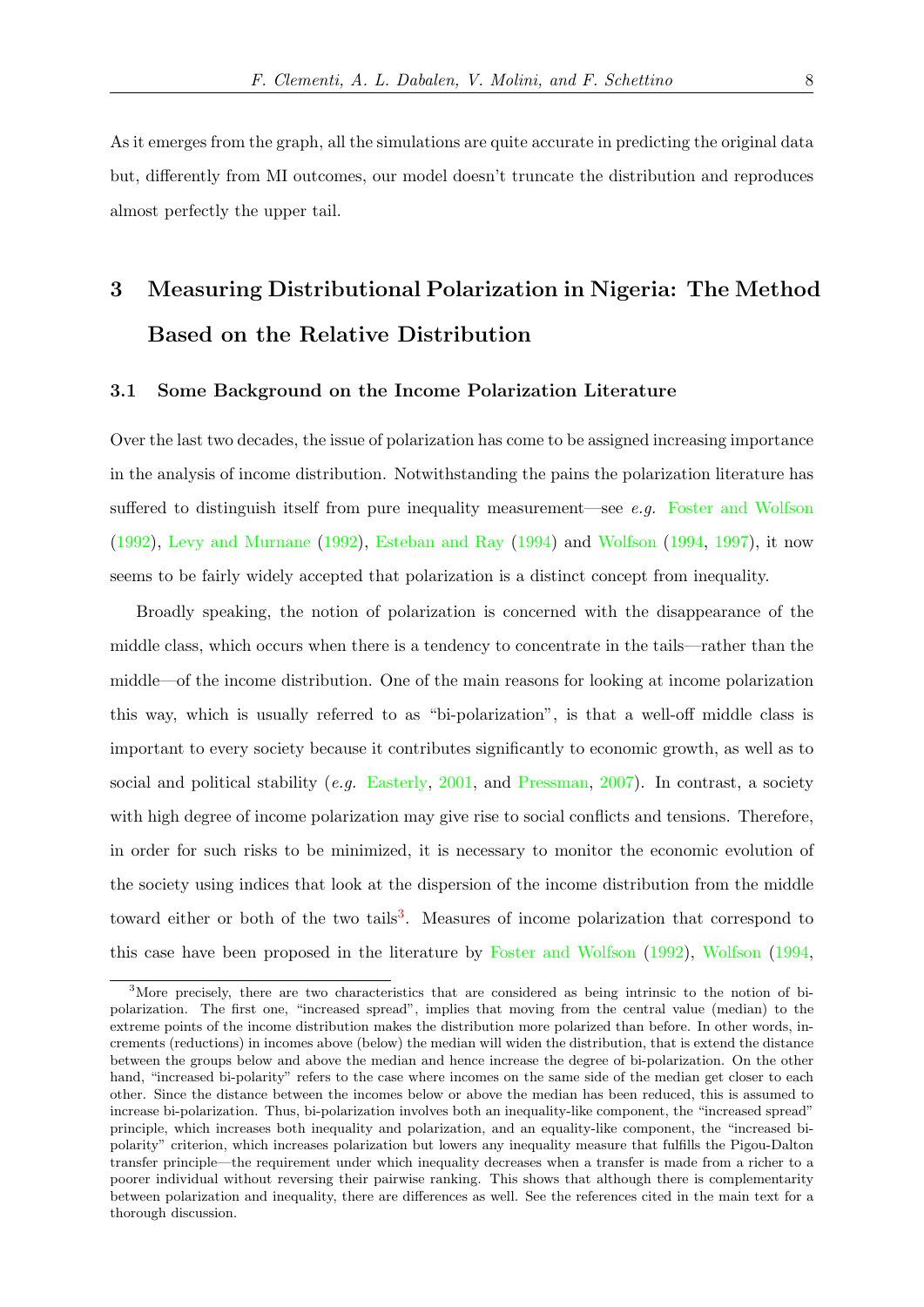[1997\)](#page-32-2), [Wang and Tsui](#page-32-3) [\(2000\)](#page-32-3), [Chakravarty and Majumder](#page-26-1) [\(2001\)](#page-26-1), Rodríguez and Salas [\(2003\)](#page-31-3), [Chakravarty](#page-26-2) et al. [\(2007\)](#page-26-2), [Silber](#page-31-4) et al. [\(2007\)](#page-31-4), [Chakravarty](#page-26-3) [\(2009\)](#page-26-3), [Chakravarty and D'Ambrosio](#page-26-4)  $(2010)$ , [Lasso de la Vega](#page-29-1) *et al.*  $(2010)$ , and others.

A more general notion of income polarization, which was originally proposed by [Esteban](#page-27-7) [and Ray](#page-27-7) [\(1994\)](#page-27-7), regards the latter as "clustering" of a population around two or more poles of the distribution, irrespective of where they are located along the income scale. The notion of income polarization in a multi-group context is an attempt at capturing the degree of potential conflict inherent in a given distribution (see [Esteban and Ray,](#page-27-1) [1999,](#page-27-1) [2008,](#page-27-2) [2011\)](#page-27-3). The idea is to consider society as an amalgamation of groups, where the individuals in a group share similar attributes with the other members (i.e. have a mutual sense of "identification") but in terms of the same attributes they are different from the members of the other groups (*i.e.* have a feeling of "alienation"). Political or social conflict is therefore more likely the more homogenous and separate the groups are, that is when the within-group income distribution is more clustered around its local mean and the between-group income distance is longer. In addition to [Esteban](#page-27-7) [and Ray](#page-27-7) [\(1994\)](#page-27-7), indices regarding the concept of income polarization as conflict among groups have been investigated, among others, by Gradín [\(2000\)](#page-30-3), [Milanovic](#page-30-3) (2000), [D'Ambrosio](#page-27-8) [\(2001\)](#page-27-8), [Zhang and Kanbur](#page-32-4) [\(2001\)](#page-32-4), [Reynal-Querol](#page-31-5) [\(2002\)](#page-31-5), [Duclos](#page-27-0) et al. [\(2004\)](#page-27-0), [Lasso de la Vega and](#page-29-2) [Urrutia](#page-29-2) [\(2006\)](#page-29-2), [Esteban](#page-28-5) et al. [\(2007\)](#page-28-5), [Gigliarano and Mosler](#page-28-6) [\(2009\)](#page-28-6) and [Poggi and Silber](#page-31-6) [\(2010\)](#page-31-6).

Much of the literature so far considered has analyzed summary measures of income polarization. Another strand uses kernel density estimation and mixture models in order to describe changes in polarization patterns over time, not just of personal incomes (as in [Jenkins,](#page-29-3) [1995,](#page-29-3) [1996,](#page-29-4) [Pittau and Zelli,](#page-30-4) [2001,](#page-30-4) [2004,](#page-30-5) [2006,](#page-30-6) and [Conti](#page-27-9) et al., [2006\)](#page-27-9) but also of the cross-country distribution of per capita income (see [Quah,](#page-31-7) [1996a,](#page-31-7)[b,](#page-31-8) [1997,](#page-31-9) [Bianchi,](#page-26-5) [1997,](#page-26-5) [Jones,](#page-29-5) [1997,](#page-29-5) [Paap](#page-30-7) [and van Dijk,](#page-30-7) [1998,](#page-30-7) [Johnson,](#page-29-6) [2000,](#page-29-6) [Holzmann](#page-29-7) et al., [2007,](#page-29-7) [Henderson](#page-29-8) et al., [2008,](#page-29-8) [Pittau](#page-31-10) et al., [2010,](#page-31-10) [Anderson](#page-25-4) et al., [2012,](#page-25-4) and others). The analysis of the shape of the income distribution provides indeed a picture from which at least three important distributional features can be observed simultaneously [\(Cowell](#page-27-10) et al., [1996\)](#page-27-10): income levels and changes in the location of the distribution as a whole; income inequality and changes in the spread of the distribution; clumping and polarization as well as changes in patterns of clustering at different modes. Finally, a rather recent (yet non-parametric) approach that combines the strengths of summary polarization indices with the details of distributional change offered by the kernel density estimates—the so-called "relative distribution"—has been employed by [Alderson](#page-25-5) et al. [\(2005\)](#page-25-5), [Massari](#page-29-9) [\(2009\)](#page-29-9),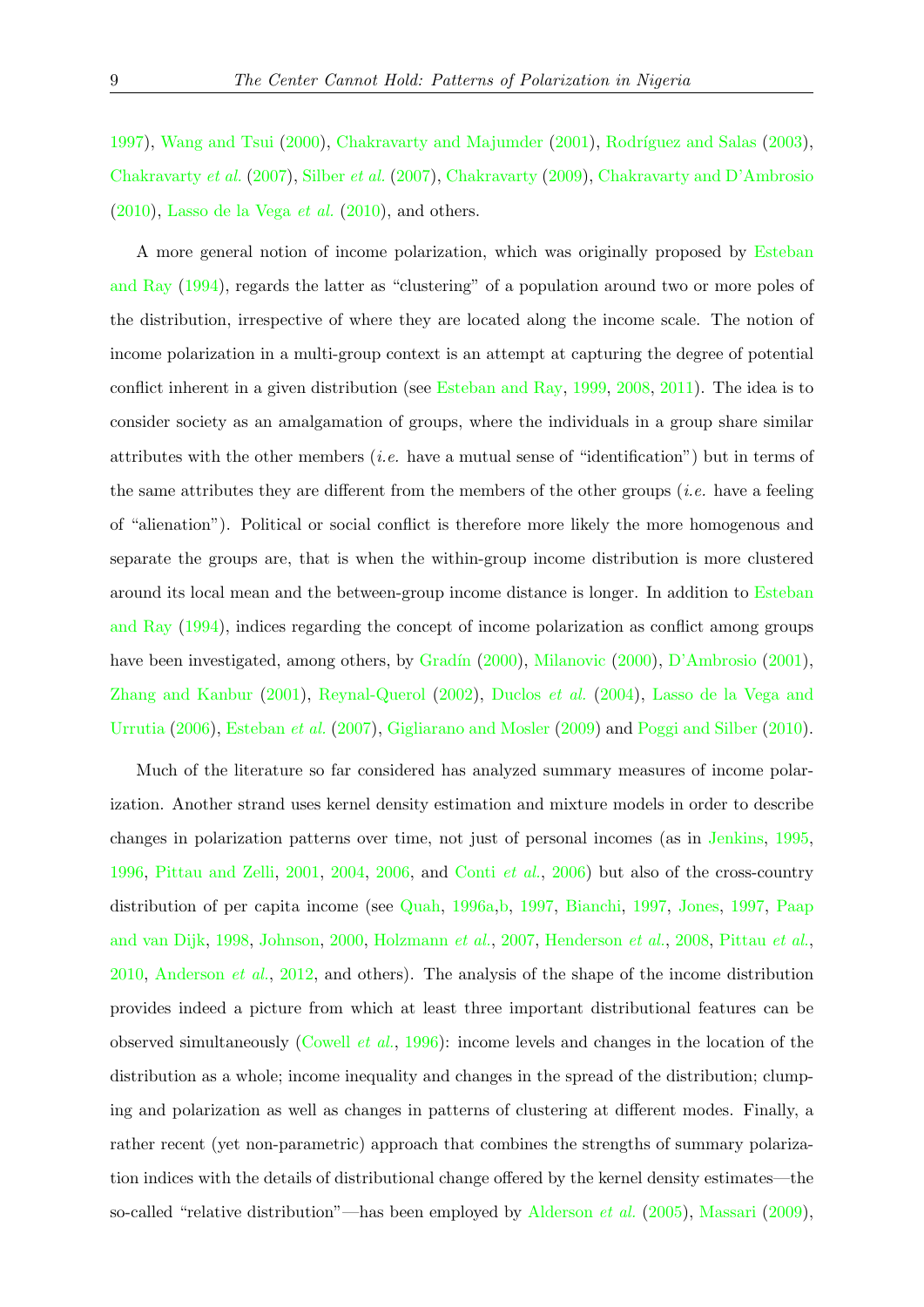[Massari](#page-30-8) et al.  $(2009a,b)$  $(2009a,b)$ , [Borraz](#page-26-6) et al.  $(2011)$  and [Alderson and Doran](#page-24-2)  $(2011, 2013)$  $(2011, 2013)$  $(2011, 2013)$  to assess the evolution of the middle class and the degree of household income polarization in a number of middle- and high-income countries in the world.

#### 3.2 The Relative Distribution: Basic Concepts

In the current application, the *relative distribution* approach has some important advantages over the other mentioned methods of investigating income polarization. First, it readily lends itself to simple and informative graphical displays of relative data that reveal precisely where and by how much an income distribution changed over time. Second, by providing the potential for decomposition into location and shape components, it allows one to examine several hypotheses regarding the origins of distributional change—such as whether the change consists of an equal absolute subtraction or addition to all incomes that moves the overall distribution either to the left or to the right (while leaving the shape unaltered) or of shape modifications which, by definition, are independent of location shifts<sup>[4](#page-10-0)</sup>. Lastly, it allows us to quantify the degree of polarization due to changes in distributional shape only *(i.e.* net of location shifts), thus enabling one to isolate aspects of inter-distributional inequality that are often hidden when also changes in location are examined.

Basically, the relative distribution method can be applied whenever the distribution of some quantity across two populations is to be compared, either cross-sectionally or over time<sup>[5](#page-10-1)</sup>. To proceed, it is necessary to single out one of the two populations, refer to it as the "comparison" population, and refer to the other as the "reference" population. More formally, let  $Y_0$  be the income variable for the reference population and  $Y$  the income variable for the comparison population. The relative distribution of Y to  $Y_0$  is defined as the distribution of the random variable:

$$
R = F_0(Y),\tag{2}
$$

which is obtained from Y by transforming it by the cumulative distribution function of  $Y_0$ ,  $F_0$ . As a random variable, R is continuous on the outcome space  $[0, 1]$ , and its realizations, r, are

<span id="page-10-0"></span><sup>4</sup>Of course, both the location and shape effects—named respectively as "growth" and "inequality" (or "distributional") effect [\(Kakwani,](#page-29-10) [1993;](#page-29-10) [Bourguignon,](#page-26-7) [2003,](#page-26-7) [2004\)](#page-26-8)—may also concur together in producing the distributional change.

<span id="page-10-1"></span><sup>&</sup>lt;sup>5</sup>Here we limit ourselves to illustrating the basic concepts behind the use of the relative distribution method. Interested readers are referred to [Handcock and Morris](#page-28-0) [\(1998,](#page-28-0) [1999;](#page-28-1) but see also [Hao and Naiman,](#page-28-7) [2010,](#page-28-7) ch. 5) for a more detailed explication and a discussion of the relationship to alternative econometric methods for measuring distributional differences. A method very similar in spirit to the relative distribution has recently been developed by [Silber and Deutsch](#page-31-11) [\(2012\)](#page-31-11).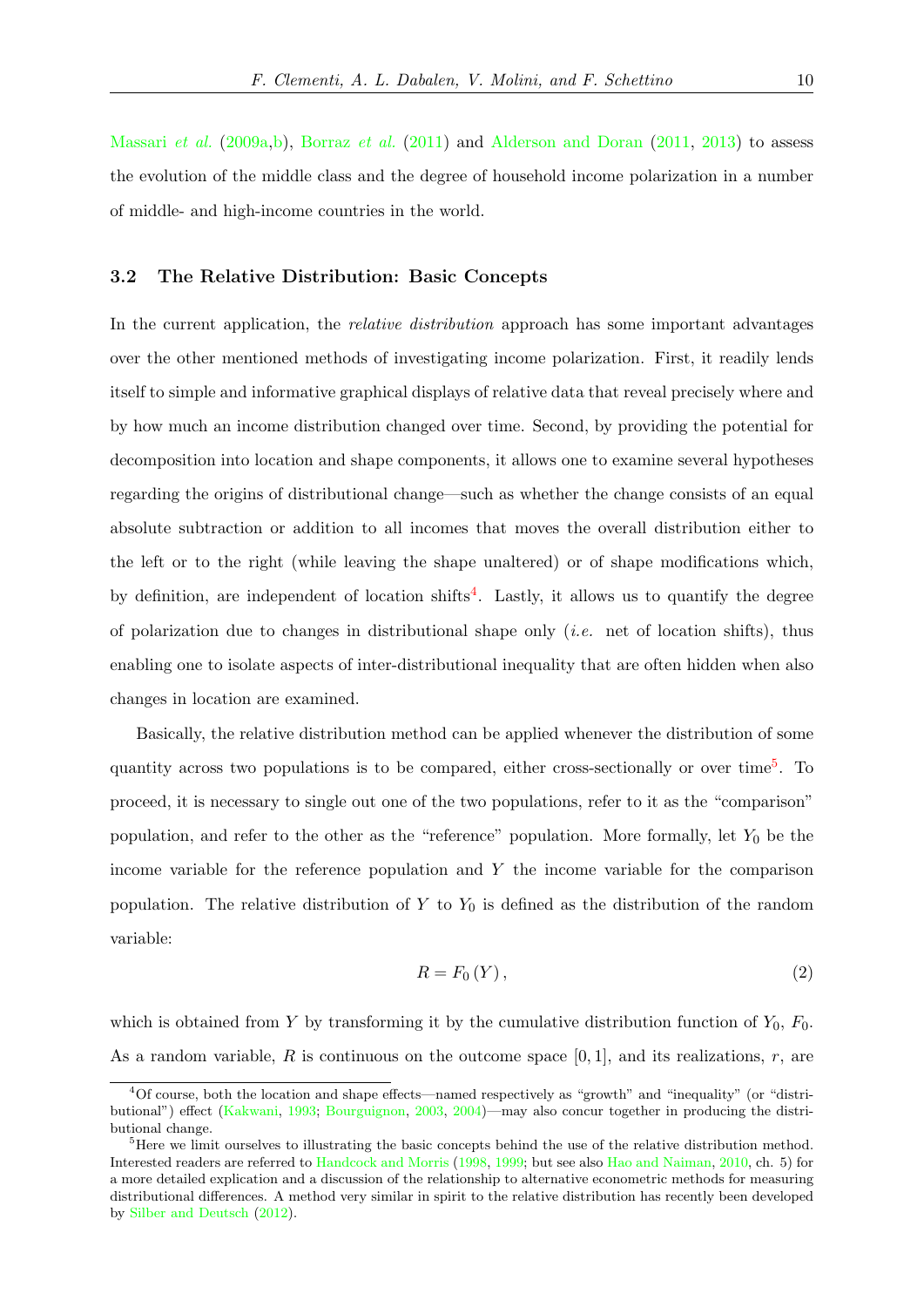referred to as "relative data". Intuitively, the relative data can be interpreted as the set of positions that the income observations of the comparison population would have if they were located in the income distribution of the reference population. The probability density function of R, which is called the "relative density", can be obtained as the ratio of the density of the comparison population to the density of the reference population evaluated at the relative data r:

$$
g(r) = \frac{f(F_0^{-1}(r))}{f_0(F_0^{-1}(r))} = \frac{f(y_r)}{f_0(y_r)}, \quad 0 \le r \le 1, \quad y_r \ge 0,
$$
\n(3)

where  $f(\cdot)$  and  $f_0(\cdot)$  denote the density functions of Y and Y<sub>0</sub>, respectively, and  $y_r = F_0^{-1}(r)$ is the quantile function of  $Y_0$ . The relative density has a simple interpretation, as it describes where households at various quantiles in the comparison distribution are concentrated in terms of the quantiles of the reference distribution. As for any density function, it integrates to 1 over the unit interval, and the area under the curve between two values  $r_1$  and  $r_2$  is the proportion of the comparison population whose income values lie between the  $r_1$ <sup>th</sup> and  $r_2$ <sup>th</sup> quantiles of the reference population.

When the relative density function shows values near to 1, it means that the two populations have a similar density at the  $r<sup>th</sup>$  quantile of the reference population, and thus R has a uniform distribution in the interval  $[0, 1]$ . A relative density greater than 1 means that the comparison population has more density than the reference population at the  $r<sup>th</sup>$  quantile of the latter. Finally, a relative density function less than 1 indicates the opposite. In this way one can distinguish between growth, stability or decline at specific points of the income distribution.

#### 3.3 The Location/Shape Decomposition of the Relative Distribution

As we have said before, one of the major advantages of this method is the possibility to decompose the relative distribution into changes in location, usually associated with changes in the median (or mean) of the income distribution, and changes in shape (including differences in variance, asymmetry and/or other distributional characteristics) that could be linked with several factors like, for instance, polarization. Formally, the decomposition can be written as:

<span id="page-11-0"></span>
$$
g(r) = \underbrace{\frac{f(y_r)}{f_0(y_r)}}_{\text{Overall relative}} = \underbrace{\frac{f_{0L}(y_r)}{f_0(y_r)}}_{\text{Density ratio for}} \times \underbrace{\frac{f(y_r)}{f_{0L}(y_r)}}_{\text{Density ratio for}} \tag{4}
$$

the shape effect

the location effect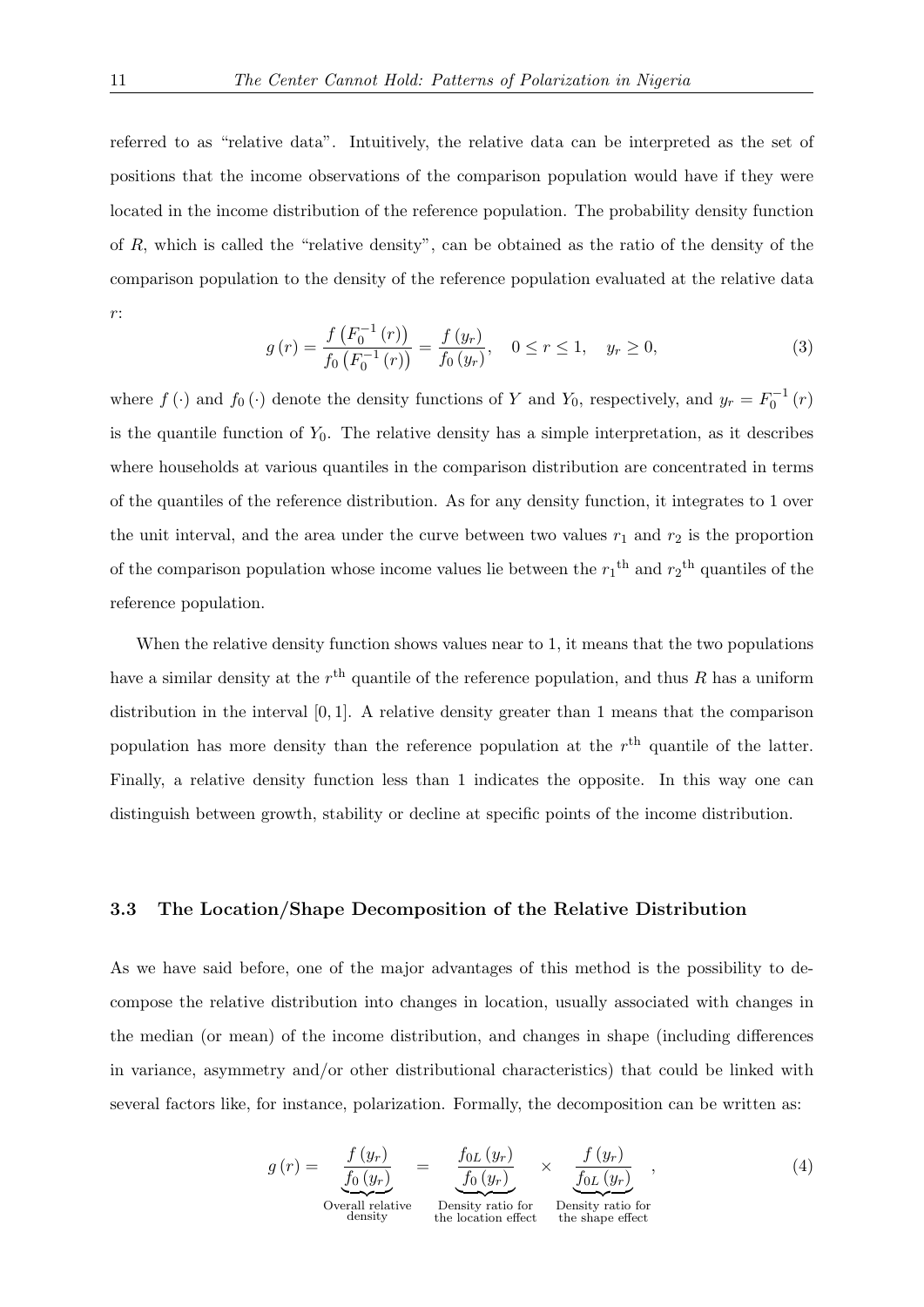where  $f_{0L}(y_r) = f_0(y_r + \rho)$  is a density function adjusted by an additive shift with the same shape as the reference distribution but with the median of the comparison one<sup>[6](#page-12-0)</sup>. The value  $\rho$  is the difference between the medians of the comparison and reference distributions. If the latter two distributions have the same median, the density ratio for location differences is uniform in  $[0, 1]$ . Conversely, if the two distributions have different median, the "location effect" is increasing (decreasing) in  $r$  if the comparison median is higher (lower) than the reference one. The second term, which is the "shape effect", represents the relative density net of the location effect and is useful to isolate movements (re-distribution) occurring between the reference and comparison populations. For instance, we could observe a shape effect function with some sort of (inverse) U-shaped pattern if the comparison distribution is relatively (less) more spread around the median than the location-adjusted one. Thus, it is possible to determine whether there is polarization of the income distribution (increases in both tails), "downgrading" (increases in the lower tail), "upgrading" (increases in the upper tail) or convergence of incomes towards the median (decreases in both tails).

#### 3.4 Relative Polarization Indices

The relative distribution approach also includes a median relative polarization index (MRP), which is based on changes in the shape of the income distribution to account for polarization. This index is normalized so that it varies between -1 and 1, with 0 representing no change in the income distribution relative to the reference year. Positive values represent more polarization—*i.e.* increases in the tails of the distribution—and negative values represent less polarization—*i.e.* convergence towards the center of the distribution. The MRP index for the comparison population can be estimated as [\(Morris](#page-30-10) *et al.*, [1994,](#page-30-10) p. 217):

<span id="page-12-1"></span>
$$
MRP = \frac{4}{n} \left( \sum_{i=1}^{n} \left| r_i - \frac{1}{2} \right| \right) - 1,\tag{5}
$$

where  $r_i$  is the proportion of the median-adjusted reference incomes that are less than the  $i^{\text{th}}$ income from the comparison sample, for  $i = 1, \ldots, n$ , and n is the sample size of the comparison population.

<span id="page-12-0"></span> $6$ Median adjustment is preferred here to mean adjustment because of the well-known drawbacks of the mean when distributions are skewed. A *multiplicative* median shift can also be applied. However, the multiplicative shift has the drawback of affecting the shape of the distribution. Indeed, the equi-proportionate income changes increase the variance and the rightward shift of the distribution is accompanied by a flattening (or shrinking) of its shape (see e.g. [Jenkins and Van Kerm,](#page-29-11) [2005\)](#page-29-11).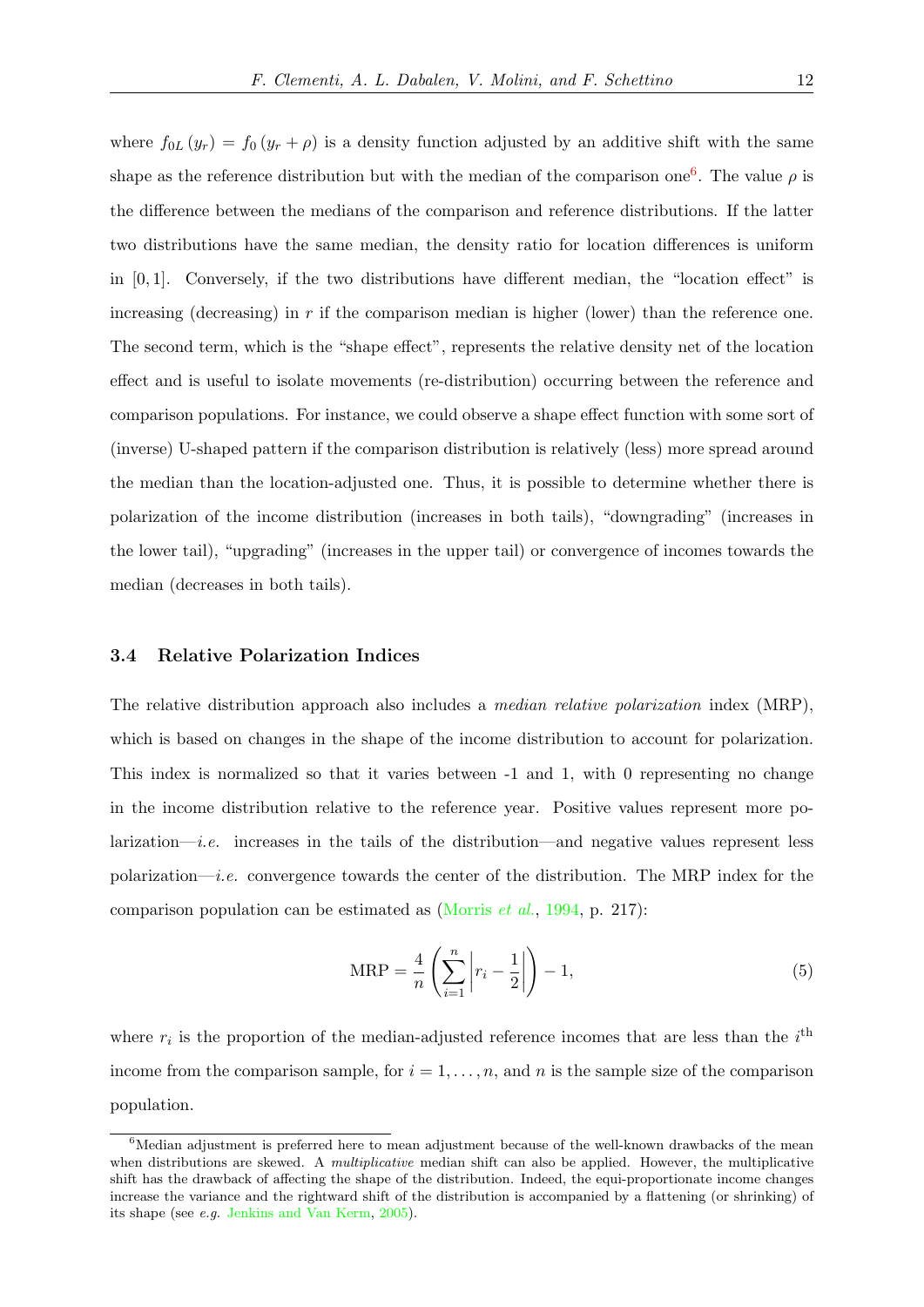The MRP index can be additively decomposed into the contributions to overall polarization made by the lower and upper halves of the median-adjusted relative distribution, enabling one to distinguish downgrading from upgrading. In terms of data, the lower relative polarization index (LRP) and the *upper relative polarization* index (URP) can be calculated as follows:

$$
LRP = \frac{8}{n} \left[ \sum_{i=1}^{n/2} \left( \frac{1}{2} - r_i \right) \right] - 1,\tag{6}
$$

<span id="page-13-2"></span>
$$
URP = \frac{8}{n} \left[ \sum_{i=n/2+1}^{n} \left( r_i - \frac{1}{2} \right) \right] - 1, \tag{7}
$$

with MRP =  $\frac{1}{2}$  (LRP + URP). As the MRP, LRP and URP range from -1 to 1, and equal 0 when there is no change.

### <span id="page-13-3"></span>3.5 Adjustment for Covariates

Similarly to what is observed for location and shape decomposition, it is possible to adjust the relative distribution for changes in the distribution of covariates measured on the households, which often vary systematically by population. The covariate adjustment technique can be used to separate the impacts of changes in population composition from changes in the covariate-response relationship<sup>[7](#page-13-0)</sup>. This decomposition according to covariates draws on the definition of a counter-factual distribution for the response variable in the reference population that is composition-adjusted to have the same distribution of the covariates as the comparison population.

Assume for simplicity that the covariate Z is categorical<sup>[8](#page-13-1)</sup>. Let  $\{\pi_k^0\}_{k=1}^K$  and  $\{\pi_k\}_{k=1}^K$ , where K is the number of categories of the covariate, denote the probability mass functions of  $Z$  for the reference and comparison populations, *i.e.* their composition according to the covariate. For conditional comparisons of the response variable Y across the two populations one can consider

<span id="page-13-0"></span><sup>&</sup>lt;sup>7</sup>Recently, there have been several papers that have studied decomposition methods to explain changes in the unconditional distribution of an outcome variable due to either changes in the distribution of the covariates, or changes in the conditional distribution of the outcome given covariates, or both—see for instance the exten-sive survey by [Fortin](#page-28-8) et al. [\(2011\)](#page-28-8) on the wage decomposition literature. Benefits and drawbacks of some of these methods, and how they are often largely subsumed by the relative distribution framework, are reviewed in [Handcock and Morris](#page-28-1) [\(1999,](#page-28-1) ch. 2).

<span id="page-13-1"></span><sup>&</sup>lt;sup>8</sup>The extensions to continuous and multivariate covariates are considered in [Handcock and Morris](#page-28-1) [\(1999,](#page-28-1) ch. 7).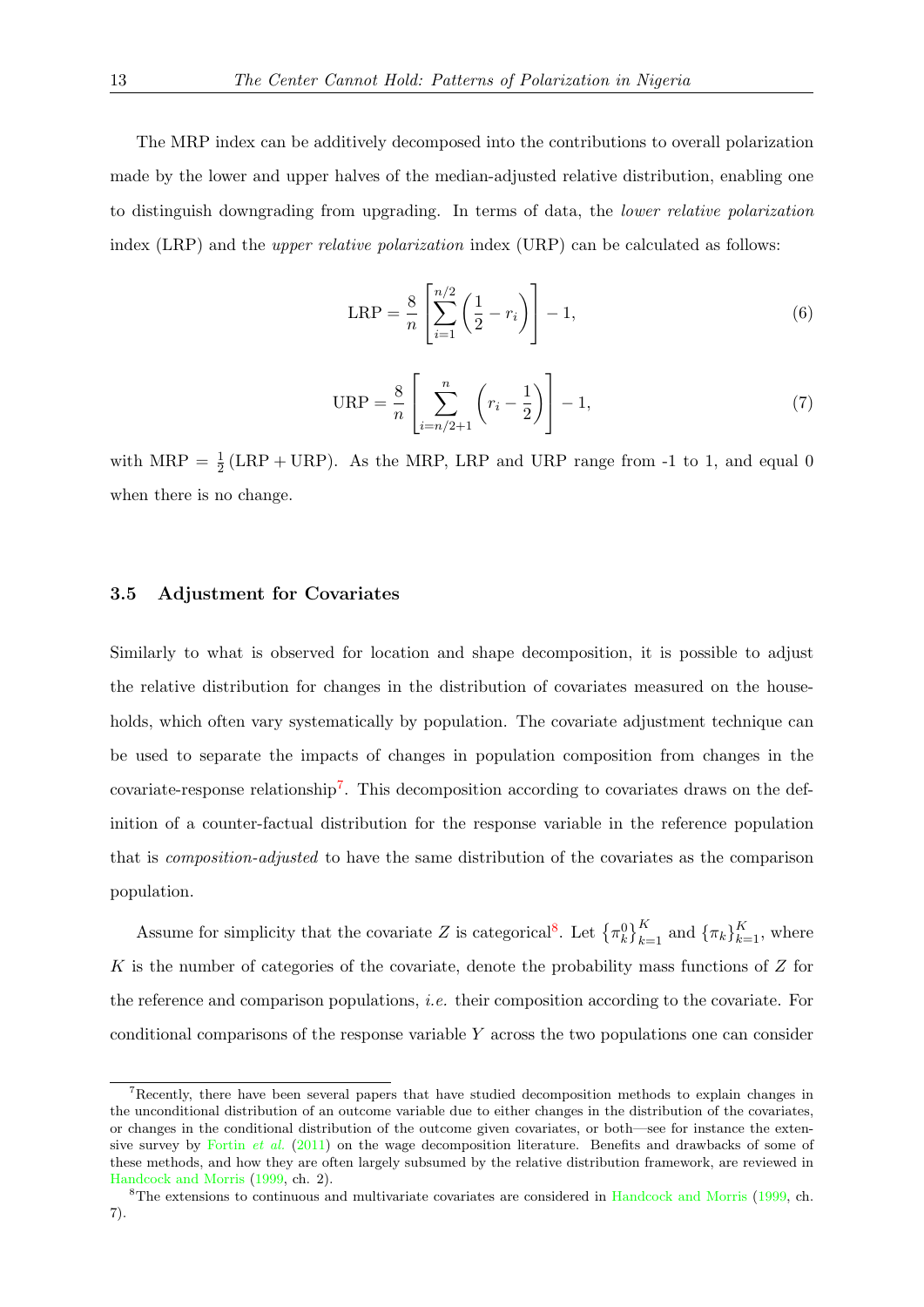the density of  $Y_0$  given that  $Z_0 = k$ :

$$
f_{Y_0|Z_0}(y|k), \quad k = 1, \dots, K,\tag{8}
$$

and the density of Y given that  $Z = k$ :

$$
f_{Y|Z}(y|k), \quad k = 1, \dots, K. \tag{9}
$$

These densities represent the covariate-response relationship. The marginal densities of  $Y_0$  and Y can be written, respectively, as:

$$
f_0(y) = \sum_{k=1}^{K} \pi_k^0 f_{Y_0|Z_0}(y|k) \quad \text{and} \quad f(y) = \sum_{k=1}^{K} \pi_k f_{Y|Z}(y|k).
$$
 (10)

Then, the counter-factual distribution with the covariate composition of the comparison population and the covariate-response relationship of the reference population is:

$$
f_{0C}(y) = \sum_{k=1}^{K} \pi_k f_{Y_0|Z_0}(y|k),
$$
\n(11)

and can be used to decompose the overall relative distribution into a component that represents the effect of changes in the marginal distribution of the covariate (the "composition effect") and a component that represents the changes in the covariate-response relationship (the "residual effect"). The decomposition can be represented in the following terms:

$$
g(r) = \underbrace{\frac{f(y_r)}{f_0(y_r)}}_{\text{Overall relative}} = \underbrace{\frac{f_{0C}(y_r)}{f_0(y_r)}}_{\text{Density ratio for}} \times \underbrace{\frac{f(y_r)}{f_{0C}(y_r)}}_{\text{Density ratio for}}.
$$
\n(12)

Comparison of  $f(y_r)$  to  $f_{0C}(y_r)$ —*i.e.* the residual effect—holds the population composition constant, and therefore isolate changes of income distribution due to the fact that returns to the selected covariate changed over time. By contrast,  $f_{0C}(y_r)$  and  $f_0(y_r)$  have the same covariateresponse relationship, and the comparison between them—i.e the composition effect—isolate the changes due to the different composition of the population under the assumption that the conditional distribution of income remain unchanged.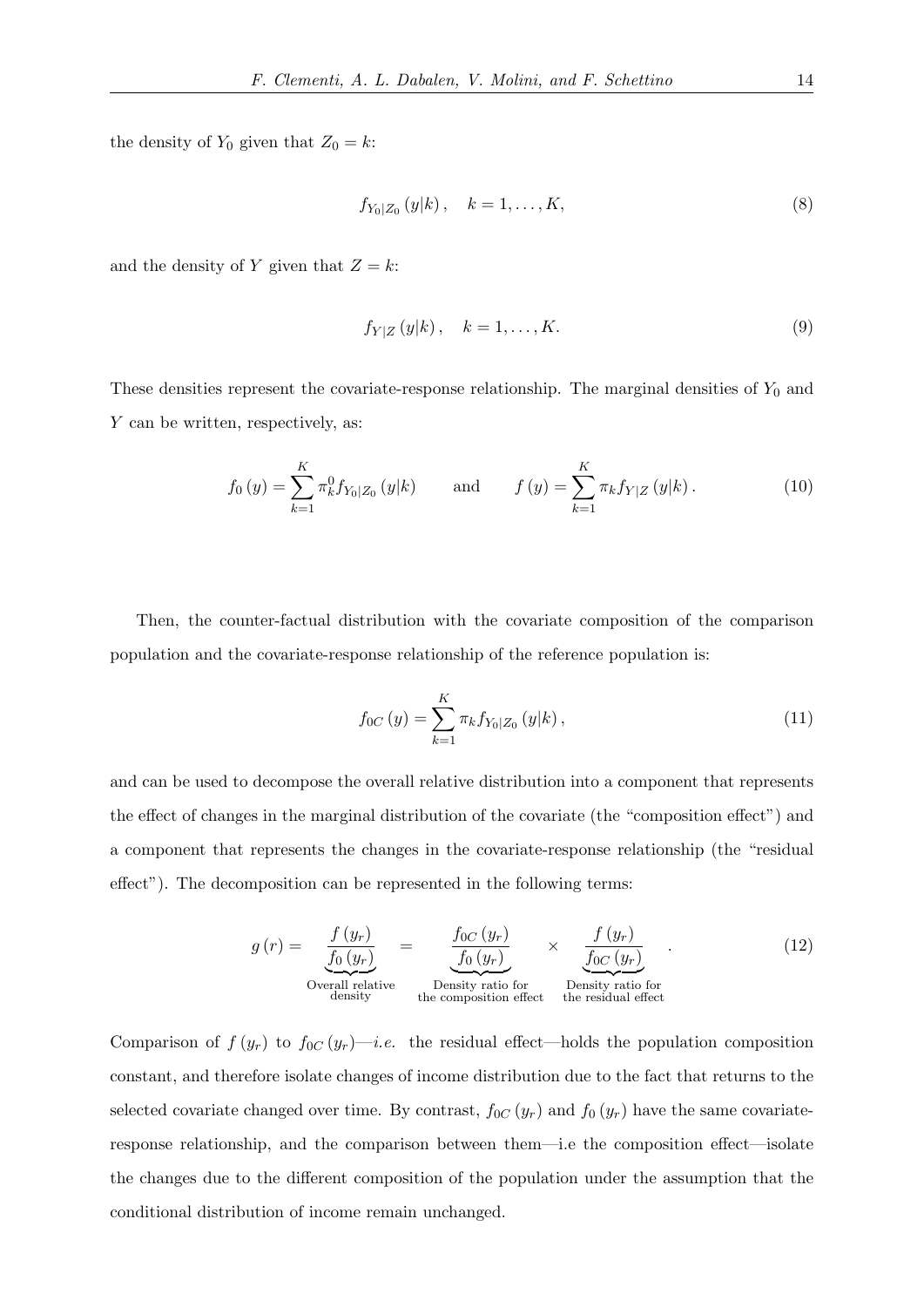# <span id="page-15-0"></span>4 Results

# 4.1 Changes in the Nigerian Household Consumption Distribution

Table [1](#page-33-0) provides summary measures for household total consumption expenditure per capita in 2003/2004 and 2012/2013.

#### [Table 1 about here.]

Besides the growth of the real mean and median consumption expenditures, the most notable feature is that consumption shares of the poorest percentiles of the population decreased between approximately 0.4 and 0.6 percent a year in the period examined, in contrast to what is observed for the richest percentiles, whose shares experienced average yearly increases of around 2 percent. The Gini index grew at an annual average rate of 1.3 percent between 2003/2004 and 2012/2013, while the increment in inequality detected by the Theil index is more pronounced, with an average growth rate of 5.3 percent per annum. As for polarization, a slight increase is detected by both the [Foster-Wolfson](#page-28-2) [\(1992\)](#page-28-2) and [Duclos-Esteban-Ray](#page-27-0) [\(2004\)](#page-27-0) measures, which amounts to around 0.3 percent per year in the first case and almost 0.[9](#page-15-1) percent in the second<sup>9</sup>.

Further insight on the key changes occurring in the distribution of total per capita consumption expenditure of Nigerian households is provided by Figure  $3(a)$  $3(a)$ , which shows the density overlay for the two survey waves $^{10}$  $^{10}$  $^{10}$ .

#### [Figure 3 about here.]

Two major observations are apparent from this figure: first, the whole distribution shifted rightward following the increment in the median, and second, there was also an alteration of the shape—the consumption distribution is in fact more dispersed in 2012/2013 than in 2003/2004, as it appears to be characterized by a smaller peak and a fatter upper tail that are quite visible in the density overlay. The declines in the mass at the lower and middle ranges of the distribution, and the concomitant spreading out of expenditures in its top half, are also noticeable from Table [1,](#page-33-0) where the reported values of the standard deviation, skewness, and kurtosis all show a remarkable growth from one survey wave to the next.

<span id="page-15-1"></span> $9$ The Foster-Wolfson and the Duclos-Esteban-Ray polarization measures have been estimated using the latest version of DASP, the Distributive Analysis Stata Package [\(Araar and Duclos,](#page-25-7) [2013\)](#page-25-7), which is freely available at <http://dasp.ecn.ulaval.ca/>.

<span id="page-15-2"></span><sup>&</sup>lt;sup>10</sup>To handle data sparseness, the two densities have been obtained by using an adaptive kernel estimator with a Silverman's plug-in estimate for the pilot bandwidth (see e.g. [Van Kerm,](#page-31-12) [2003\)](#page-31-12). The advantage of this estimator is that it does not over-smooth the distribution in zones of high expenditure concentration, while keeping the variability of the estimates low where data are scarce—as, for example, in the highest expenditure ranges.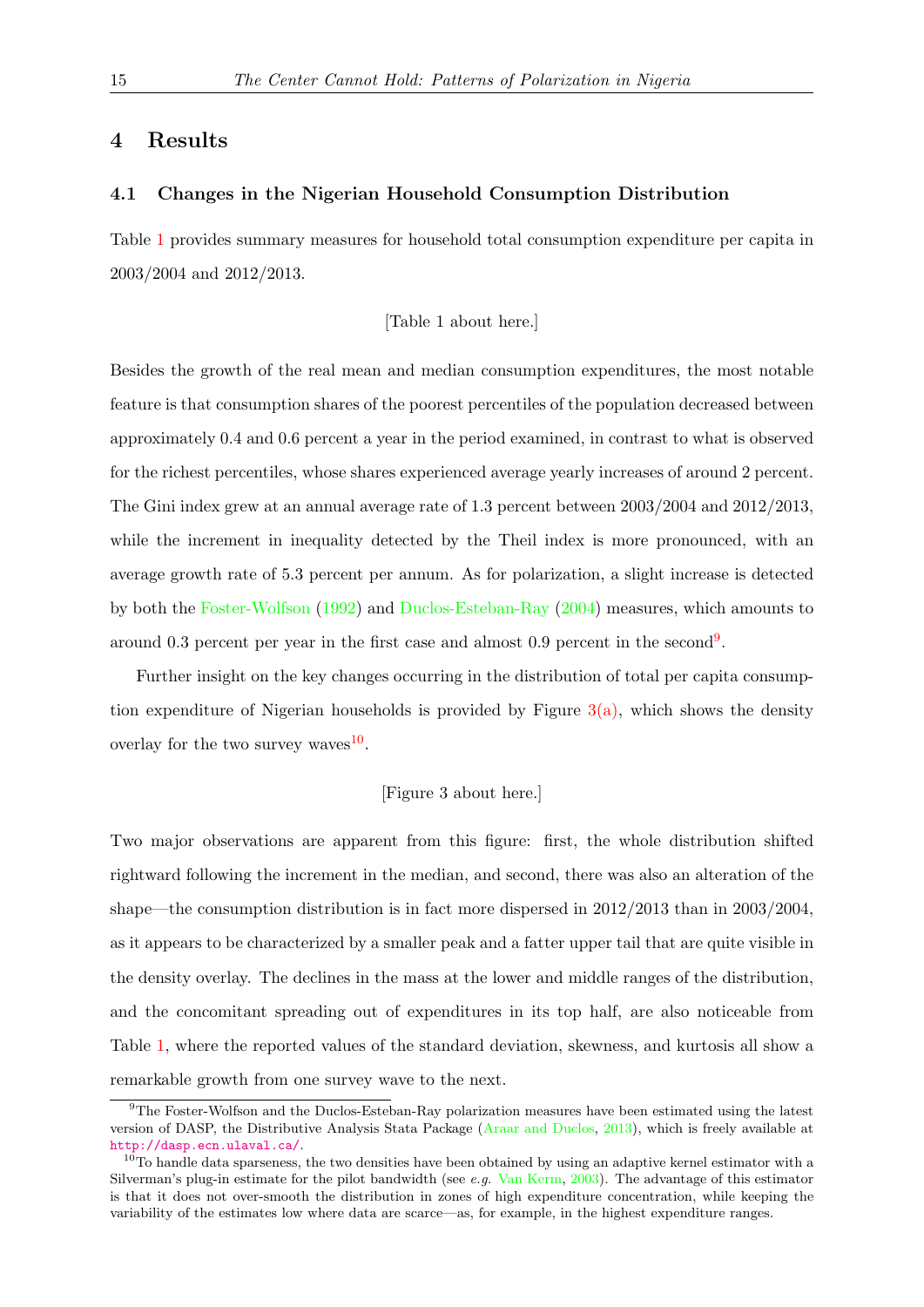However, the graphical display above does not provide much information on the relative impact that location and shape changes had on the differences in the two distributions at every point of the expenditure scale. It also does not convey whether the upper and lower tails of the consumption distribution were growing at the same rate and for what reasons (*i.e.*, location and/or shape driven). As already pointed out in Section [3,](#page-8-0) this is exactly what the relative distribution method is particularly good at pulling out of the data.

The full distribution of total per capita consumption expenditure of Nigerian households in 2012/2013 relative to the 2003/2004 reference distribution is examined in Figure [3](#page-40-0)[\(b\).](#page-40-2) This plot shows the fraction of households in 2012/2013 that fall into each percentile of the 2003/2004 consumption distribution. Changes in the distribution are indicated by the generally positive slope of the relative density<sup>[11](#page-16-0)</sup>, which implies a decrease of the mass of households below the 2003/2004 median expenditure. More specifically, the relative distribution is less than 1 for  $r \leq 0.57$  and more than 1 for  $r > 0.57$ . This means that if we choose any percentile between the  $1<sup>st</sup>$  and the  $57<sup>th</sup>$  in the 2003/2004 distribution, the fraction of households in 2012/2013 whose consumption rank corresponds to the chosen percentile is less than the analogous fraction of households in 2003/2004. Consumption growth increased instead the share of households in the top deciles of the 2012/2013 distribution, positively affecting those in deciles 7 through 10.

To get a more detailed picture, we decompose the relative density into location and shape effects according to Equation [\(4\)](#page-11-0). Figure  $3(c)$  $3(c)$  presents the effect only due to the median shift, that is the pattern that the relative density would have displayed if there had been no change in distributional shape but only a location shift of the density. The effect of the median shift was quite large. This alone would have moved out of the four lowest deciles of the reference distribution a substantial fraction of 2012/2013 households and placed them in any of the remaining deciles. Note, however, that neither tail of the observed relative distribution is well reproduced by the median shift. For example, the top decile of Figure  $3(c)$  $3(c)$  is about 1.4, below the value of 1.9 observed in the actual data, and the bottom deciles of the same figure are also substantially lower than observed. These differences are explained by the shape effect presented in Figure [3](#page-40-0)[\(d\),](#page-40-4) which shows the relative density net of the median influence. Without the higher median, the greater dispersion of consumption expenditures in 2012/2013 would have led to relatively more low-consuming households in 2012/2013, and this effect was mainly concentrated in the

<span id="page-16-0"></span> $11$ The relative density function has been obtained by fitting a local polynomial to the estimated relative data. Throughout, we rely on the R statistical package reldist [\(Handcock,](#page-28-9) [2013\)](#page-28-9) to implement the relative distribution method.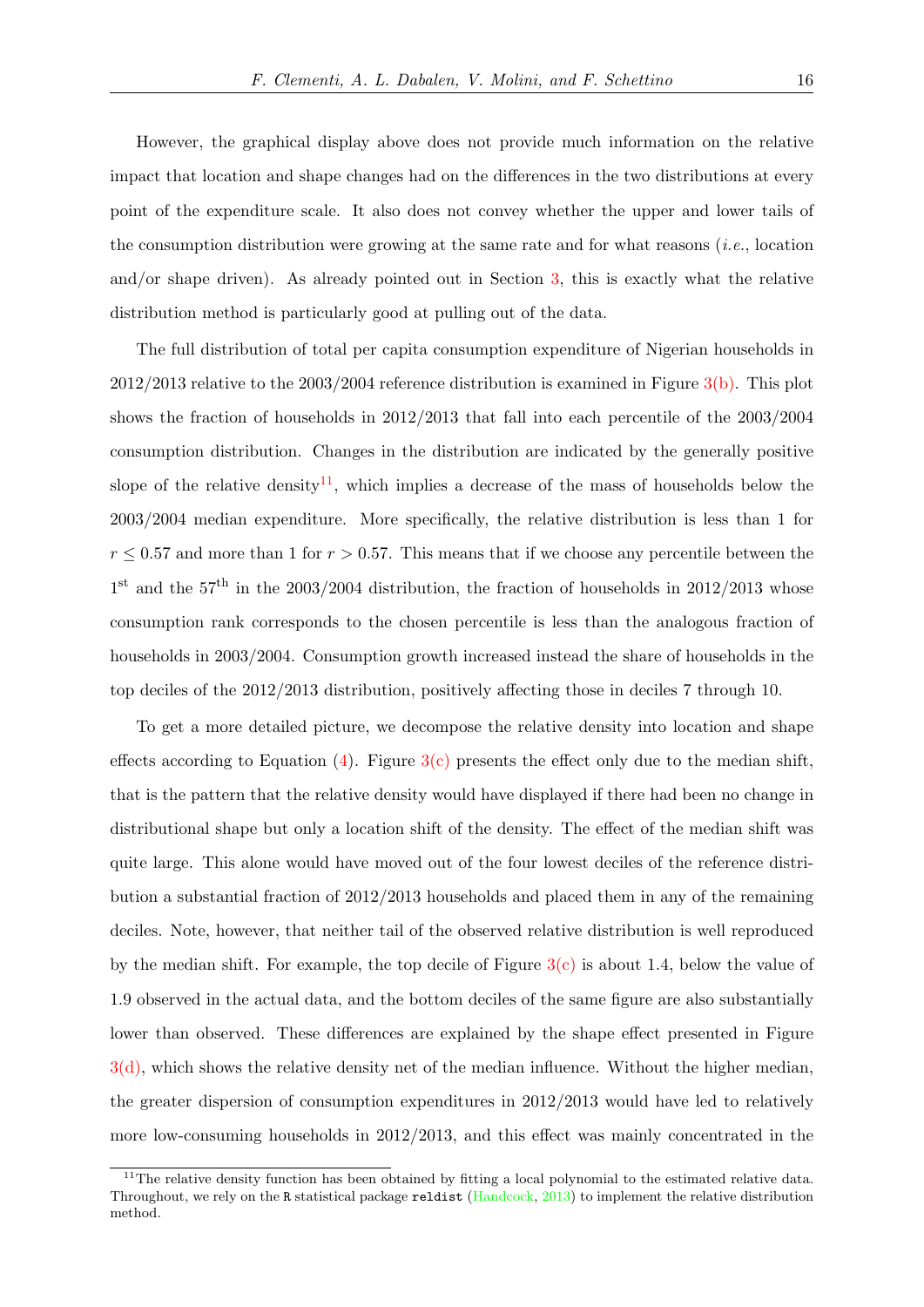bottom decile. By contrast, at the top of the distribution the higher spread worked in the same direction of the location shift: operating by itself, it would have increased the share of households in the top decile of the 2012/2013 consumption distribution by nearly 50 percent. In sum, once changes in real median expenditure are netted out, a U-shaped relative density is observed, indicating that income (proxied by consumption) polarization was hollowing out the middle of the Nigerian household consumption distribution—with a cumulative loss that more than halved the number of households in deciles 2 through 8 of the 2012/2013 distribution.

A link between what we have observed in the graphical analysis and the quantification of the degree of polarization is captured by the relative polarization indices. These indices keep track of changes in the shape of the distribution and measure their direction and magnitude. Table [2](#page-34-0) reports the median, lower and upper polarization indices computed from the data using Equations  $(5)-(7)$  $(5)-(7)$  $(5)-(7)$ .

### [Table 2 about here.]

The median index is significantly positive, implying a dispersion of the consumption distribution from the middle toward either or both of the two tails. The lower and upper polarization estimates indicate that both tails of the distribution are significantly positively polarized. The lower index, however, is slightly larger, indicating greater polarization in the lower tail of the distribution than in the upper tail.

## 4.2 Covariate Decompositions

So far we have focused on comparing the distribution of Nigerian household consumption expenditure between two points in time. However, there are often covariates measured on the households which vary over time, and the impact of these changes on the observed outcomes could be of interest to economic policy and suggest possibilities worthy of consideration by its designers. In the relative distribution setting, exploring the distributional impacts of changes in a covariate requires that the relative distribution is adjusted for these changes using the methods from Section [3.5.](#page-13-3) This makes it possible to separate the impacts of changes in the distribution of the covariate (the composition effect) from changes in the conditional distributions of household consumption expenditure given the covariate levels (the residual effect). Our Nigerian consumption microdata provide an opportunity to use this covariate adjustment technique as they contain a large set of covariates describing various socio-demographic characteristics of the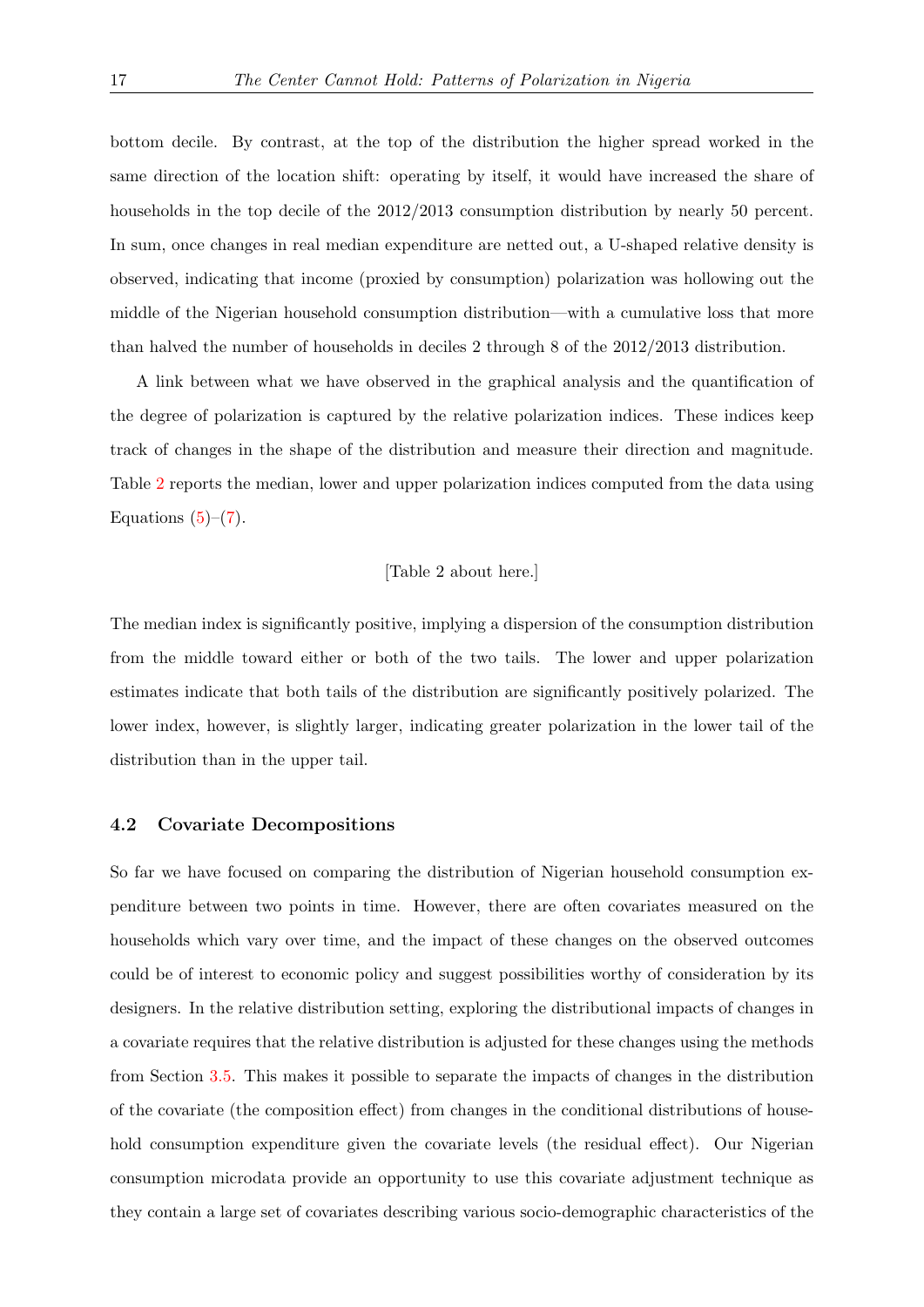respondents, household assets and characteristics of the dwelling. Here, the analysis is restricted to the following covariates: sex of household head; literacy status of household head; zone; main material used for floor; main source of drinking water; main cooking fuel; main toilet facility. This selection was inspired both from previous poverty research—which advocates the inclusion of covariates that change over time, but excluding those of them that are likely to change markedly in the face of evolving economic conditions (e.g. [Stifel and Christiaensen,](#page-31-2) [2007\)](#page-31-2)—and the fact that many of the covariates excluded from the analysis did not affect the statistical significance of the predicting model used to impute the 2003/2004 data.

Table [3](#page-35-0) presents the usual summary statistics for the population subgroups defined by the levels of the covariates analyzed.

## [Table 3 about here.]

The corresponding average percentage changes between 2003/2004 and 2012/2013 are given in Table [4.](#page-36-0)

## [Table 4 about here.]

Both the mean and median consumption expenditures rose during the period analyzed for all population subgroups. At the same time, all of them experienced increasing inequality according to both the Gini coefficient and the Theil index. Population and income shares changed instead more heterogeneously, following patterns of increases and decreases with different magnitudes over time. In particular, there appears to have been no change in the proportions of both male-headed and female-headed households and in those of households cooking with firewood or other sources of energy. By contrast, the fractions of households with a literate head and good quality housing infrastructures (such as safe water and medium-high quality flooring material) grew considerably relative to their counterparts—households with no toilet facility, however, are more common in 2012/2013 than in 2003/2004. Finally, the proportions of households that consist of individuals living in the North East and North West zones of the country increased between 2003/2004 and 2012/2013, whereas households in the South South and the South East declined slightly; for their part, the shares of households in the North Central and South East regions are about the same in both surveys.

The above population trends are also visible from Figure [4,](#page-41-0) which plots the relative distributions of the covariates for 2012/2013 to 2003/2004.

[Figure 4 about here.]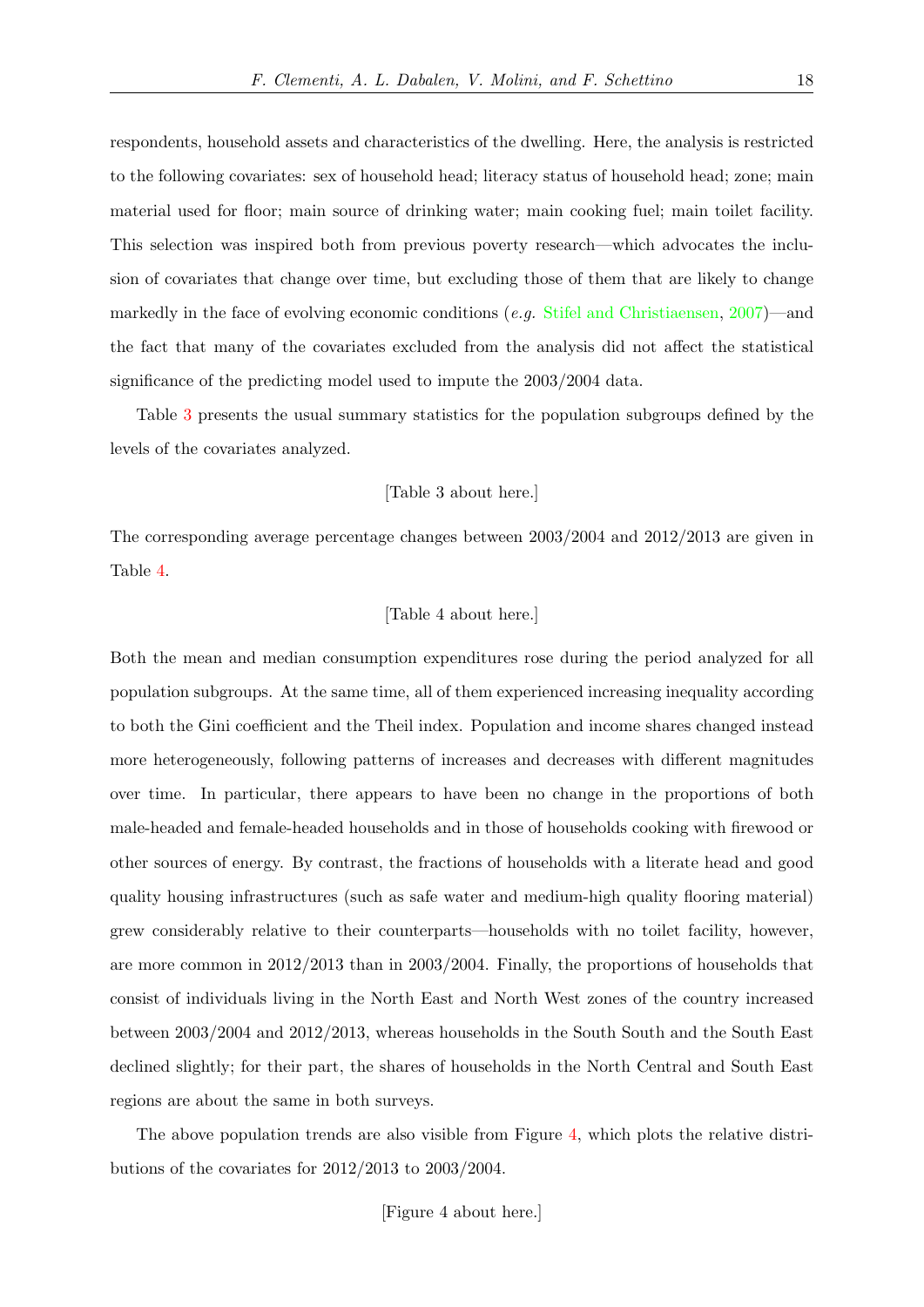Conceptually, these relative densities are similar to the one constructed for consumption expenditure in the previous section, though the graphs are not nearly as smooth because of natural discreteness of the covariates. By reading across the bottom axis one can see the frequencies of reference households cumulated by levels of the covariates, while reading off the  $y$ -axis for a given level of the categorical variables allows one to find the relative frequency of comparison households in each group defined by that level. The labels at the top show the categories of the covariates, and can be used for both the reference and comparison populations.

However, as already mentioned earlier in this section, in order to assess the impact of changes in population characteristics on the Nigerian consumption distribution the relative density must be decomposed by the distributions of the covariates. This is shown in Figure [5,](#page-42-0) which presents the covariate composition effects, and Figure [6,](#page-43-0) which displays the effects of residual changes—i.e. the expected relative density of Nigerian consumption expenditures had the covariate compositions of the 2003/2004 and 2012/2013 populations been identical.

[Figure 5 about here.]

#### [Figure 6 about here.]

All panels in Figure [5](#page-42-0) are pretty close to a uniform distribution, suggesting that the observed differences in population composition according to the selected covariates had little effect on the overall changes occurred over the decade. There were slight decreases in the bottom half and tiny growth at the top of the distribution associated with some of these compositional shifts, but the observed changes have not been driven by modifications in these characteristics of the population. This perception is confirmed by the adjusted distributions graphed in Figure [6](#page-43-0) which, in the absence of major compositional effects, are not much different than the original one depicted in Figure [3](#page-40-0)[\(b\).](#page-40-2)

A similar conclusion can be drawn when looking at Table [5,](#page-37-0) which presents the set of relative polarization indices for each group defined by the covariates obtained by comparing their consumption distributions over time<sup>[12](#page-19-0)</sup>.

### [Table 5 about here.]

If each of the group-specific polarization indices were close to 0, this would imply that after holding changes in the distributions of the covariates constant there is no residual polarization

<span id="page-19-0"></span> $12$ Note that by comparing the subgroup distributions over time we are effectively controlling for the compositional differences, even though no explicit composition effect is identified.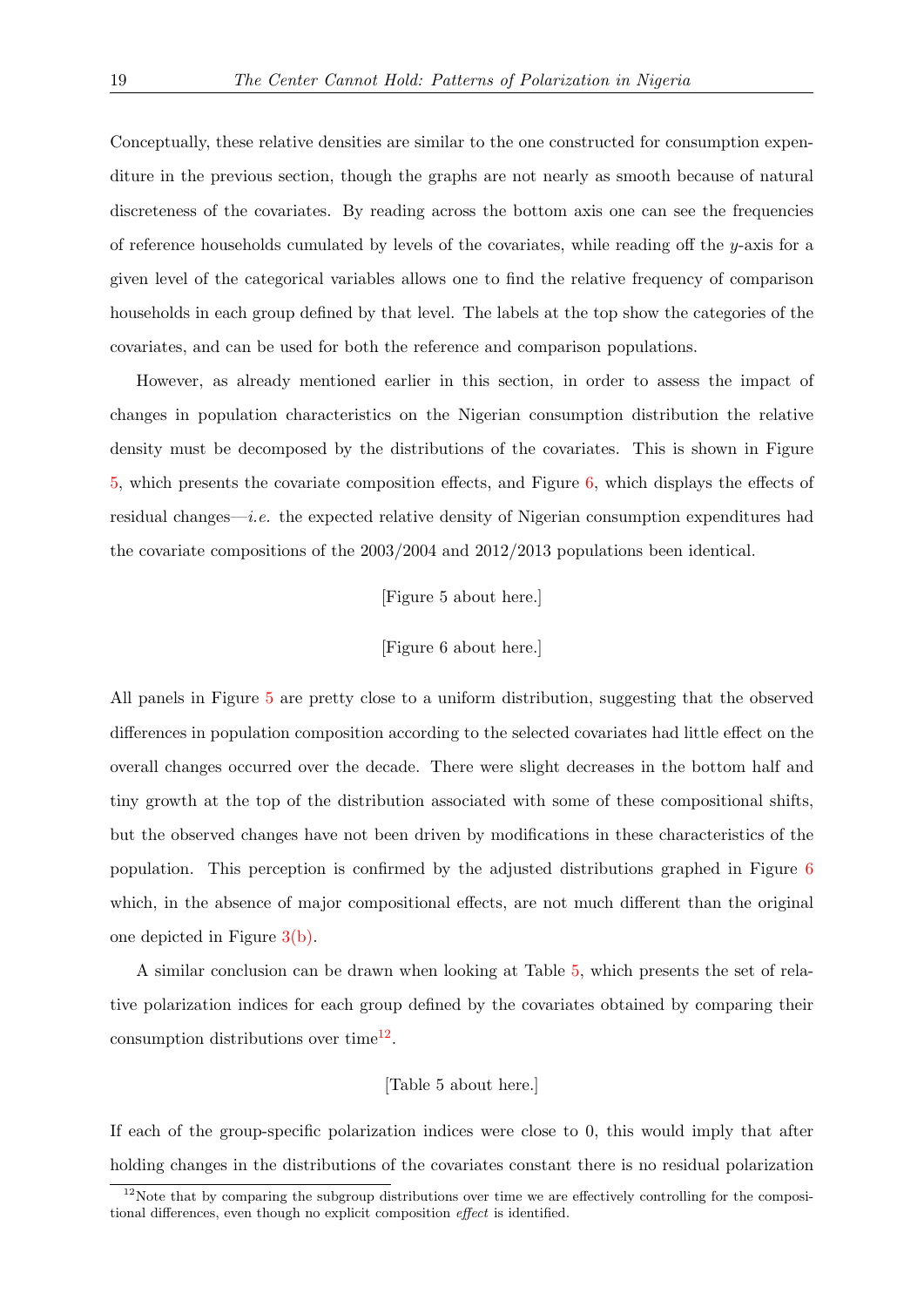in consumption expenditures. The polarization we observe in the overall consumption distribution would then be due entirely to changing charateristics of the population over time. Instead, we see a different scenario. Apart from the north-eastern households, the estimates indicates a statistically significant increase of polarization in the subgroup distributions, except for households who reside in the North West region of the country and those with inadequate flooring in dwelling units, for whom some convergence toward the median is detected. In all cases, the growth of polarization stems from a shift away from the median of both tails, and this seems to happen asymmetrically, as the LRP indices are always more positive than the URPs—thus indicating more polarization in the lower than in the upper tail. Households with good flooring material in dwellings or unsafe water, instead, are more polarized in the upper than in the lower tail of their consumption distribution—or at least they are so the same way. Overall, these patterns confirm that compositional shifts contributed little to the observed consumption polarization or, in other words, holding the changes in population characteristics constant does almost nothing to reduce overall polarization<sup>[13](#page-20-0)</sup>.

The above conclusion suggests that the main drivers of polarization are to be searched elsewhere, namely in the changes occurring over the decade in the consumption distributions of the groups defined by the covariates. While the covariate adjustment technique identifies the impact of changing population characteristics on the distribution of consumption expenditures, comparing the groups defined by the covariates directly makes it possible to analyze the changes within and between these groups' consumption distributions. As already observed, most population subgroups were both location-shifted (Tables  $3$  and  $4$ ) and more polarized (Table  $5$ ). To see what impact these location and shape shifts in the subgroups' distributions had on their relative positions within the overall consumption distribution, we compare the changes in deciles of the between-group relative distributions for  $2003/2004$  and  $2012/2013$  to the changes that would have occurred if only the medians or shapes of the groups had changed. More specifically, for each decile we decompose the absolute change:

<span id="page-20-1"></span>
$$
g(C:R) - g(C_0:R_0), \t\t(13)
$$

where  $q(C: R)$  and  $q(C_0: R_0)$  denote respectively the relative density for comparison  $(C)$  to

<span id="page-20-0"></span><sup>&</sup>lt;sup>13</sup>This finding can also serve as a check of whether the observed changes in Nigerian consumption distribution are robust to sample size variations. That is, had the modifications in population characteristics due to artifacts of the sample size, rather than to real population trends, our results would not be affected by them.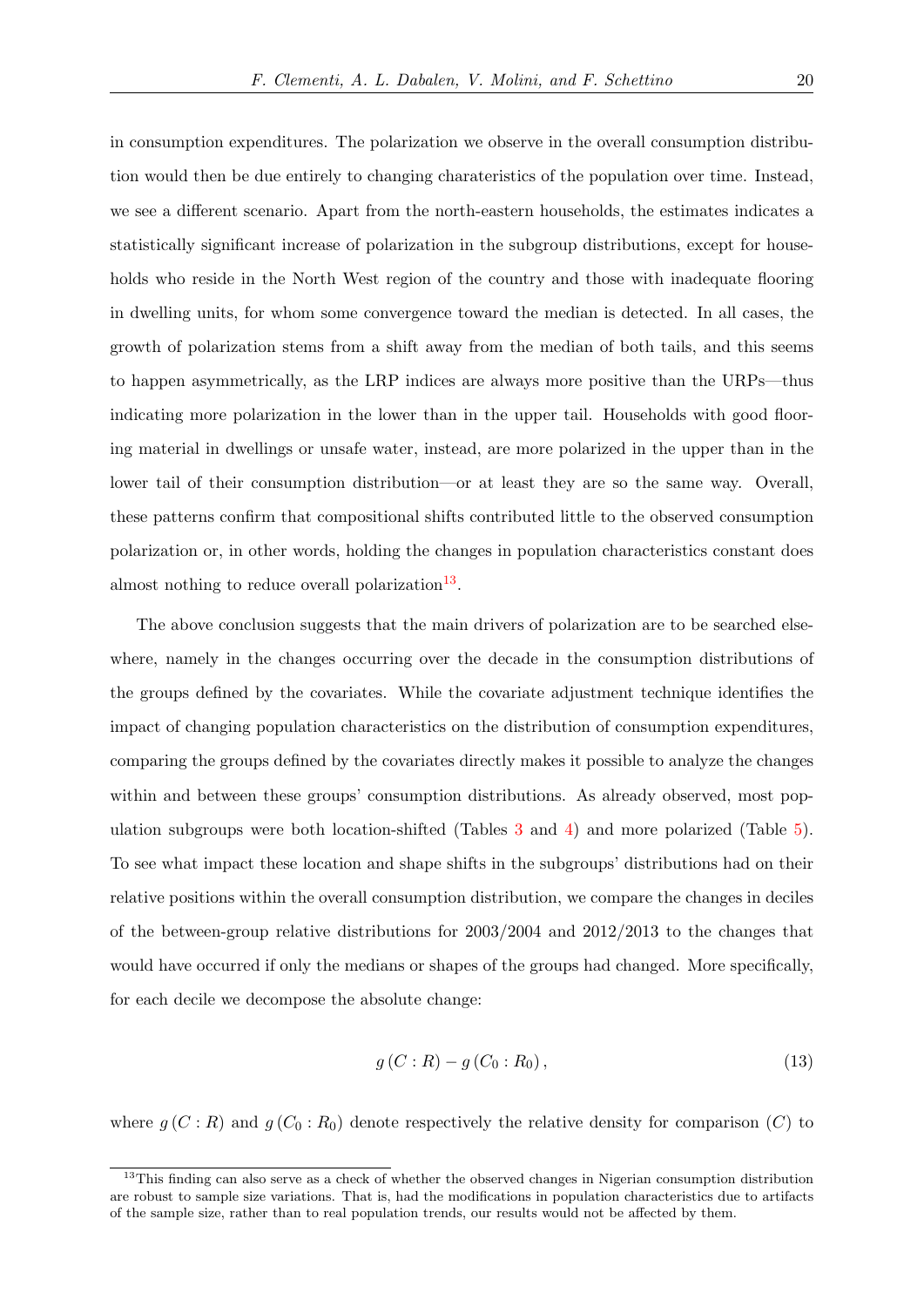reference  $(R)$  groups of the categorical variables in  $2012/2013$  and  $2003/2004$ , into the marginal effect of the median shift from the 2003/2004 relative density:

<span id="page-21-1"></span>
$$
g(C_{0L}: R_{0L}) - g(C_0: R_0), \qquad (14)
$$

and those of the shape changes in the subgroups' consumption distributions:

$$
g(C_{0L}:R) - g(C_{0L}:R_{0L}), \qquad (15)
$$

<span id="page-21-2"></span>
$$
g\left(C:R\right)-g\left(C_{0L}:R\right),\tag{16}
$$

where  $R_{0L}$  and  $C_{0L}$  denote the distributions of the reference and comparison groups adjusted to have the same median as  $2012/2013$  but with the same shape as  $2003/2004^{14}$  $2003/2004^{14}$  $2003/2004^{14}$ . Summing up to the total difference given by Equation [\(13\)](#page-20-1), these effects form a complete decomposition and allow us to determine what proportion of households were moved into or out of a decile of the overall distribution by changes in relative median and group-specific shape.

The spatial distribution of household consumption expenditure definitely provided the most attractive results. Figure [7](#page-44-0) presents the decomposition for each of the six Nigerian macro-regions as compared to the rest of the country.

## [Figure 7 about here.]

The solid bars show the total change by decile from Equation [\(13\)](#page-20-1), and each of the lines represents one of the three components in the decomposition defined by Equations  $(14)$ – $(16)$ . We can see two ongoing distinctive patterns, both accentuating polarization. In the South South and the South West, relative to the rest of the country, residents tend to move out of the lower deciles of the distribution due to changes in relative median. More precisely, had the location effect been the only one operating, we would have seen in both cases a clear transition of Southeners from lower to upper deciles of the national distribution. However, the shape effect of both regions moved in the opposite direction, partially offsetting the positive impact of growth. Particularly in the lower deciles, the shape change is positive, indicating a clear trend of lower polarization in these areas that goes in the opposite direction  $vis-\hat{a}-vis$  the national (residual) trend. This pattern is mirrored by what is going on in the upper deciles: a location effect higher than in

<span id="page-21-0"></span><sup>&</sup>lt;sup>14</sup>The decomposition follows the spirit of that presented in [Bernhardt](#page-26-9) *et al.* [\(1995\)](#page-26-9) and [Handcock and Morris](#page-28-0) [\(1998,](#page-28-0) [1999\)](#page-28-1), to whom we refer the reader for more details.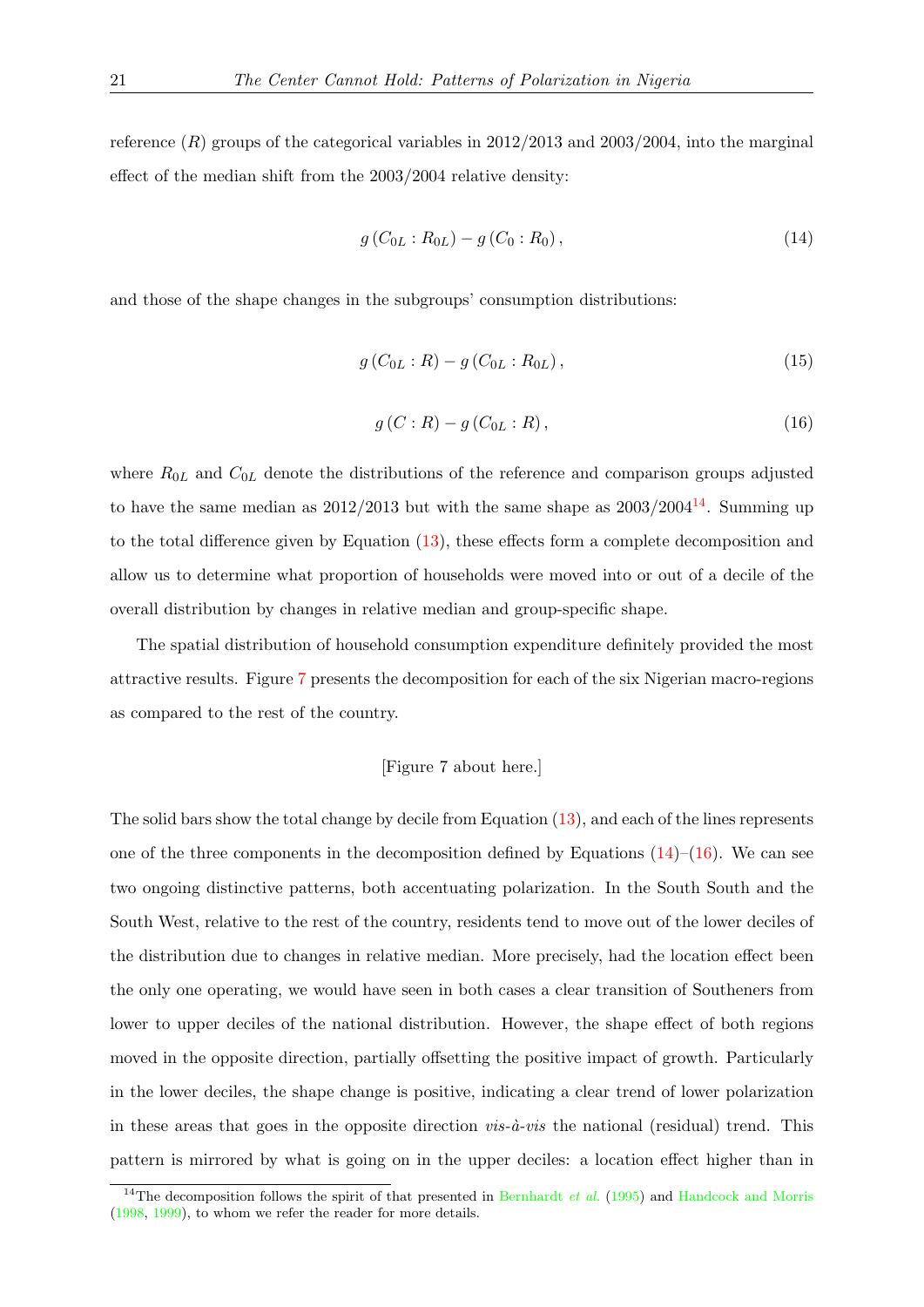the rest of the country (especially in the South West) and an accentuated tendency to upper polarization in both regions. For what concerns the North East and the North West, the conflict-stricken areas, had the location effect been the only operating force we would have seen a disproportionate increase of people in these regions occupying the lower national deciles compared to the rest of the country—they basically lagged behind. The increase of polarization in the rest of the country helped to offset this effect, filling the lower deciles of households from other regions too, whereas for the rest of the distribution we observe in practice a generalized decline of the relative position of these regions in the national distribution. Finally, while the North Central improves relative to the rest of the country in lower deciles, the South East comes to show a more articulated pattern of distributional change.

Results for the other covariates (not shown here but available upon request) looked as expected: compared to 2003/2004, households with an illiterate head or not having good cooking material, toilet, floor and safe water were all increasingly occupying the lower deciles of the distribution, and the gap in terms of consumption with the rest was increasing. Instead, the relative fraction of households headed by females in the upper deciles of the distribution was rising during the period, whereas male-headed households were moving into the deciles below the median. In spite of the fact that Nigerian society is mainly patriarchal, where men have better access to productive resources than women, the poor seems more among men than women.

# <span id="page-22-0"></span>5 Concluding Remarks

In the last two decades there has been two emerging narratives on Sub-Saharan Africa. The first paints a picture of an emerging continent where middle classes are expanding, and prosperity is reaching large swaths of the population [\(African Development Bank,](#page-24-3) [2011;](#page-24-3) Fine [et al.](#page-28-10), [2012\)](#page-28-10). The other narrative acknowledges the relatively robust growth in the past two decades, but points to slow reduction in poverty. According to this second narrative, the lack of faster reduction in poverty may be due, in part, to increasing disparities.

Nigeria, the most populous country in the African continent, experienced a stable and sustained growth over the last years, but despite this, the outcomes in terms of poverty reduction have not been satisfactory: while poverty seems to have declined in the coastal South and around the Federal Capital, Abuja, a large belt of north-eastern states have experienced a clear stagnation in poverty reduction.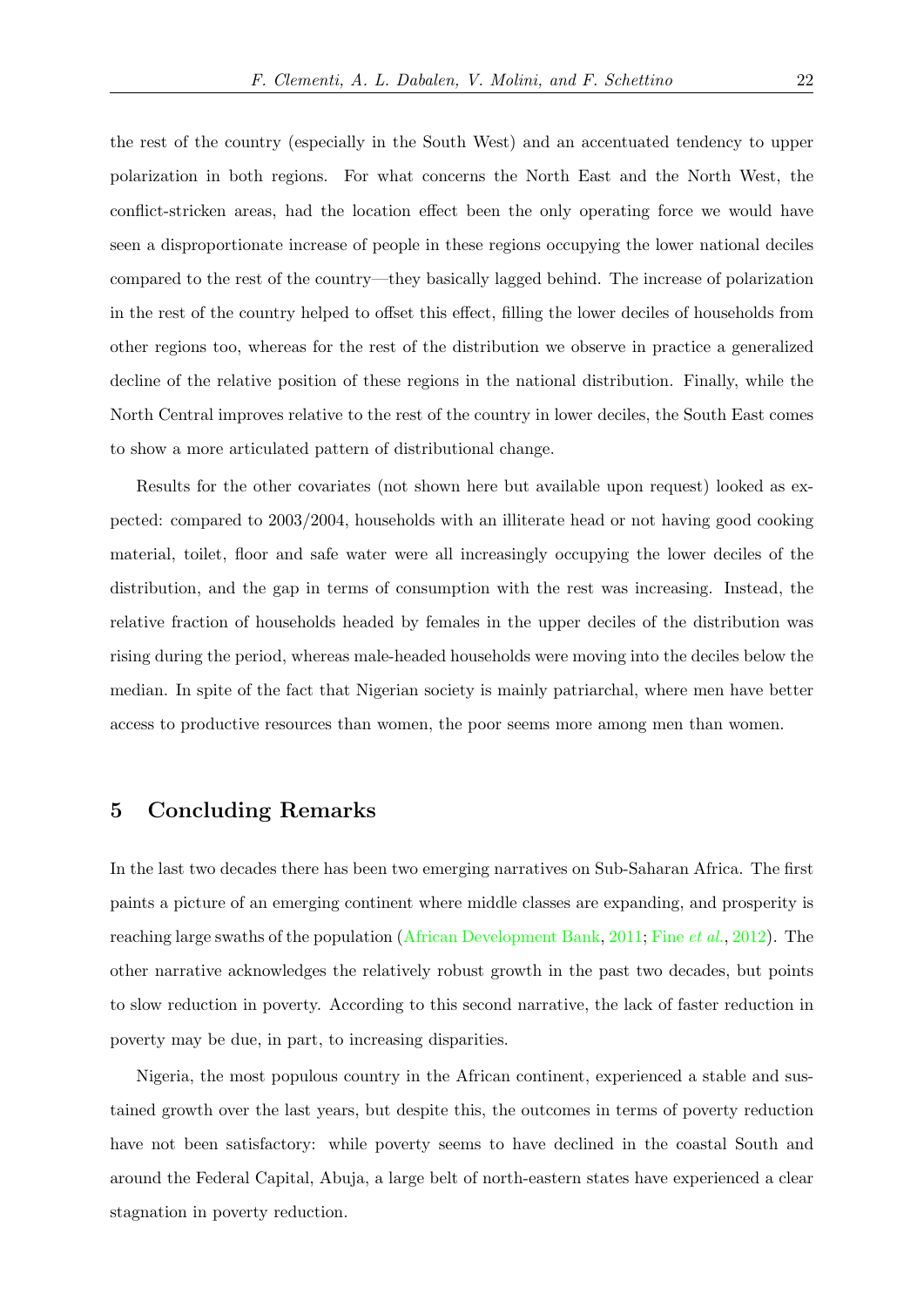Our conjecture is that Nigeria in the last decade has also gone through significant changes in the distribution of economic resources that generated mainly, but not exclusively, a fast increase of inequalities. Inequality, we argue, represents just one aspect of the whole problem: the country is also undergoing through a fast process of polarization. Polarization is increasingly becoming a concern in many developing countries. In income-polarized societies people cluster around group means and tend to be far from the mean/median of the overall distribution; as a consequence, the middle class in polarized societies struggles to consolidate its position. This has several economic consequences for the country, but also reflects in growing political instability.

Studies on polarization in Nigeria are surprisingly few and have tackled the topic with a narrow approach. This paper aims at filling this gap by undertaking an analysis that is innovative from different points of view. First, the period considered is a decade; the length of the time span, in absence of big shocks, is crucial if one wants to detect significant transformations in the welfare distribution. Second, the welfare measures compared (consumption per capita) are fully homogenous. To obtain this we made use of survey-to-survey estimation techniques [\(Elbers](#page-27-6) [et al.](#page-27-6), [2003\)](#page-27-6) and tested their robustness using different methodologies and comparing results.

Finally, and most importantly, we employed the "relative distribution" approach [\(Handcock](#page-28-0) [and Morris,](#page-28-0) [1998,](#page-28-0) [1999\)](#page-28-1) to analyze changes in the Nigerian household consumption distribution in the considered period. The novelty of this method consists in providing a non-parametric framework for taking into account all of the distributional differences that could arise in the comparison of distributions over time and space. In this way, we have been able to summarize multiple features of the expenditure distribution that would not be detected easily from a comparison of standard measures of inequality and polarization.

The analysis reveals significant changes in the consumption distribution. Net of an average increase in consumption, a clear rise in polarization is detected, meaning that the distributional movements observed between 2003/2004 and 2012/2013 hollowed out the middle of the Nigerian household consumption distribution and increased concentration of the mass toward high and lowest deciles.

This pattern of distributional change, however, is not entirely homogeneous within the country, but varies from zone to zone. By means of covariates analysis, controlling by spatial characteristics of household head, we are able to highlight a relevant issue: in the South (South West and South South) relative to the rest of the country lower deciles tend to be emptied accentuating the tendency to upper polarization in both regions. In the North West and in the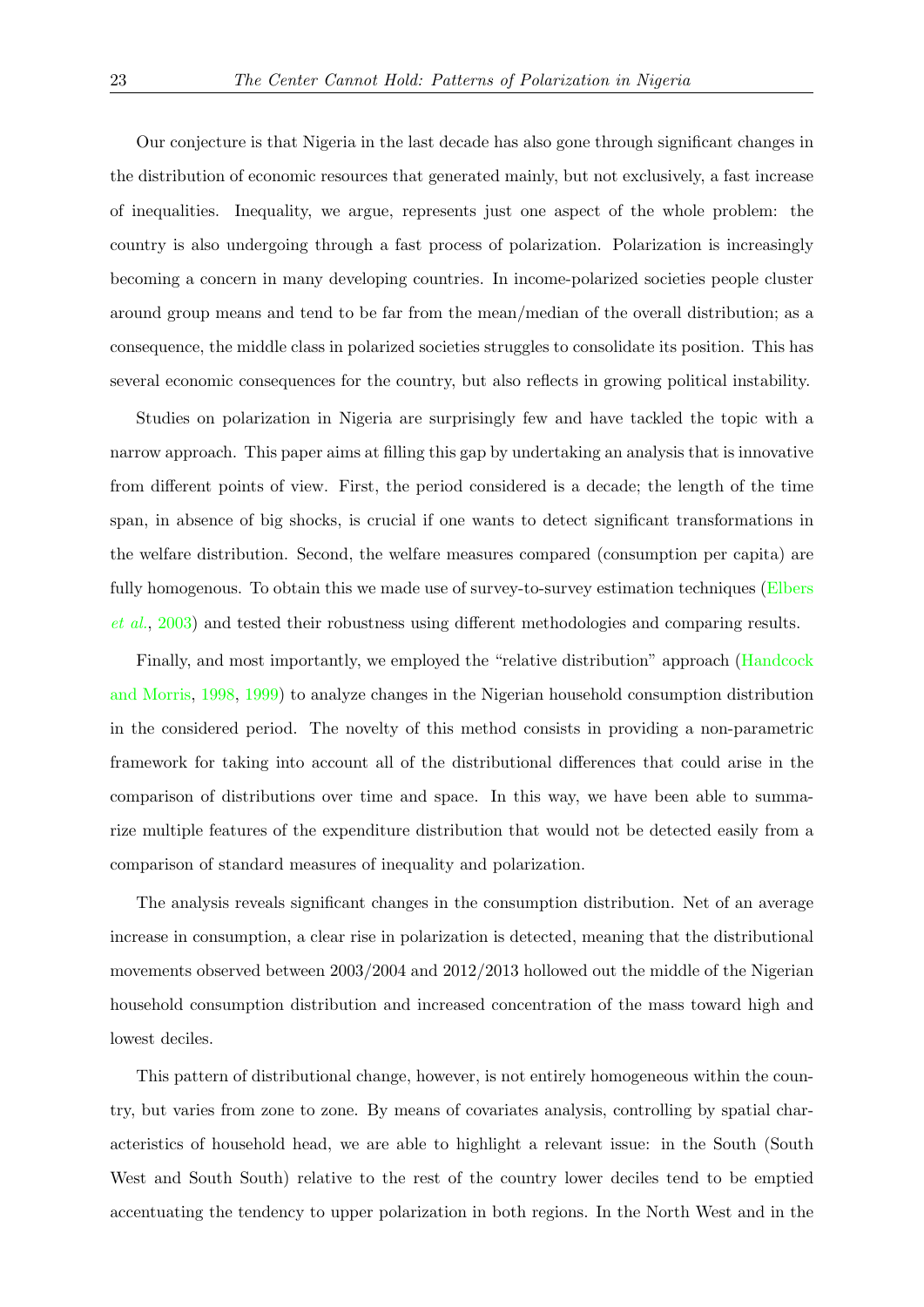conflict-stricken North East, had been the growth effect the only operating force, we would have seen a disproportionate increase of people of this region occupying the lower national deciles compared to the rest of the country.

These modifications occurred between 2003/2004 and 2012/2013 describe a situation of accentuated polarization where households living in the North increasingly moved from the center towards the bottom of consumption distribution, while Southern households increasingly moved upward. The overall impact was a generalized hollowing out of distribution center and a further accentuation of the North-South divide already characterizing the country.

Understanding the political and economic consequences of these sharp distributional changes is beyond the scope of this paper. However, some clear trends can be already foreseen. As mentioned, the non-consolidation of the middle class is the first and more obvious side effect of accentuated polarization. Second, and not so much explored in the context of developing countries, the tendency of polarized society to be more conflict-prone. Recent episodes in Brazil, Egypt and Turkey suggest the existence of this link between polarization and conflict, yet so far no relevant empirical evidence has been produced to underpin the existing theoretical models [\(Esteban and Ray,](#page-27-1) [1999,](#page-27-1) [2008,](#page-27-2) [2011\)](#page-27-3). Nigeria is clearly an ideal candidate for such analysis, and our future research will be directed in understanding how existing conflicts in Nigerian societies can be interpreted and linked to the patterns of polarization.

# References

- <span id="page-24-3"></span>African Development Bank. Annual Report. Statistics Department of the African Development Bank Group, 2011. Available at [http://www.afdb.org/knowledge/publications/](http://www.afdb.org/knowledge/publications/annual-report/annual-report-2011/) [annual-report/annual-report-2011/](http://www.afdb.org/knowledge/publications/annual-report/annual-report-2011/).
- <span id="page-24-1"></span>F. C. Ahmed, C. Dorji, S. Takamatsu, and N. Yoshida. A Hybrid Survey to Improve the Reliability of Poverty Statistics in a Cost-Effective Manner. Mimeo, 2014.
- <span id="page-24-0"></span>B. E. Aigbokhan. Poverty, Growth and Inequality in Nigeria: A Case Study. AERC Research Paper 102, African Economic Research Consortium, Nairobi, 2000. Available at [http://www.aercafrica.org/index.php/publications/view\\_document/](http://www.aercafrica.org/index.php/publications/view_document/112-poverty-growth-and-inequality-in-nigeria-a-case-study) [112-poverty-growth-and-inequality-in-nigeria-a-case-study](http://www.aercafrica.org/index.php/publications/view_document/112-poverty-growth-and-inequality-in-nigeria-a-case-study).
- <span id="page-24-2"></span>A. S. Alderson and K. Doran. Global Inequality, Within-Nation Inequality, and the Changing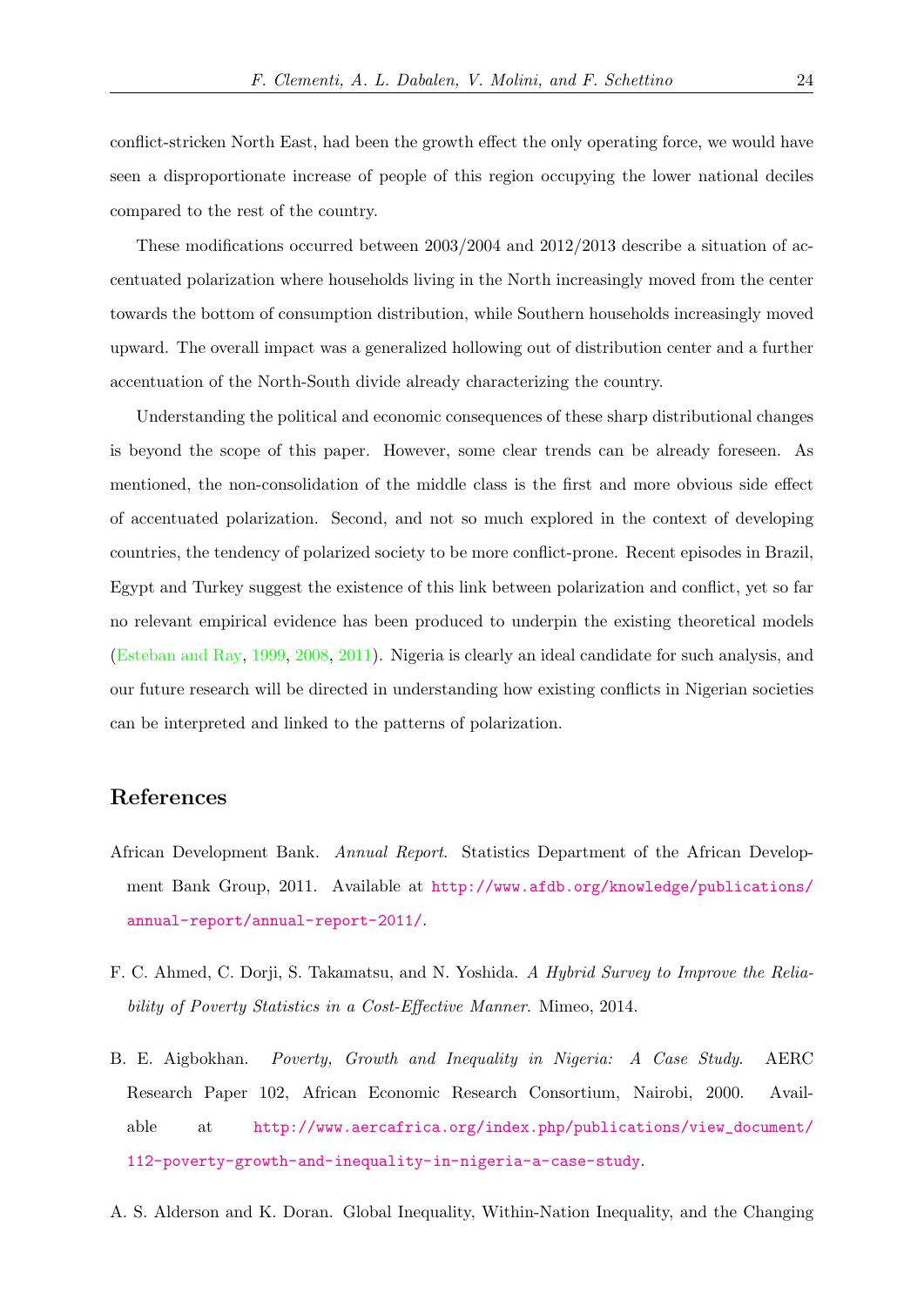Distribution of Income in Seven Transitional and Middle-Income Societies. In C. Suter, editor, Inequality Beyond Globalization: Economic Changes, Social Transformations, and the Dynamics of Inequality, pages 183–200. Transaction Publishers, New Brunswick, NJ, 2011.

- <span id="page-25-6"></span>A. S. Alderson and K. Doran. How Has Income Inequality Grown? The Reshaping of the Income Distribution in LIS Countries. In J. C. Gornick and M. Jäntti, editors, Income Inequality: Economic Disparities and the Middle Class in Affluent Countries, pages 51–74. Stanford University Press, Stanford, CA, 2013.
- <span id="page-25-5"></span>A. S. Alderson, J. Beckfield, and F. Nielsen. Exactly How Has Income Inequality Changed? Patterns of Distributional Change in Core Societies. International Journal of Comparative Sociology, 46:405–423, 2005.
- <span id="page-25-4"></span>G. Anderson, O. Linton, and T. W. Leo. A Polarization-Cohesion Perspective on Cross-Country Convergence. Journal of Economic Growth, 17:49–69, 2012.
- <span id="page-25-0"></span>A. Araar. On the Decomposition of Polarization Indices: Illustrations with Chinese and Nigerian Household Surveys. Working Paper 08-06, Centre Interuniversitaire sur le Risque, les Politiques Économiques et l'Emploi (CIRPÉE), Montréal, 2008. Available at [http:](http://www.cirpee.org/fileadmin/documents/Cahiers_2008/CIRPEE08-06.pdf) [//www.cirpee.org/fileadmin/documents/Cahiers\\_2008/CIRPEE08-06.pdf](http://www.cirpee.org/fileadmin/documents/Cahiers_2008/CIRPEE08-06.pdf).
- <span id="page-25-7"></span>A. Araar and J.-Y. Duclos. User Manual for Stata Package DASP: Version 2.3. PEP, World Bank, UNDP and Université Laval, 2013. Available at [http://dasp.ecn.ulaval.](http://dasp.ecn.ulaval.ca/modules/DASP_V2.3/DASP_MANUAL_V2.3.pdf) [ca/modules/DASP\\_V2.3/DASP\\_MANUAL\\_V2.3.pdf](http://dasp.ecn.ulaval.ca/modules/DASP_V2.3/DASP_MANUAL_V2.3.pdf).
- <span id="page-25-1"></span>T. T. Awoyemi and A. Araar. Explaining Polarization and its Dimensions in Nigeria: A DER Decomposition Approach. Paper prepared for the  $14<sup>nd</sup>$  Annual Conference on Econometric Modelling for Africa, Abuja, Nigeria, July 8–10, 2009. Available at [http://www.](http://www.africametrics.org/documents/conference09/papers/Awoyemi_Araar.pdf) [africametrics.org/documents/conference09/papers/Awoyemi\\_Araar.pdf](http://www.africametrics.org/documents/conference09/papers/Awoyemi_Araar.pdf).
- <span id="page-25-2"></span>T. T. Awoyemi, I. B. Oluwatayo, and A. Oluwakemi. Inequality, Polarization and Poverty in Nigeria. Working Paper 2010-04, Partnership for Economic Policy (PEP), Nairobi, 2010. Available at <http://www.pep-net.org/communications/working-papers/>.
- <span id="page-25-3"></span>K. Beegle, J. De Weerdt, J. Friedman, and J. Gibson. Methods of Household Consumption Measurement through Surveys: Experimental Results from Tanzania. Policy Research Working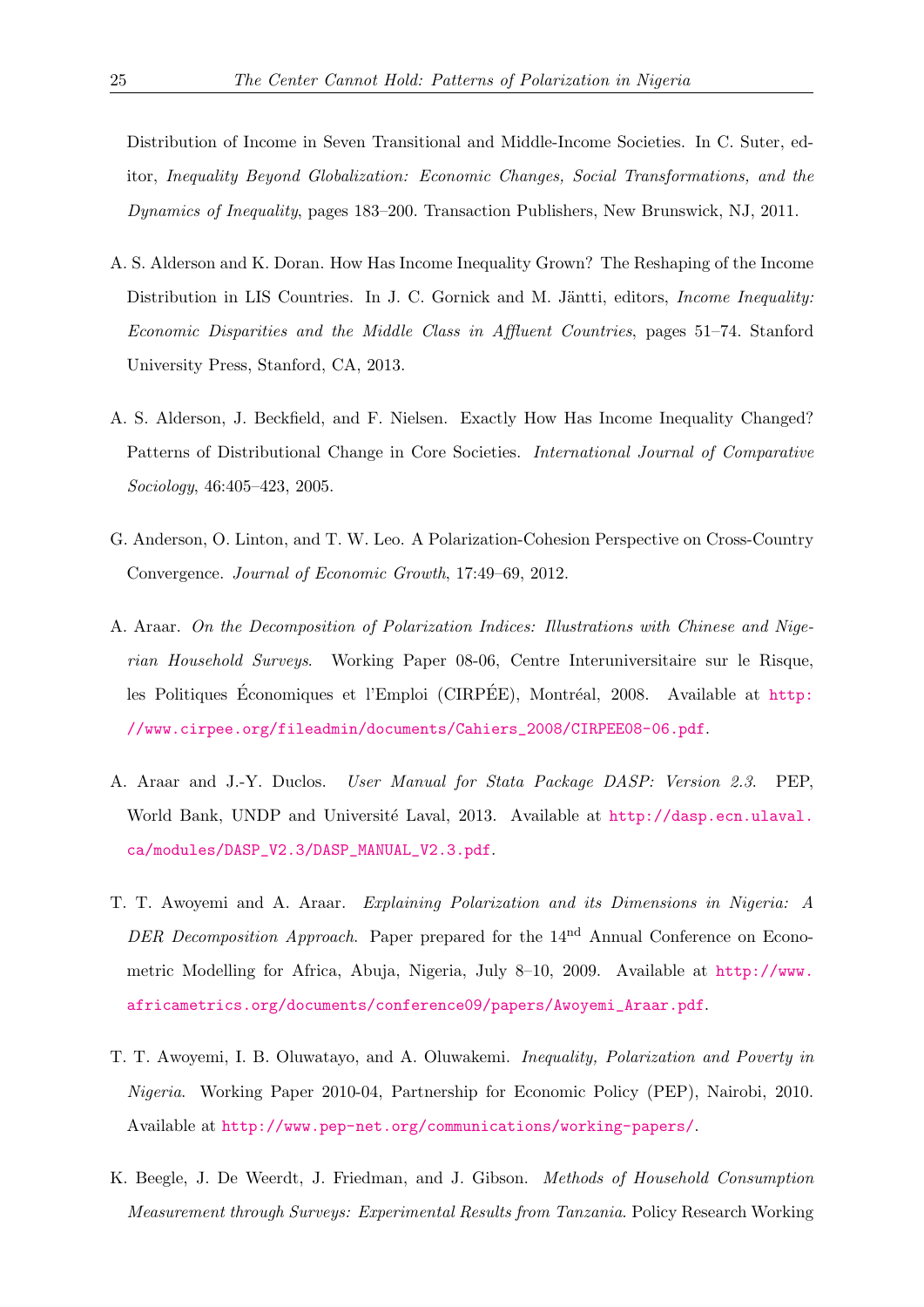Paper 5501, The World Bank, Washington, DC, 2010. Available at [http://go.worldbank.](http://go.worldbank.org/UE8VCVJXK0) [org/UE8VCVJXK0](http://go.worldbank.org/UE8VCVJXK0).

- <span id="page-26-9"></span>A. Bernhardt, M. Morris, and M. S. Handcock. Women's Gains or Mens Losses? A Closer Look at the Shrinking Gender Gap in Earnings. American Journal of Sociology, 101:302–328, 1995.
- <span id="page-26-5"></span>M. Bianchi. Testing for Convergence: Evidence from Nonparametric Multimodality Tests. Journal of Applied Econometrics, 12:393–409, 1997.
- <span id="page-26-0"></span>N. Birdsall. The (Indispensable) Middle Class in Developing Countries; or, the Rich and the Rest, Not the Poor and the Rest. Working Paper 207, Center for Global Development, Washington, DC, 2010. Available at [http://www.cgdev.org/files/1423994\\_file\\_Birdsall\\_](http://www.cgdev.org/files/1423994_file_Birdsall_Indispensable_Middle_FINAL.pdf) [Indispensable\\_Middle\\_FINAL.pdf](http://www.cgdev.org/files/1423994_file_Birdsall_Indispensable_Middle_FINAL.pdf).
- <span id="page-26-6"></span>F. Borraz, N. G. Pampillón, and M. Rossi. *Polarization and the Middle Class.* dECON Working Paper 20, Universidad de la República, Montevideo, 2011. Available at [http://www.fcs.](http://www.fcs.edu.uy/archivos/2011.pdf) [edu.uy/archivos/2011.pdf](http://www.fcs.edu.uy/archivos/2011.pdf).
- <span id="page-26-7"></span>F. Bourguignon. The Growth Elasticity of Poverty Reduction: Explaining Heterogeneity across Countries and Time Periods. In T. S. Eicher and S. J. Turnovsky, editors, Inequality and Growth: Theory and Policy Implications, pages 3–26. The MIT Press, Cambridge, MA, 2003.
- <span id="page-26-8"></span>F. Bourguignon. The Poverty-Growth-Inequality Triangle. Working Paper 125, Indian Council for Research on International Economic Relations, New Delhi, 2004. Available at [http:](http://www.icrier.org/pdf/wp125.pdf) [//www.icrier.org/pdf/wp125.pdf](http://www.icrier.org/pdf/wp125.pdf).
- <span id="page-26-3"></span>S. R. Chakravarty. Inequality, Polarization and Poverty: Advances in Distributional Analysis. Springer-Verlag Inc., New York, NY, 2009.
- <span id="page-26-4"></span>S. R. Chakravarty and C. D'Ambrosio. Polarization Orderings of Income Distributions. Review of Income and Wealth, 56:47–64, 2010.
- <span id="page-26-1"></span>S. R. Chakravarty and A. Majumder. Inequality, Polarization and Welfare: Theory and Applications. Australian Economic Papers, 40:1–13, 2001.
- <span id="page-26-2"></span>S. R. Chakravarty, A. Majumder, and S. Roy. A Treatment of Absolute Indices of Polarization. Japanese Economic Review, 58:273–293, 2007.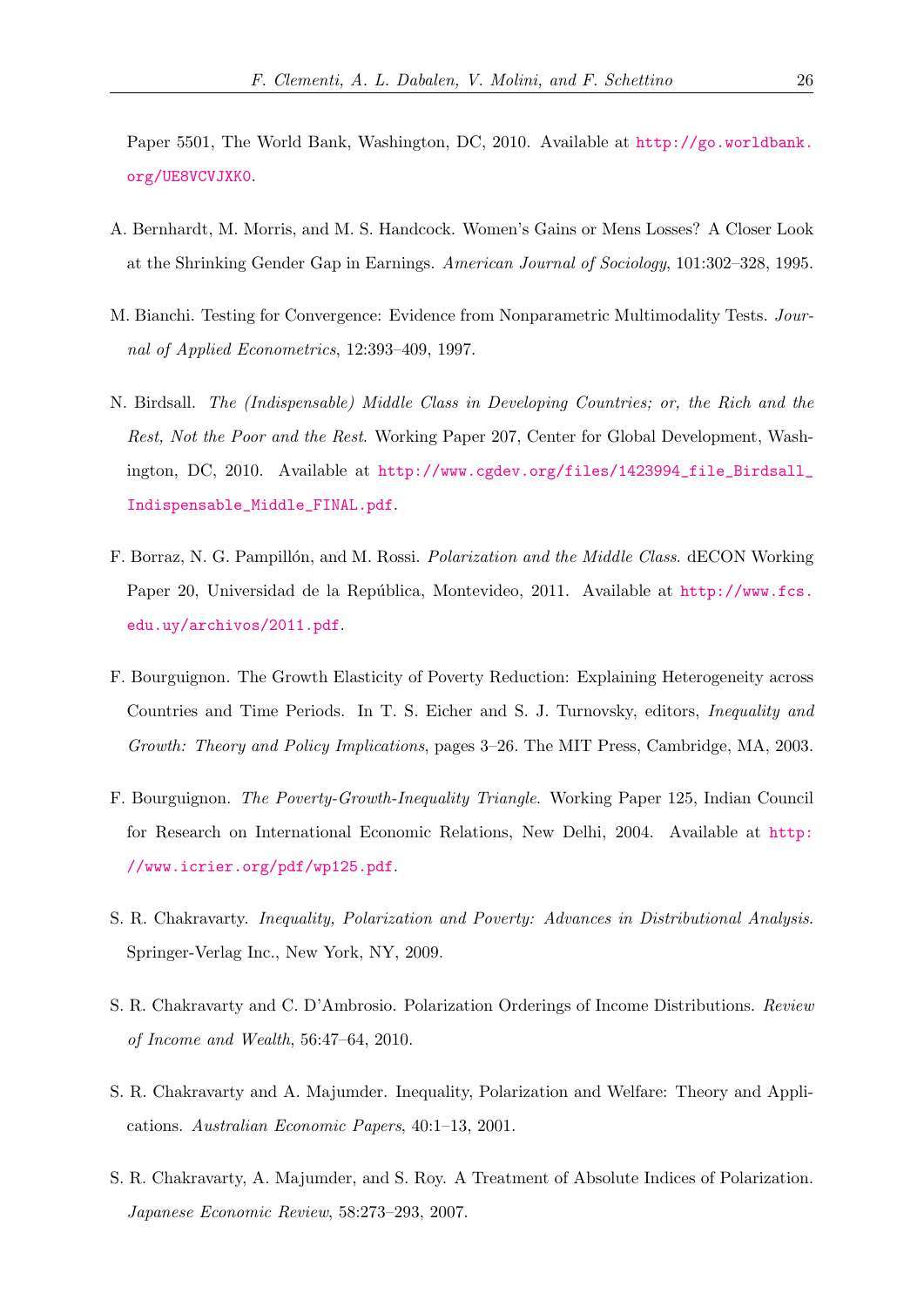- <span id="page-27-9"></span>P. L. Conti, M. G. Pittau, and R. Zelli. Metodi non parametrici nell'analisi della distribuzione del reddito: problemi empirici ed aspetti metodologici. Rivista di Politica Economica, 96: 195–242, 2006.
- <span id="page-27-10"></span>F. A. Cowell, S. P. Jenkins, and J. A. Litchfield. The Changing Shape of the UK Income Distribution: Kernel Density Estimates. In J. Hills, editor, New Equalities: The Changing Distribution of Income and Wealth in the United Kingdom, pages 49–75. Cambridge University Press, Cambridge, UK, 1996.
- <span id="page-27-8"></span>C. D'Ambrosio. Household Characteristics and the Distribution of Income in Italy: An Application of Social Distance Measures. Review of Income and Wealth, 47:43–64, 2001.
- <span id="page-27-5"></span>A. Deaton and M. Grosh. Consumption. In M. Grosh and P. Glewwe, editors, Designing Household Survey Questionnaires for Developing Countries: Lessons from 15 Years of the Living Standards Measurement Study, volume 1, pages 91–133. Oxford University Press, Oxford, UK, 2000.
- <span id="page-27-0"></span>J.-Y. Duclos, J.-M. Esteban, and D. Ray. Polarization: Concepts, Measurement, Estimation. Econometrica, 72:1737–1772, 2004.
- <span id="page-27-4"></span>W. Easterly. The Middle Class Consensus and Economic Development. Journal of Economic Growth, 6:317–335, 2001.
- <span id="page-27-6"></span>C. Elbers, J. O. Lanjouw, and P. Lanjouw. Micro-Level Estimation of Poverty and Inequality. Econometrica, 71:355–364, 2003.
- <span id="page-27-7"></span>J.-M. Esteban and D. Ray. On the Measurement of Polarization. Econometrica, 62:819–851, 1994.
- <span id="page-27-1"></span>J.-M. Esteban and D. Ray. Conflict and Distribution. Journal of Economic Theory, 87:379–415, 1999.
- <span id="page-27-2"></span>J.-M. Esteban and D. Ray. Polarization, Fractionalization and Conflict. Journal of Peace Research, 45:163–182, 2008.
- <span id="page-27-3"></span>J.-M. Esteban and D. Ray. Linking Conflict to Inequality and Polarization. The American Economic Review, 101:1345–1374, 2011.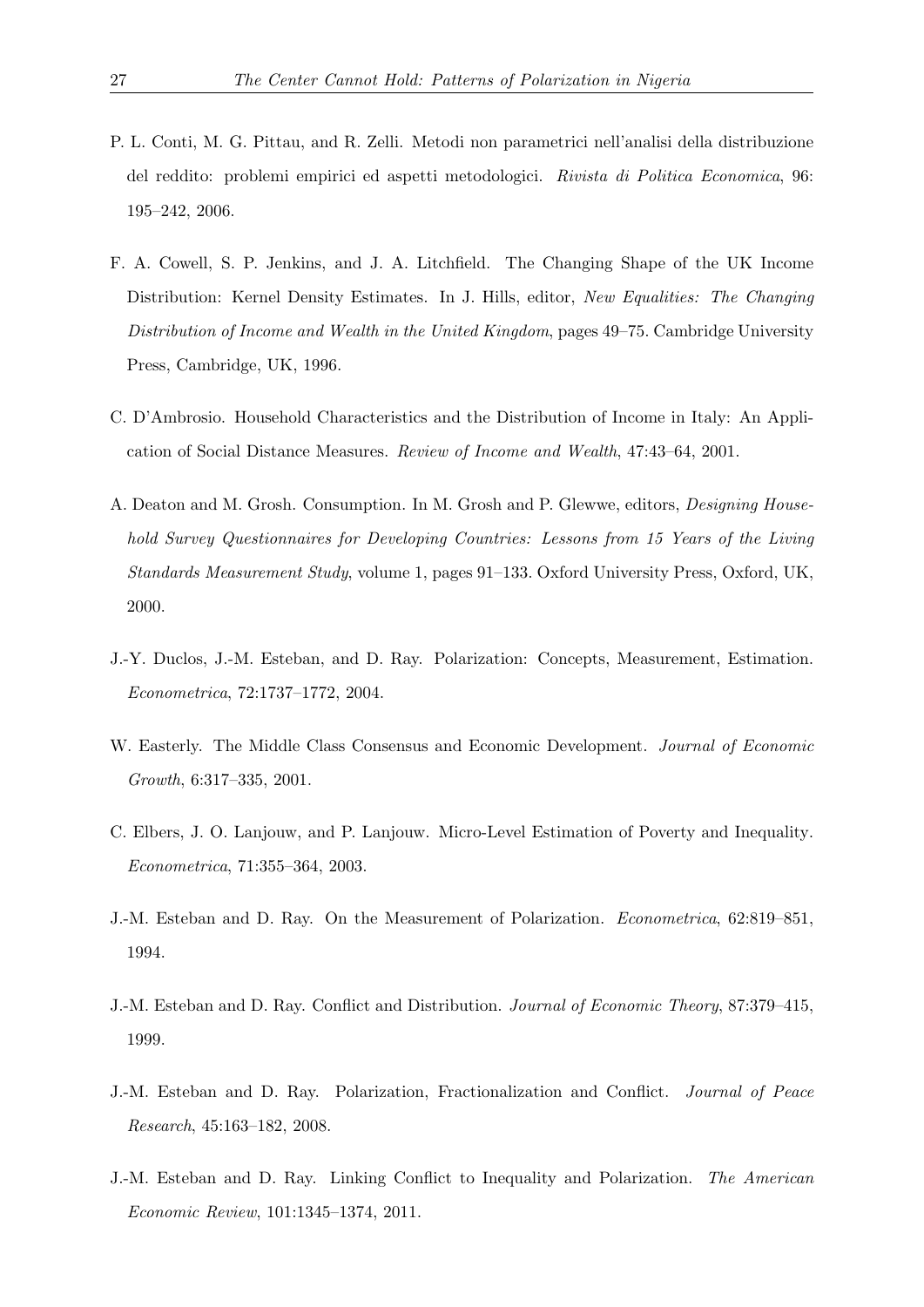- <span id="page-28-5"></span>J.-M. Esteban, C. Grad´ın, and D. Ray. An Extension of a Measure of Polarization, with an Application to the Income Distribution of Five OECD Countries. Journal of Economic Inequality, 5:1–19, 2007.
- <span id="page-28-3"></span>F. H. G. Ferreira, J. Gignoux, and M. Aran. Measuring Inequality of Opportunity with Imperfect Data: The Case of Turkey. Journal of Economic Inequality, 9:651–680, 2011.
- <span id="page-28-10"></span>D. Fine, A. van Wamelen, S. Lund, A. Cabral, M. Taoufiki, N. Dörr, A. Leke, C. Roxburgh, J. Schubert, and P. Cook. Africa at Work: Job Creation and Inclusive Growth. Report, McKinsey Global Institute, Washington, DC, 2012. Available at [http://www.mckinsey.](http://www.mckinsey.com/insights/africa/africa_at_work) [com/insights/africa/africa\\_at\\_work](http://www.mckinsey.com/insights/africa/africa_at_work).
- <span id="page-28-8"></span>N. Fortin, T. Lemieux, and S. Firpo. Decomposition Methods in Economics. In O. Ashenfelter and D. Card, editors, Handbook of Labor Economics, volume 4A, chapter 1, pages 1–102. North Holland, Amsterdam, 2011.
- <span id="page-28-2"></span>J. E. Foster and M. C. Wolfson. Polarization and the Decline of the Middle Class: Canada and the US. OPHI Working Paper 31, University of Oxford, Oxford, 1992. Available at [http:](http://www.ophi.org.uk/working-paper-number-31/) [//www.ophi.org.uk/working-paper-number-31/](http://www.ophi.org.uk/working-paper-number-31/), now in Journal of Economic Inequality, 8:247–273, 2010.
- <span id="page-28-6"></span>C. Gigliarano and K. Mosler. Constructing Indices of Multivariate Polarization. Journal of Economic Inequality, 7:435–460, 2009.
- <span id="page-28-4"></span>C. Gradín. Polarization by Sub-Populations in Spain, 1973–91. Review of Income and Wealth, 46:457–474, 2000.
- <span id="page-28-9"></span>M. S. Handcock. Relative Distribution Methods. Los Angeles, CA, 2013. Version 1.6-2. Project home page at <http://www.stat.ucla.edu/~handcock/RelDist>.
- <span id="page-28-0"></span>M. S. Handcock and M. Morris. Relative Distribution Methods. Sociological Methodology, 28: 53–97, 1998.
- <span id="page-28-1"></span>M. S. Handcock and M. Morris. Relative Distribution Methods in the Social Sciences. Springer-Verlag Inc., New York, NY, 1999.
- <span id="page-28-7"></span>L. Hao and D. Q. Naiman. Assessing Inequality. SAGE Publications, Inc., Thousand Oaks, CA, 2010.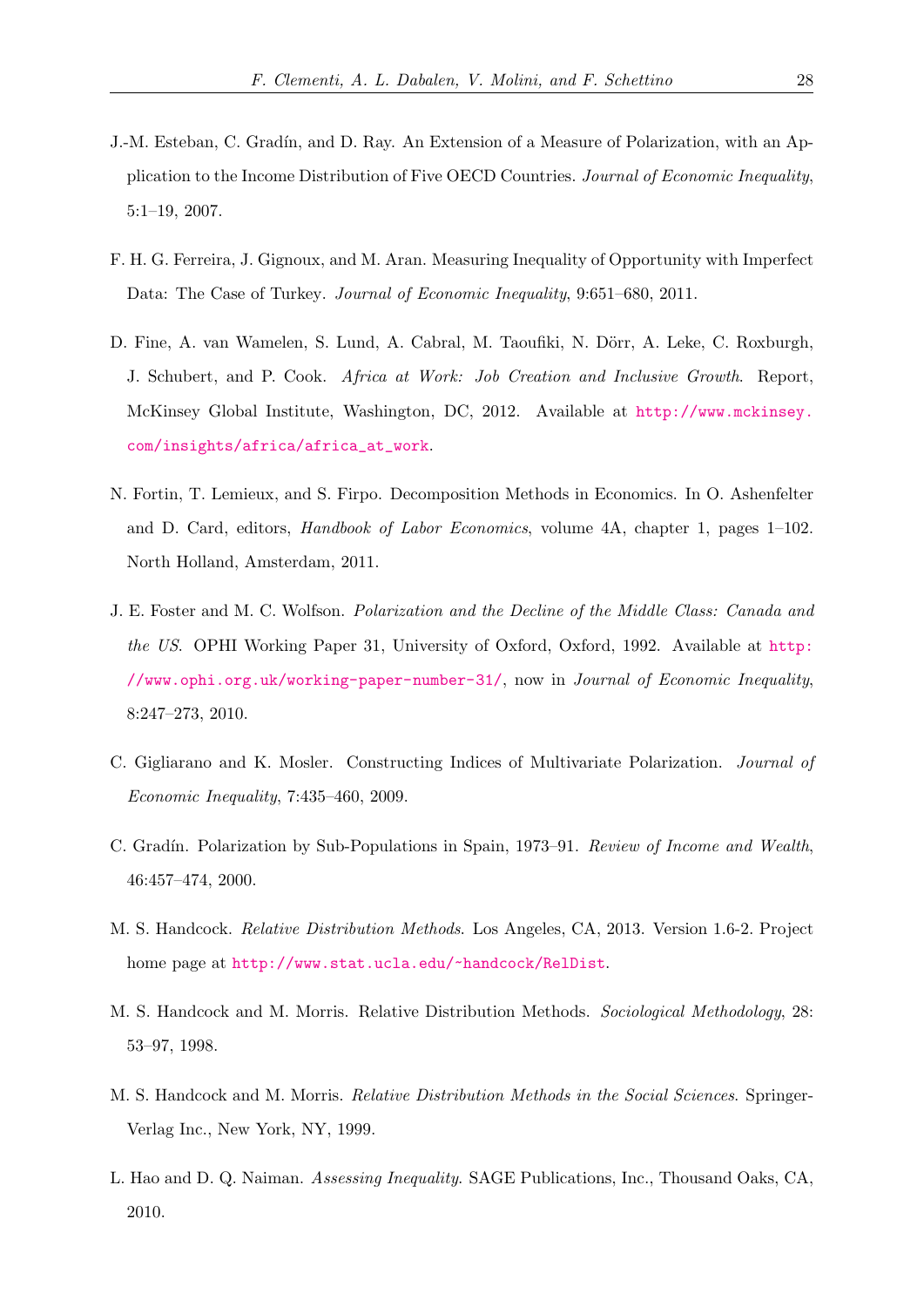- <span id="page-29-8"></span>D. J. Henderson, C. Parmeter, and R. R. Russell. Modes, Weighted Modes, and Calibrated Modes: Evidence of Clustering Using Modality Tests. Journal of Applied Econometrics, 23: 607–638, 2008.
- <span id="page-29-7"></span>H. Holzmann, S. Vollmer, and J. Weisbrod. Twin Peaks or Three Components? Analyzing the World's Cross-Country Distribution of Income. IAI Discussion Paper 162, University of Göttingen, Göttingen, 2007. Available at [http://www2.vwl.wiso.uni-goettingen.de/](http://www2.vwl.wiso.uni-goettingen.de/ibero/papers/DB162.pdf) [ibero/papers/DB162.pdf](http://www2.vwl.wiso.uni-goettingen.de/ibero/papers/DB162.pdf).
- <span id="page-29-3"></span>S. P. Jenkins. Did the Middle Class Shrink During the 1980s? UK Evidence From Kernel Density Estimates. Economic Letters, 49:407–413, 1995.
- <span id="page-29-4"></span>S. P. Jenkins. Recent Trends in the UK Income Distribution: What Happened and Why? Oxford Review of Economic Policy, 12:29–46, 1996.
- <span id="page-29-11"></span>S. P. Jenkins and P. Van Kerm. Accounting for Income Distribution Trends: A Density Function Decomposition Approach. Journal of Economic Inequality, 3:43–61, 2005.
- <span id="page-29-6"></span>P. A. Johnson. A Nonparametric Analysis of Income Convergence Across the US States. Economics Letters, 69:219–223, 2000.
- <span id="page-29-5"></span>C. I. Jones. On the Evolution of the World Income Distribution. Journal of Economic Perspectives, 11:19–36, 1997.
- <span id="page-29-10"></span>N. Kakwani. Poverty and Economic Growth with Application to Côte d'Ivoire. Review of Income and Wealth, 39:121–139, 1993.
- <span id="page-29-2"></span>M. C. Lasso de la Vega and A. M. Urrutia. An Alternative Formulation of Esteban-Gradín-Ray Extended Measure of Polarization. Journal of Income Distribution, 15:42–54, 2006.
- <span id="page-29-1"></span>M. C. Lasso de la Vega, A. Urrutia, and H. Díez. Unit Consistency and Bipolarization of Income Distributions. Review of Income and Wealth, 56:65–83, 2010.
- <span id="page-29-0"></span>F. Levy and R. J. Murnane. U.S. Earnings Levels and Earnings Inequality: A Review of Recent Trends and Proposed Explanations. Journal of Economic Literature, 30:1333–1381, 1992.
- <span id="page-29-9"></span>R. Massari. Is Income Becoming More Polarized in Italy? A Closer Look With a Distributional Approach. DSE Working Paper 1, Sapienza University of Rome, Rome, 2009.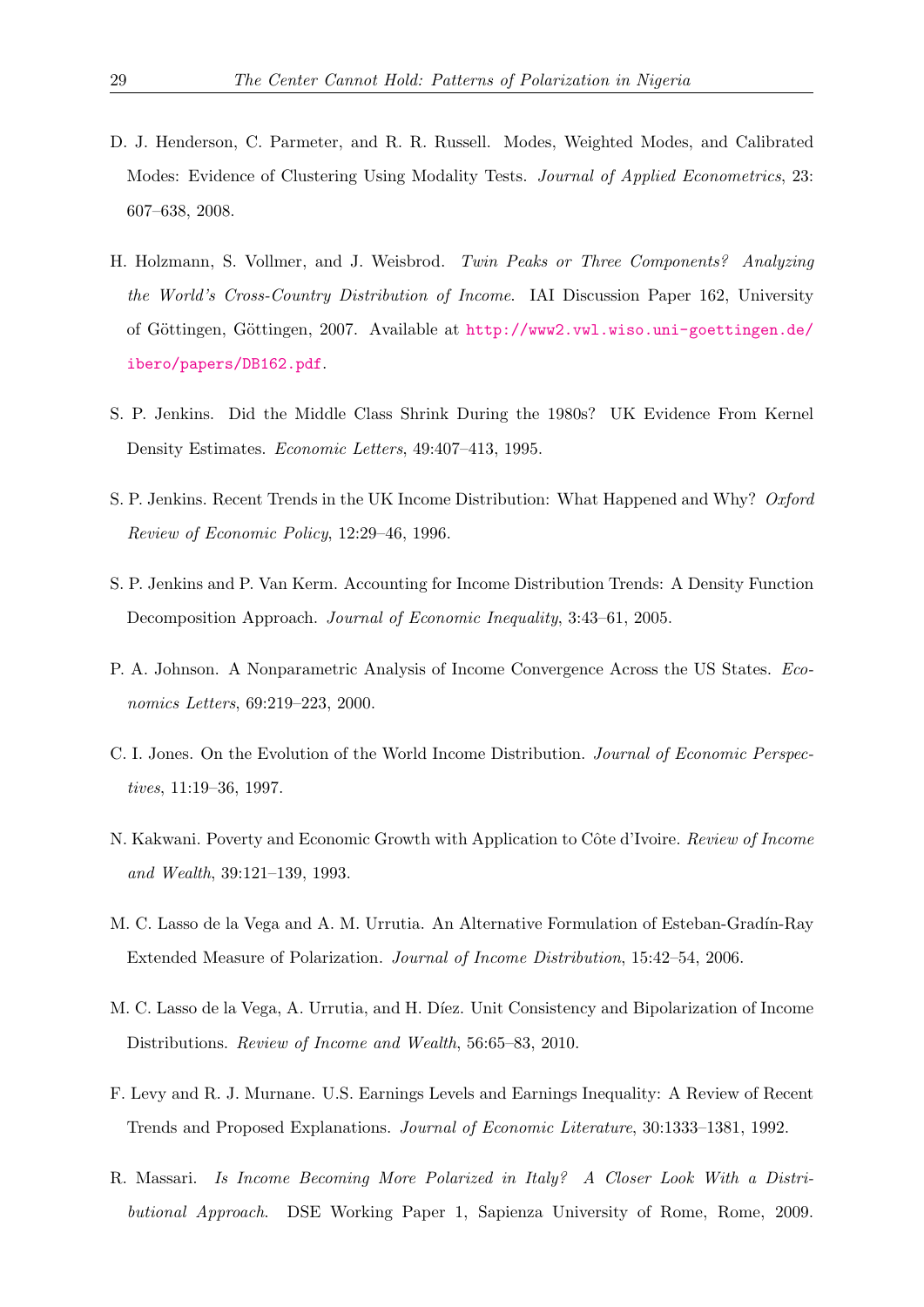Available at [http://phdschool-economics.dse.uniroma1.it/website/WorkingPapers/](http://phdschool-economics.dse.uniroma1.it/website/WorkingPapers/MassariWP1.pdf) [MassariWP1.pdf](http://phdschool-economics.dse.uniroma1.it/website/WorkingPapers/MassariWP1.pdf).

- <span id="page-30-8"></span>R. Massari, M. G. Pittau, and R. Zelli. A Dwindling Middle Class? Italian Evidence in the 2000s. Journal of Economic Inequality, 7:333–350, 2009a.
- <span id="page-30-9"></span>R. Massari, M. G. Pittau, and R. Zelli. Caos calmo: l'evoluzione dei redditi familiari in Italia. In L. Cappellari, P. Naticchioni, and S. Staffolani, editors, L'Italia delle disuguaglianze, pages 19–28. Carocci editore, Rome, 2009b.
- <span id="page-30-3"></span>B. Milanovic. A New Polarization Measure and Some Applications. Mimeo, 2000. Available at <http://siteresources.worldbank.org/INTDECINEQ/Resources/polariz.pdf>.
- <span id="page-30-10"></span>M. Morris, A. D. Bernhardt, and M. S. Handcock. Economic Inequality: New Methods for New Trends. American Sociological Review, 59:205–219, 1994.
- <span id="page-30-2"></span>O. I. Ogunyemi. Gender, Market Participation and Income Polarisation Among Farming and Non-Farming Households in Nigeria. Paper presented at the World Bank Workshop on Agriculture Myths and Facts, Washington DC, US, November 20–22, 2013.
- <span id="page-30-0"></span>O. I. Ogunyemi and O. A. Oni. Income Bipolarization and Poverty: Evidence from Rural Nigeria. Journal of American Science, 7:722–731, 2011.
- <span id="page-30-1"></span>O. I. Ogunyemi, O. A. Oni, T. T. Awoyemi, and S. A. Yusuf. Income polarization and bipolarization across rural households' socio-economic features in nigeria. World Rural Observations, 3:62–72, 2011.
- <span id="page-30-7"></span>R. Paap and H. K. van Dijk. Distribution and Mobility of Wealth of Nations. European Economic Review, 42:1269–1293, 1998.
- <span id="page-30-4"></span>M. G. Pittau and R. Zelli. Income Distribution in Italy: A Nonparametric Analysis. Statistical Methods and Applications, 10:175–189, 2001.
- <span id="page-30-5"></span>M. G. Pittau and R. Zelli. Testing for Changing Shapes of Income Distribution: Italian Evidence in the 1990s From Kernel Density Estimates. Empirical Economics, 29:415–430, 2004.
- <span id="page-30-6"></span>M. G. Pittau and R. Zelli. Trends in Income Distribution in Italy: A Non-Parametric and a Semi-Parametric Analysis. Journal of Income Distribution, 15:90–118, 2006.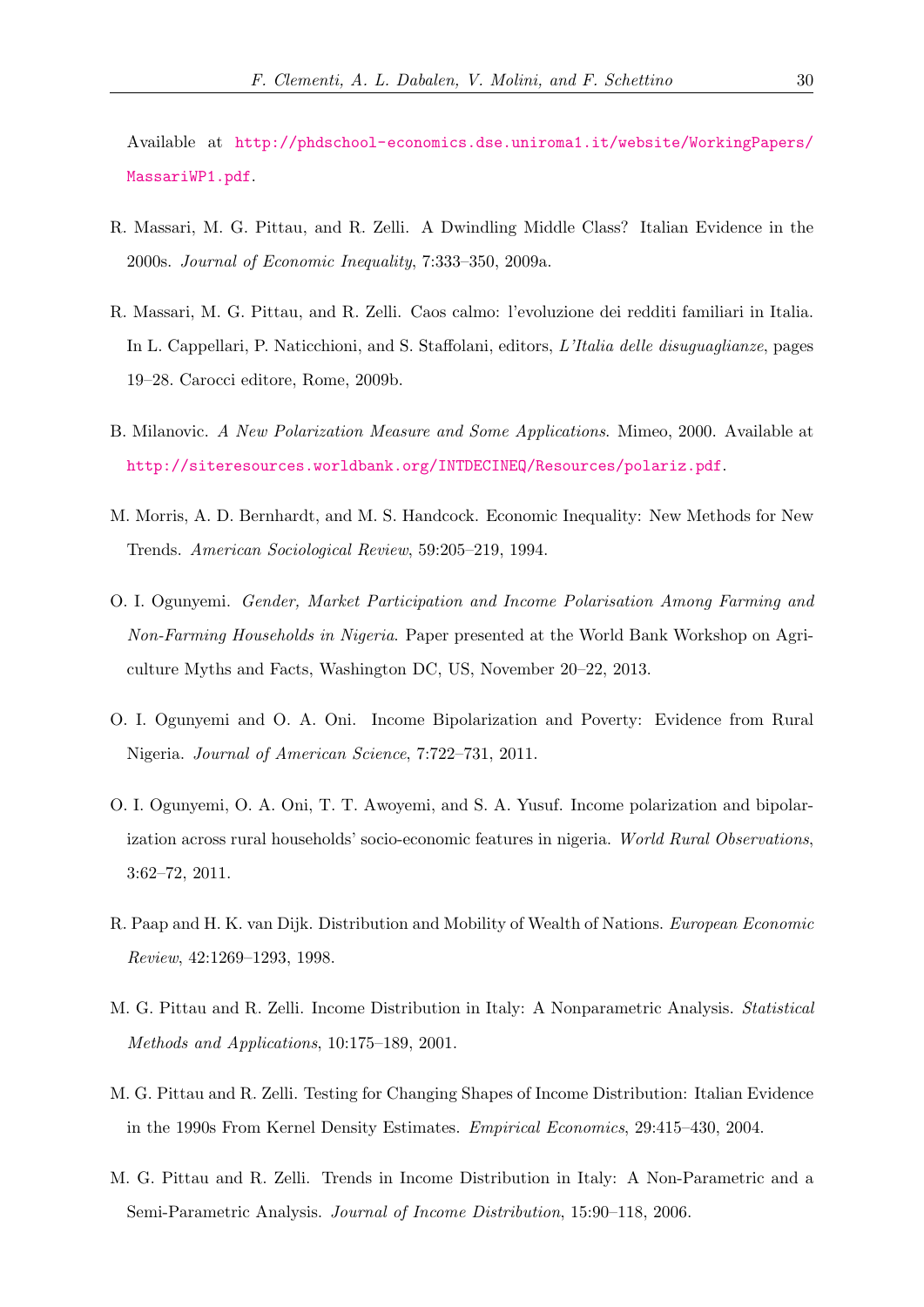- <span id="page-31-10"></span>M. G. Pittau, R. Zelli, and P. A. Johnson. Mixture Models, Convergence Clubs and Polarization. Review of Income and Wealth, 56:102–122, 2010.
- <span id="page-31-6"></span>A. Poggi and J. Silber. On Polarization and Mobility: A Look at Polarization in the Wage-Career Profile in Italy. Review of Income and Wealth, 56:123–140, 2010.
- <span id="page-31-0"></span>S. Pressman. The Decline of the Middle Class: An International Perspective. Journal of Economic Issues, 41:181–200, 2007.
- <span id="page-31-7"></span>D. T. Quah. Convergence Empirics Across Economies with (Some) Capital Mobility. Journal of Economic Growth, 1:95–124, 1996a.
- <span id="page-31-8"></span>D. T. Quah. Twin Peaks: Growth and Convergence in Models of Distribution Dynamics. The Economic Journal, 106:1045–1055, 1996b.
- <span id="page-31-9"></span>D. T. Quah. Empirics for Growth and Distribution: Stratification, Polarization, and Convergence Clubs. Journal of Economic Growth, 2:27–59, 1997.
- <span id="page-31-5"></span>M. Reynal-Querol. Ethnicity, Political Systems and Civil War. Journal of Conflict Resolution, 46:29–54, 2002.
- <span id="page-31-3"></span>J. G. Rodríguez and R. Salas. Extended Bi-Polarization and Inequality Measures. Research on Economic Inequality, 9:69–83, 2003.
- <span id="page-31-11"></span>J. Silber and J. Deutsch. On Bi-Polarization and the Middle Class in Latin America: A Look at the First Decade of the Twenty First Century. Paper presented at the 32<sup>nd</sup> General Conference of the International Association for Research in Income and Wealth, Boston, US, August 5–11, 2012. Available at <http://www.iariw.org/papers/2012/SilberPaper.pdf>.
- <span id="page-31-4"></span>J. Silber, M. Hanoka, and J. Deutsch. On the Link Between the Concepts of Kurtosis and Bipolarization. Economics Bulletin, 4:1–6, 2007.
- <span id="page-31-2"></span>D. Stifel and L. Christiaensen. Tracking Poverty Over Time in the Absence of Comparable Consumption Data. World Bank Economic Review, 21:317–341, 2007.
- <span id="page-31-1"></span>A. Tarozzi. Calculating Comparable Statistics From Incomparable Surveys, With an Application to Poverty in India. Journal of Business & Economic Statistics, 25:314-336, 2007.
- <span id="page-31-12"></span>P. Van Kerm. Adaptive Kernel Density Estimation. The Stata Journal, 3:148–156, 2003.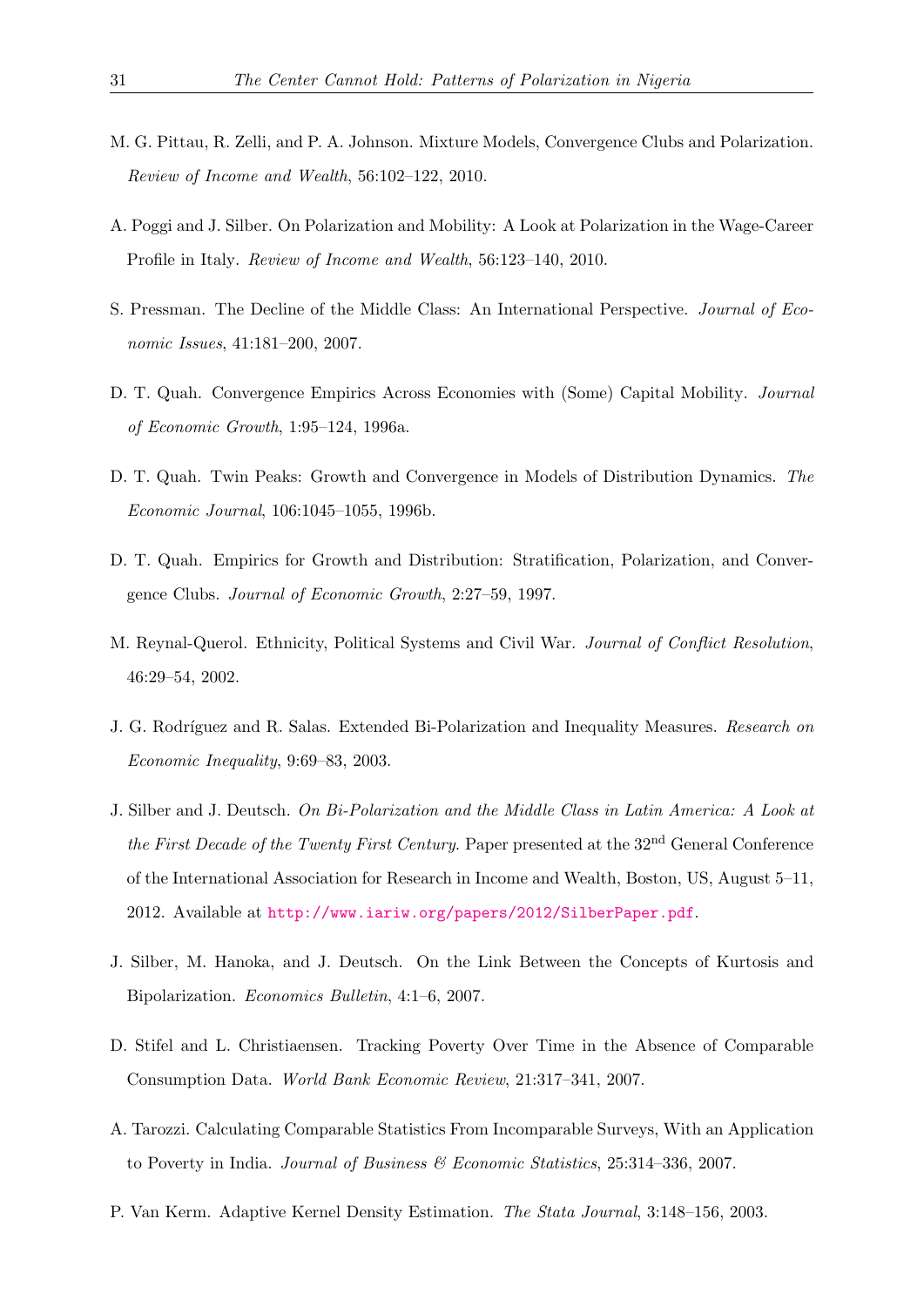- <span id="page-32-3"></span>Y.-Q. Wang and K.-Y. Tsui. Polarization Orderings and New Classes of Polarization Indices. Journal of Public Economic Theory, 2:349–363, 2000.
- <span id="page-32-1"></span>M. C. Wolfson. When Inequalities Diverge. The American Economic Review, 84:353–358, 1994.
- <span id="page-32-2"></span>M. C. Wolfson. Divergent Inequalities: Theory and Empirical Results. Review of Income and Wealth, 43:401–421, 1997.
- <span id="page-32-0"></span>World Bank. Nigeria. Where Has All the Growth Gone? A Poverty Update. Report 143689- NGA, World Bank – Poverty Reduction and Economic Management Network, Washington, DC, 2013.
- <span id="page-32-4"></span>X. Zhang and R. Kanbur. What Difference Do Polarisation Measures Make? An Application to China. Journal of Development Studies, 37:85–98, 2001.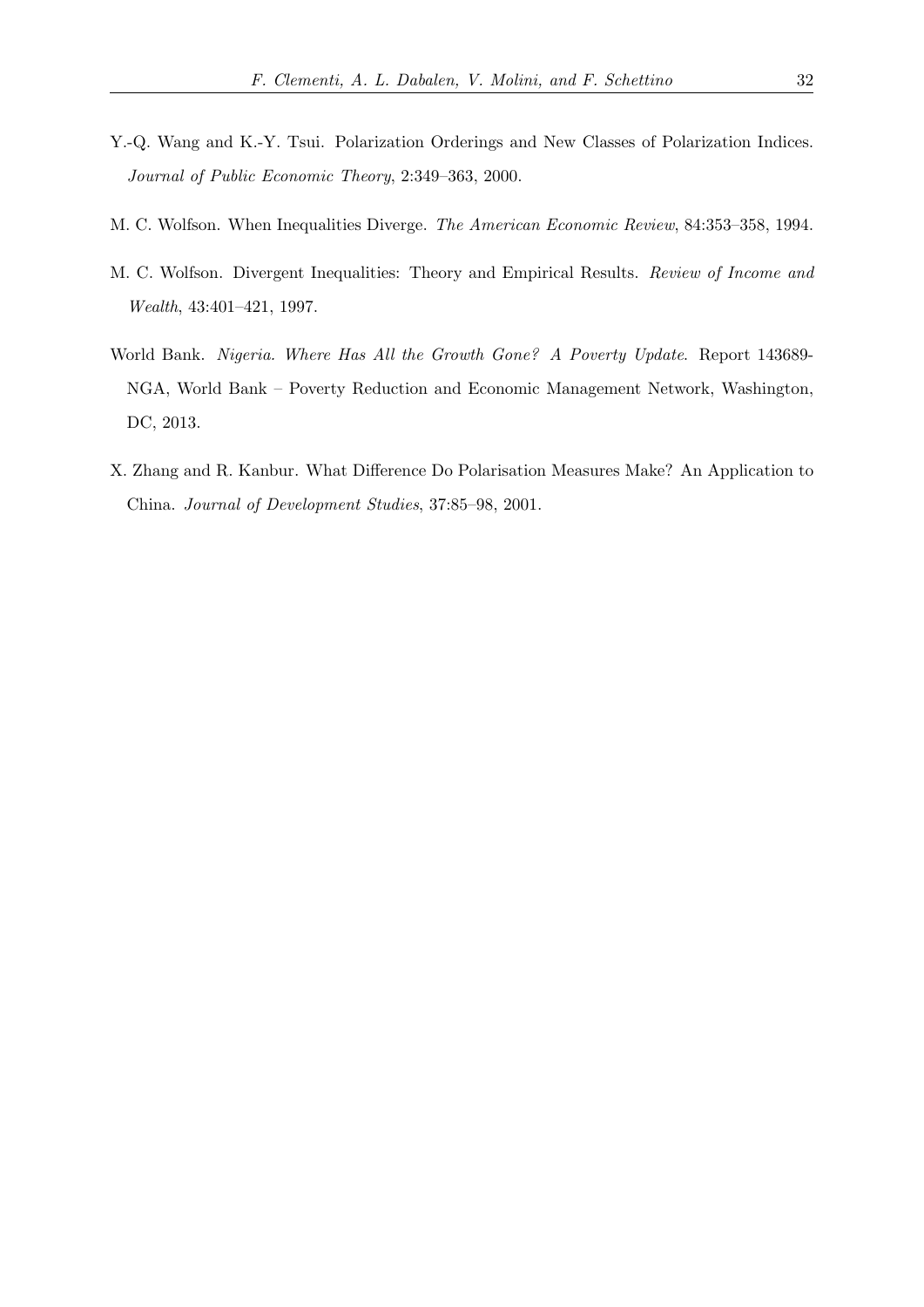# Tables

<span id="page-33-0"></span>Table 1: Summary measures of Nigerian household total consumption expenditure per capita.

|                                    | 2003/2004 | 2012/2013 |
|------------------------------------|-----------|-----------|
| Mean                               | 64,424    | 93,597    |
| Median                             | 49,563    | 64,846    |
| Standard deviation                 | 60,565    | 201,536   |
| <b>Skewness</b>                    | 7.11      | 53.15     |
| Kurtosis                           | 142.57    | 4,853.21  |
| Consumption shares                 |           |           |
| Bottom 5\%                         | 0.80      | 0.77      |
| Bottom 10\%                        | 2.09      | 2.00      |
| Bottom 20\%                        | 5.61      | 5.33      |
| Top 20%                            | 45.82     | 50.52     |
| Top 10%                            | 29.65     | 35.44     |
| Top $5\%$                          | 18.76     | 24.77     |
| Inequality measures                |           |           |
| Gini                               | 0.40      | 0.45      |
| Theil                              | 0.29      | 0.46      |
| Polarization measures <sup>a</sup> |           |           |
| Foster-Wolfson                     | 0.36      | 0.37      |
| Duclos-Esteban-Ray                 | 0.24      | 0.26      |

<sup>a</sup> The Duclos-Esteban-Ray index has been computed with the polarization sensitivity parameter  $\alpha$  set at 0.5.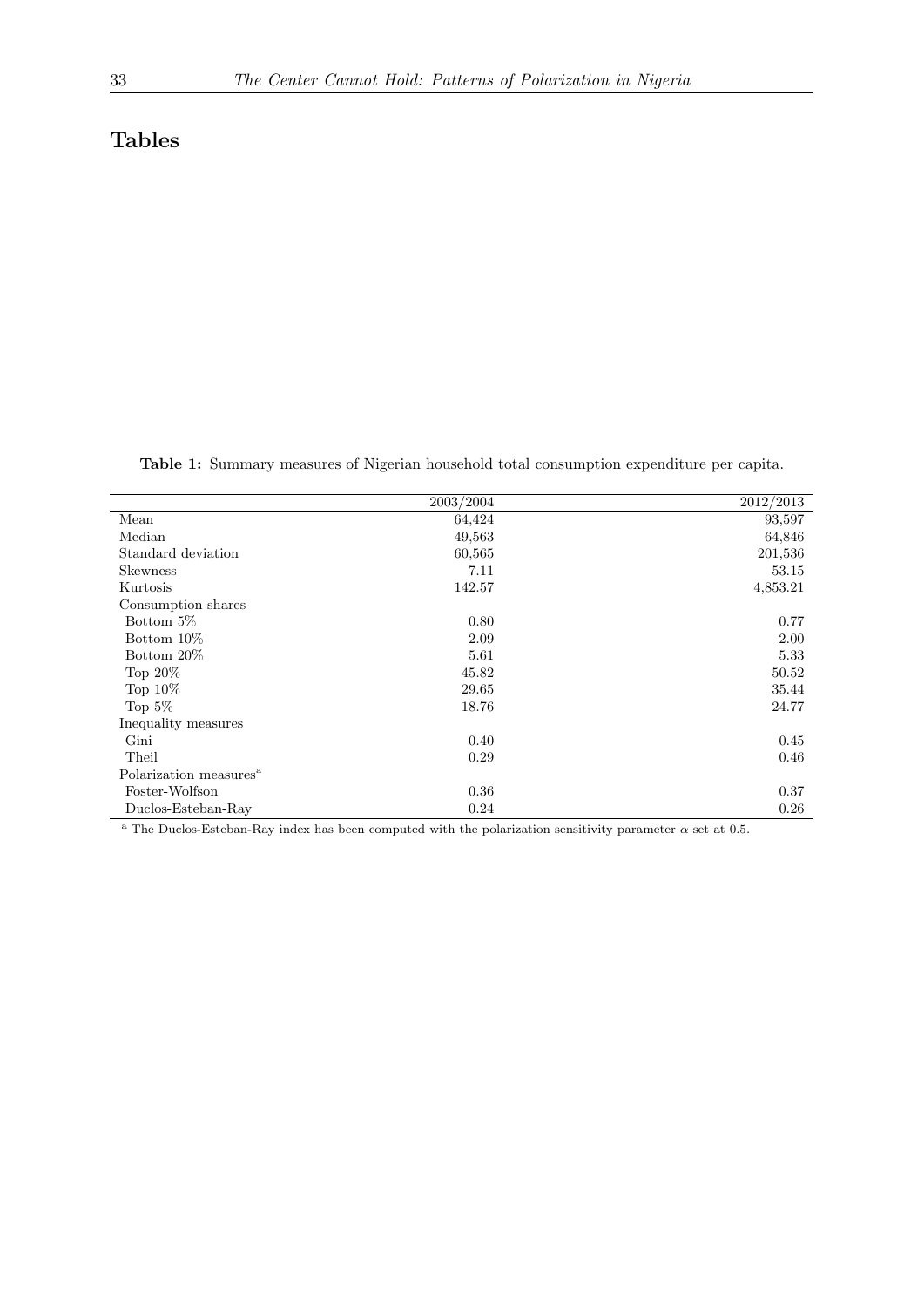Table 2: Relative polarization indices.

<span id="page-34-0"></span>

| Index <sup>a</sup> | Value     | $LB^b$     | UB <sup>c</sup> | $p$ -value |
|--------------------|-----------|------------|-----------------|------------|
| <b>MRP</b>         | $_{0.18}$ | 0.16       | 0.19            | 0.00       |
| ${\rm LRP}$        | 0.21      | 0.18       | $\rm 0.24$      | 0.00       |
| <b>URP</b>         | 0.15      | $\rm 0.12$ | 0.18            | 0.00       |

<sup>a</sup> MRP = median relative polarization index; LRP = lower relative polarization index; URP = upper relative polarization index.

<sup>b</sup> Lower bound of the 95 percent confidence interval.

<sup>c</sup> Upper bound of the 95 percent confidence interval.

<sup>d</sup> Refers to the null hypothesis of no change with respect to the reference distribution, *i.e.* that the index equals 0.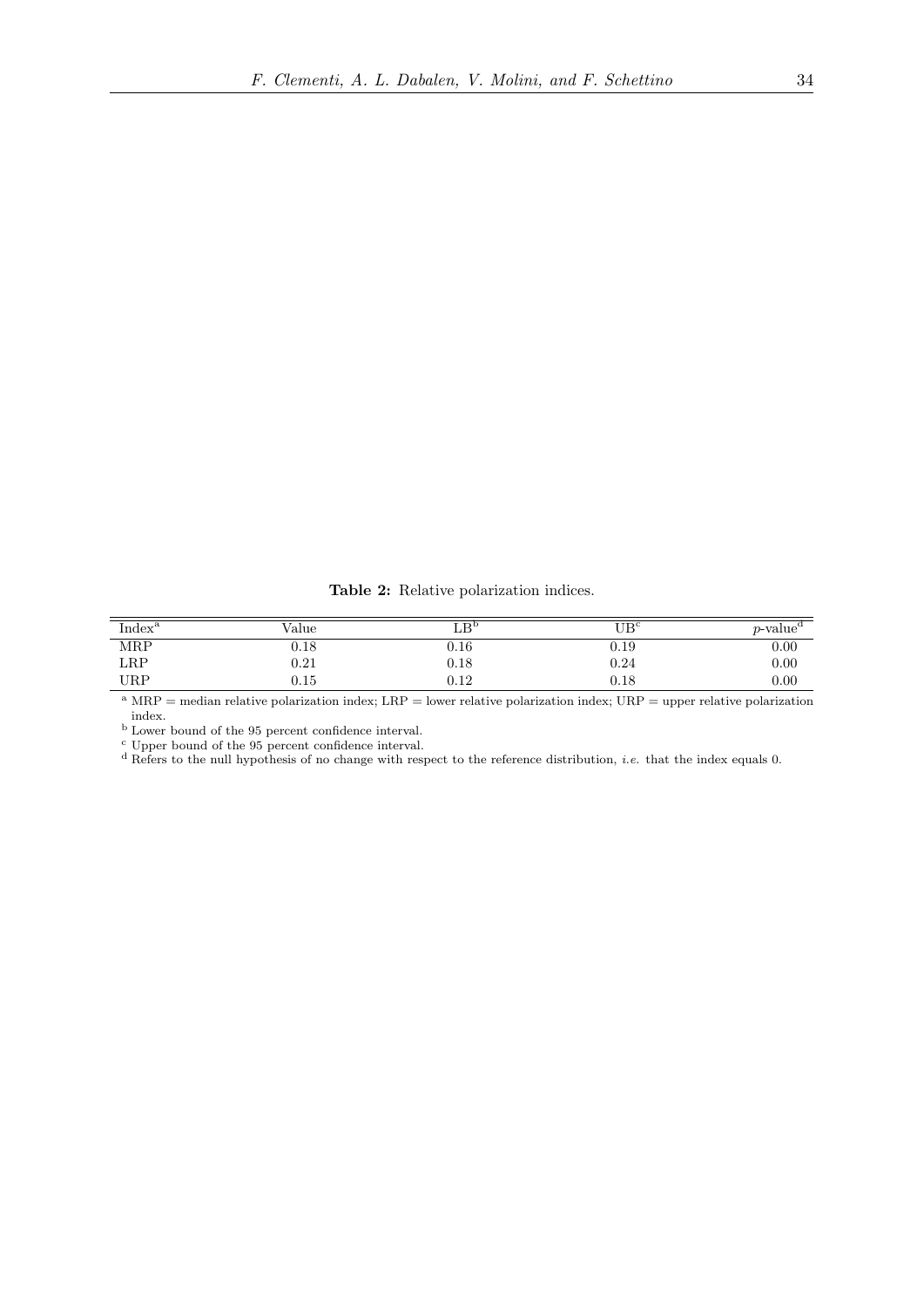|                                                               |          |        | 2003/2004                                                                       |                                             |          |                            |                      |                         | 2012/2013                               |                                      |                         |                                      |
|---------------------------------------------------------------|----------|--------|---------------------------------------------------------------------------------|---------------------------------------------|----------|----------------------------|----------------------|-------------------------|-----------------------------------------|--------------------------------------|-------------------------|--------------------------------------|
|                                                               | Mean     | Median | Pop.<br>share                                                                   | share<br>Inc.                               | Gini     | Theil                      | Mean                 | Median                  | $_{\rm share}$<br>Pop.                  | share<br>غط.<br>ا                    | Gini                    | Theil                                |
| Sex of household head                                         |          |        |                                                                                 |                                             |          |                            |                      |                         |                                         |                                      |                         |                                      |
| Female                                                        | 75,307   | 61,174 | 0.10                                                                            | 0.12                                        | 0.37     | $0.25$<br>$0.29$           | 114,786              | 85,264                  | 0.10                                    | 0.12                                 | 0.43                    | $0.46$                               |
| Male                                                          | 63,160   | 48,507 | 0.90                                                                            | 0.88                                        | 0.40     |                            | 91,235               | 63,247                  | 0.90                                    | 0.88                                 | 0.45                    | $0.46\,$                             |
| Literacy status of household head                             |          |        |                                                                                 |                                             |          |                            |                      |                         |                                         |                                      |                         |                                      |
| Illiterate                                                    | 55,471   | 43,190 | $0.64\,$                                                                        | 0.55                                        | 0.39     | 0.27                       | 72,825               |                         | 0.32                                    | 0.25                                 |                         | $0.53\,$                             |
| Literate                                                      | 80,150   | 62,355 | 0.36                                                                            | 0.45                                        | 0.39     | 0.27                       | 103,213              | $\frac{50,089}{73,111}$ | 0.68                                    | 0.75                                 | $0.45$<br>$0.43$        | 0.42                                 |
| Zone                                                          |          |        |                                                                                 |                                             |          |                            |                      |                         |                                         |                                      |                         |                                      |
| North Central                                                 | 45,485   | 34,188 |                                                                                 |                                             |          | 0.29                       |                      | 61,654                  |                                         |                                      |                         | 0.54                                 |
| North East                                                    | 58,639   | 44,007 |                                                                                 |                                             |          |                            | 87,095<br>63,766     | 46,974                  |                                         |                                      |                         |                                      |
| North West                                                    | 54,018   | 40,185 |                                                                                 |                                             |          |                            | 68,026               | 46,628                  |                                         |                                      |                         |                                      |
| South East                                                    | 84,375   | 65,315 |                                                                                 |                                             |          |                            | 115,481              |                         |                                         |                                      |                         |                                      |
| South South                                                   | 66,630   | 49,999 | $\begin{array}{c} 114 \\ 112 \\ 013 \\ 011 \\ 011 \\ 000 \\ 000 \\ \end{array}$ | 0.11<br>0.115<br>0.158<br>0.25              |          | $0.32$<br>$0.26$<br>$0.31$ | 108,187              | 80,889<br>79,568        | $1148$<br>$0.150$<br>$0.150$<br>$0.150$ | $0.13$<br>$0.19$<br>$0.14$<br>$0.18$ | $0.444410.4451350.0000$ | $0.37$<br>$0.47$<br>$0.31$<br>$0.24$ |
| South West                                                    | 80,406   | 68,194 |                                                                                 |                                             | 0.32     | 0.18                       | 131,142              | 105,877                 |                                         | 0.26                                 |                         |                                      |
| Main material used for floor                                  |          |        |                                                                                 |                                             |          |                            |                      |                         |                                         |                                      |                         |                                      |
| Medium quality/High quality                                   | 75,162   | 59,539 | $0.61\,$                                                                        | 0.71                                        | 0.38     | 0.26                       | 96,899               | 67,985                  | 0.91                                    | $0.94\,$                             | 0.44                    | 0.45                                 |
| Low quality                                                   | $47,926$ | 37,395 | 0.39                                                                            | 0.29                                        | 0.39     | 0.28                       | 61,300               | 38,627                  | 0.09                                    | 0.06                                 | 0.46                    | $0.56\,$                             |
| Main source of drinking water                                 |          |        |                                                                                 |                                             |          |                            |                      |                         |                                         |                                      |                         |                                      |
| Piped/Unprotected                                             | 64,182   | 48,804 | $\,0.62$                                                                        |                                             | $0.40\,$ | 0.30                       |                      |                         | 0.45                                    | 0.45                                 | $0.47$<br>$0.43$        | 0.54                                 |
| Protected                                                     | 64,824   | 50,811 | 0.38                                                                            | $\begin{array}{c} 0.62 \\ 0.38 \end{array}$ | 0.39     | 0.27                       | $93,453$<br>$93,717$ | $61,216$<br>$68,043$    | 0.55                                    | 0.55                                 |                         | 0.40                                 |
| Main cooking fuel                                             |          |        |                                                                                 |                                             |          |                            |                      |                         |                                         |                                      |                         |                                      |
| Charcoal/Kerosene/Oil/Electricity/Gas/Other                   | 98,366   | 79,284 | 0.25                                                                            | 0.39                                        | 0.36     | 0.22                       | 146,065              | 113,467                 | 0.25                                    | 0.39                                 | 0.37                    | 0.27                                 |
| Firewood                                                      | 52,927   | 41,990 | 0.75                                                                            | 0.61                                        | 0.38     | 0.26                       | 76,126               | 53,770                  | 0.75                                    | 0.61                                 | 0.43                    | $\!0.51\!$                           |
| Main toilet facility                                          |          |        |                                                                                 |                                             |          |                            |                      |                         |                                         |                                      |                         |                                      |
| Flush toilet/Improved pit latrine/Uncovered pit latrine/Other | 65,641   | 50,356 | $\!0.83\!$                                                                      | $0.84$<br>0.16                              | 0.40     | 0.29                       | 97,292               | 68,474                  | 0.78                                    | $\rm 0.81$                           | $0.44$<br>$0.48$        | 0.41                                 |
| No facility                                                   | 58,529   | 45,394 | <b>117</b>                                                                      |                                             | 0.39     | 0.28                       | 80,237               | 53,126                  | 0.22                                    | 0.19                                 |                         | $79.0\,$                             |
|                                                               |          |        |                                                                                 |                                             |          |                            |                      |                         |                                         |                                      |                         |                                      |

<span id="page-35-0"></span>Table 3: Summary measures for Nigerian household consumption expenditure by population subgroups, 2003/2004 and 2012/2013.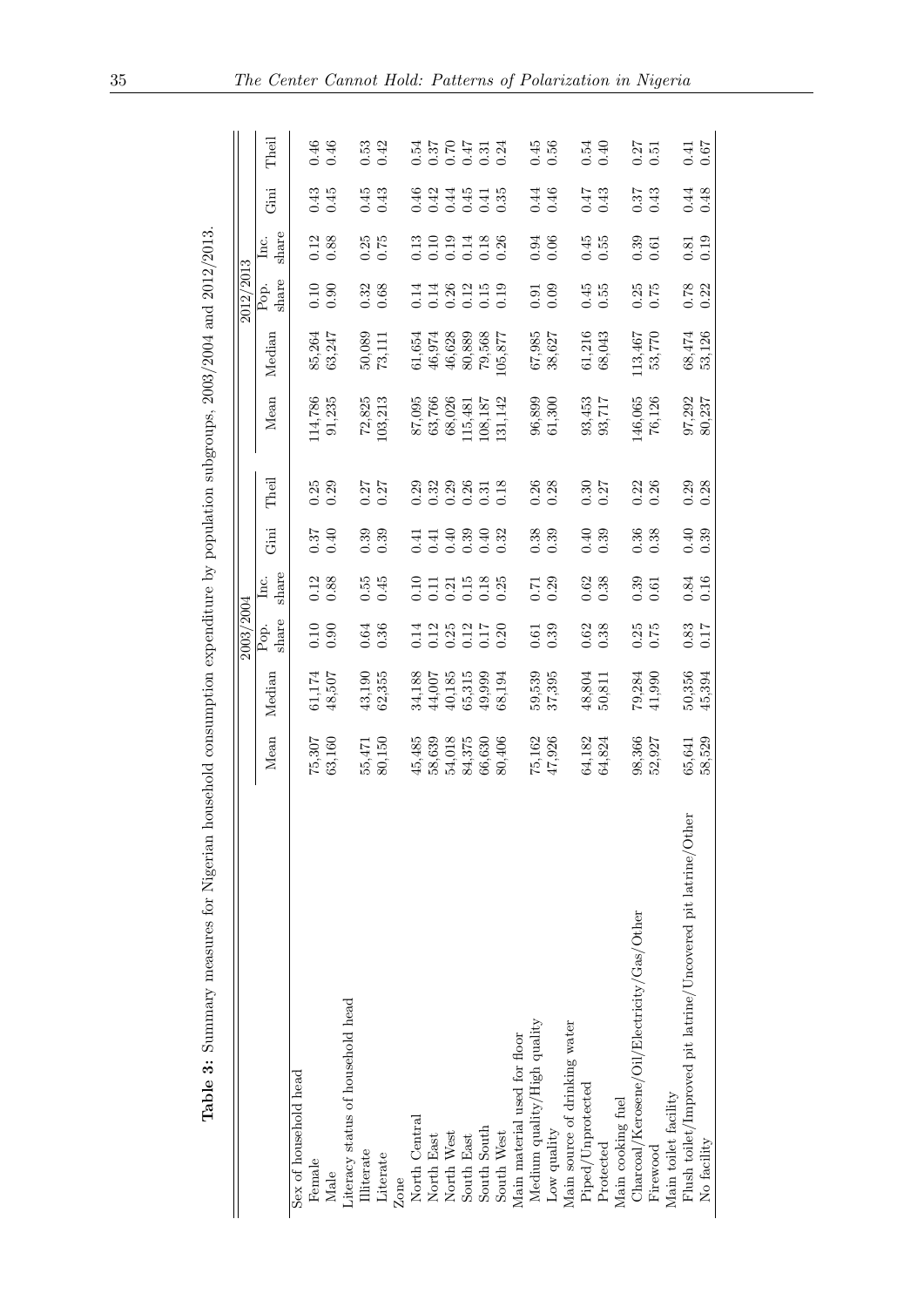<span id="page-36-0"></span>

| 2003/2004 to 2012/2013.                                                              |              |          |                                                                       |                                                                               |                                                                        |                                              |
|--------------------------------------------------------------------------------------|--------------|----------|-----------------------------------------------------------------------|-------------------------------------------------------------------------------|------------------------------------------------------------------------|----------------------------------------------|
|                                                                                      | <b>Mean</b>  | Median   | Pop. share                                                            | Inc. share                                                                    | Gini                                                                   | Theil                                        |
| Sex of household head                                                                |              |          |                                                                       |                                                                               |                                                                        |                                              |
| Female                                                                               | $62.1$       | 3.76     |                                                                       | 0.00                                                                          |                                                                        |                                              |
| Male                                                                                 | 4.17         | 2.99     | 0.0000                                                                | 0.00                                                                          | $\frac{1.68}{1.32}$                                                    | $7.01$<br>5.26                               |
| Literacy status of household head                                                    |              |          |                                                                       |                                                                               |                                                                        |                                              |
| Illiterate                                                                           | 3.07         | $1.66\,$ |                                                                       |                                                                               | 1.60                                                                   |                                              |
| Literate                                                                             | 2.85         | 1.78     | $-7.32$<br>18.41                                                      | $-8.39$<br>5.84                                                               | 1.09                                                                   | $7.78$<br>8.75                               |
| Zone                                                                                 |              |          |                                                                       |                                                                               |                                                                        |                                              |
| North Central                                                                        | 87.7         | 22.9     |                                                                       |                                                                               |                                                                        |                                              |
| North East                                                                           | $^{16}$      | $67.0$   |                                                                       |                                                                               |                                                                        |                                              |
| North West                                                                           | 2.60         | 1.67     |                                                                       |                                                                               |                                                                        |                                              |
| South East                                                                           |              | 2.40     |                                                                       |                                                                               |                                                                        |                                              |
| South South                                                                          | 3.55<br>5.53 | 5.30     | $\begin{array}{c} 0.000 \\ -0.0000 \\ -0.000 \\ -0.57 \\ \end{array}$ | $\begin{array}{c} 2.96 \\ -1.11 \\ -1.11 \\ 0.06 \\ 0.00 \\ 0.44 \end{array}$ | $\begin{array}{c} 1.29 \\ 0.27 \\ 1.66 \\ 1.60 \\ 1.00 \\ \end{array}$ |                                              |
| South West                                                                           | 5.59         | 5.01     |                                                                       |                                                                               |                                                                        |                                              |
| Main material used for floor                                                         |              |          |                                                                       |                                                                               |                                                                        |                                              |
| Medium quality/High quality                                                          | 2.86         | 1.48     |                                                                       |                                                                               |                                                                        |                                              |
| Low quality                                                                          | 2.77         | 0.36     | $4.54$<br>15.03                                                       | $3.17$<br>7.1.7                                                               | $1.64$<br>$1.85$                                                       | $6.28\phantom{}$                             |
| Main source of drinking water                                                        |              |          |                                                                       |                                                                               |                                                                        |                                              |
| Piped/Unprotected                                                                    | 4.26         | 2.55     |                                                                       |                                                                               |                                                                        |                                              |
| Protected                                                                            | 4.18         | 3.30     | $-3.50$<br>4.19                                                       | $-3.50$                                                                       | 1.81                                                                   | $6.75$<br>$4.46$                             |
| Main cooking fuel                                                                    |              |          |                                                                       |                                                                               |                                                                        |                                              |
| ${\rm Charccal}/{\rm Kerosen}$ e ${\rm Oil}/{\rm Electricity}/{\rm Gas}/{\rm Other}$ | $4.49$       | 4.06     |                                                                       | 0.00000                                                                       |                                                                        |                                              |
| Firewood                                                                             | 4.12         | $2.79$   |                                                                       |                                                                               | $\begin{array}{c} 0.30 \\ 1.38 \end{array}$                            | $2.30$<br>$7.77$                             |
| Main toilet facility                                                                 |              |          |                                                                       |                                                                               |                                                                        |                                              |
| Flush toilet/Improved pit latrine/Uncovered pit latrine/Other                        | 4.47         | 3.47     | $-0.69$<br>2.91                                                       |                                                                               | $1.06\phantom{1}$                                                      |                                              |
| No facility                                                                          | 3.57         | 1.76     |                                                                       | $-0.40$<br>1.93                                                               |                                                                        | $\begin{array}{c} 3.92 \\ 10.18 \end{array}$ |

**Table 4:** Summary measures for Nigerian household consumption expenditure by population subgroups, average annual compound percentage changes from<br>2003/2004 to 2012/2013. Table 4: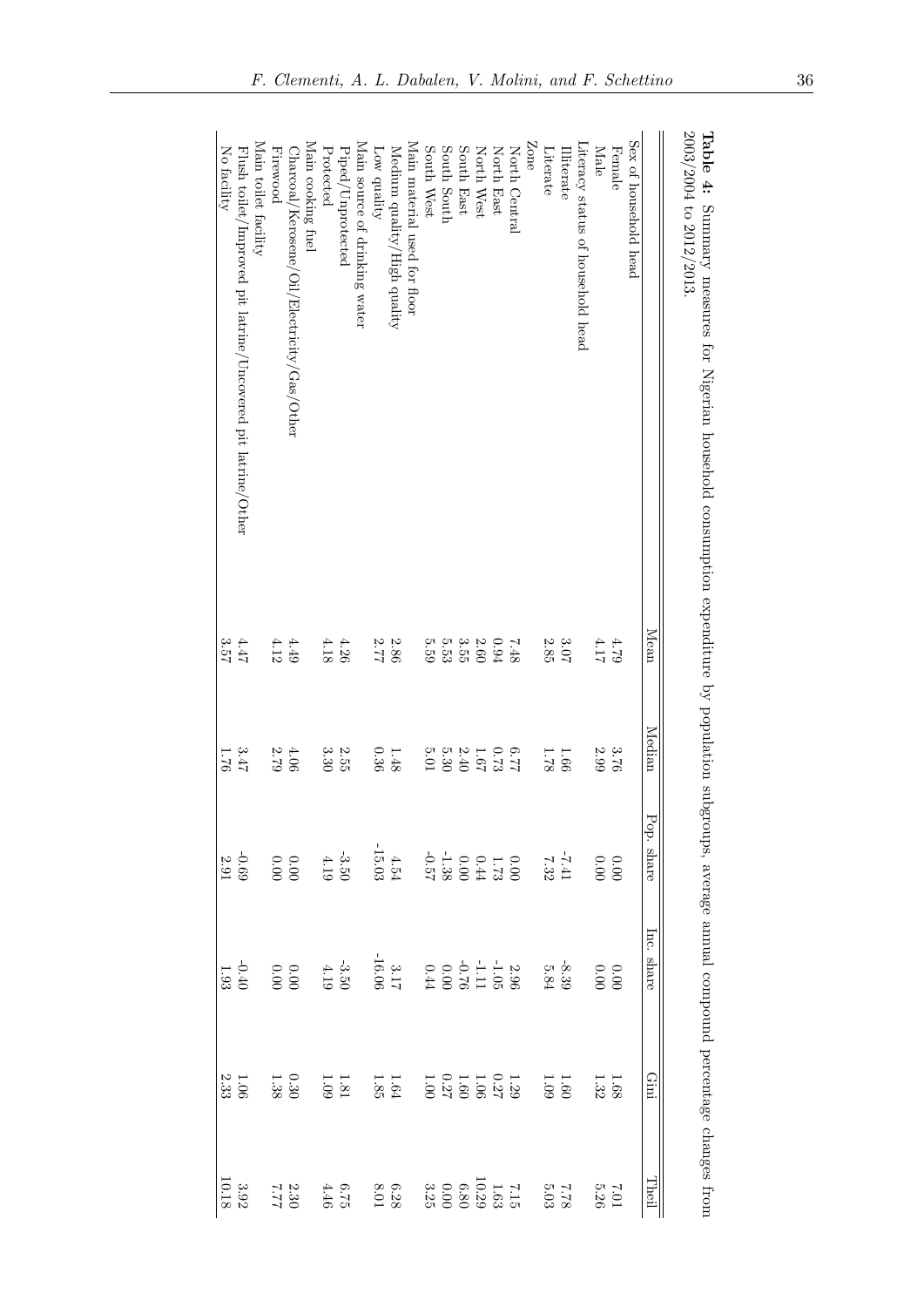|                                                                                                                                                        |         |                                                | MRP <sup>a</sup>                            |                                                                                                                       |                                             |                                                | LRP                                                                                                                                                                                                                                                                                                           |                                        |                                                                             |                                                                             | URP <sup>c</sup>                                                       |            |
|--------------------------------------------------------------------------------------------------------------------------------------------------------|---------|------------------------------------------------|---------------------------------------------|-----------------------------------------------------------------------------------------------------------------------|---------------------------------------------|------------------------------------------------|---------------------------------------------------------------------------------------------------------------------------------------------------------------------------------------------------------------------------------------------------------------------------------------------------------------|----------------------------------------|-----------------------------------------------------------------------------|-----------------------------------------------------------------------------|------------------------------------------------------------------------|------------|
|                                                                                                                                                        | Value   | $\overline{LB}^d$                              | $UB^e$                                      | $p$ -value                                                                                                            | Value                                       | $\Xi$                                          | ğ                                                                                                                                                                                                                                                                                                             | $p$ -value $^{1}$                      | Value                                                                       | $\overline{LB}^d$                                                           | $UB^e$                                                                 | $p$ -value |
| Sex of household head                                                                                                                                  |         |                                                |                                             |                                                                                                                       |                                             |                                                |                                                                                                                                                                                                                                                                                                               |                                        |                                                                             |                                                                             |                                                                        |            |
| Female                                                                                                                                                 | 0.17    |                                                |                                             |                                                                                                                       |                                             |                                                |                                                                                                                                                                                                                                                                                                               | 0.00                                   |                                                                             |                                                                             |                                                                        |            |
| Male                                                                                                                                                   | 0.17    | $0.13$<br>$0.16$                               | $\frac{0.21}{0.19}$                         | 0.00000                                                                                                               | $\frac{0.25}{0.21}$                         | $0.18$<br>0.17                                 | $0.33$<br>$0.24$                                                                                                                                                                                                                                                                                              | 0.00                                   | $0.10$<br>$0.14$                                                            | $\begin{array}{c} 0.02 \\ 0.11 \end{array}$                                 | $71.0$<br>71.0                                                         | 0.01       |
| Literacy status of household head                                                                                                                      |         |                                                |                                             |                                                                                                                       |                                             |                                                |                                                                                                                                                                                                                                                                                                               |                                        |                                                                             |                                                                             |                                                                        |            |
| Illiterate                                                                                                                                             | 0.07    |                                                |                                             |                                                                                                                       |                                             |                                                |                                                                                                                                                                                                                                                                                                               |                                        |                                                                             |                                                                             |                                                                        |            |
| Literate                                                                                                                                               | 0.12    | $\begin{array}{c} 0.05 \\ 0.10 \end{array}$    | $0.09$<br>$0.14$                            | 0.00000                                                                                                               | $\begin{array}{c} 0.09 \\ 0.13 \end{array}$ | 0.04                                           | $0.14$<br>$0.17$                                                                                                                                                                                                                                                                                              | 0.00000                                | $\begin{array}{c} 0.05 \\ 0.12 \end{array}$                                 | 0.000000                                                                    | $0.09$<br>$0.16$                                                       | 0.02       |
| Zone                                                                                                                                                   |         |                                                |                                             |                                                                                                                       |                                             |                                                |                                                                                                                                                                                                                                                                                                               |                                        |                                                                             |                                                                             |                                                                        |            |
| North Central                                                                                                                                          | 0.32    |                                                |                                             | $\begin{array}{cc} 0.46 & 0.00 & 0.00 & 0.00 \\ 0.0 & 0.00 & 0.00 & 0.00 \\ 0.00 & 0.00 & 0.00 & 0.00 \\ \end{array}$ | $0.3237$<br>$0.02337$<br>$0.337$<br>$0.34$  | $0.38$<br>$0.06$<br>$0.50$<br>$0.30$<br>$0.36$ | $\begin{array}{c} 52 \\ 0.08 \\ 0.06 \\ 0.07 \\ 0.07 \\ 0.07 \\ 0.07 \\ 0.07 \\ 0.07 \\ 0.07 \\ 0.07 \\ 0.07 \\ 0.07 \\ 0.07 \\ 0.07 \\ 0.07 \\ 0.07 \\ 0.07 \\ 0.07 \\ 0.07 \\ 0.07 \\ 0.07 \\ 0.07 \\ 0.07 \\ 0.07 \\ 0.07 \\ 0.07 \\ 0.07 \\ 0.07 \\ 0.07 \\ 0.07 \\ 0.07 \\ 0.07 \\ 0.07 \\ 0.07 \\ 0.07$ | $0.34$<br>$0.37$<br>$0.000$<br>$0.000$ | $\begin{array}{c} 0.18 \\ 0.01 \\ 0.00 \\ 0.10 \\ 0.21 \\ 0.33 \end{array}$ |                                                                             | $\begin{array}{c} 0.25 \\ 0.06 \\ 0.18 \\ 0.38 \\ 0.30 \\ \end{array}$ |            |
| North East                                                                                                                                             | $0.00$  |                                                |                                             |                                                                                                                       |                                             |                                                |                                                                                                                                                                                                                                                                                                               |                                        |                                                                             |                                                                             |                                                                        |            |
| North West                                                                                                                                             | $-0.05$ | $0.28$<br>$0.04$<br>$0.03$<br>$0.24$<br>$0.24$ | 5<br>2000<br>2000<br>2000                   |                                                                                                                       |                                             |                                                |                                                                                                                                                                                                                                                                                                               |                                        |                                                                             | $\begin{array}{c} 0.11 \\ 0.08 \\ 0.15 \\ 0.03 \\ 0.14 \\ 0.15 \end{array}$ |                                                                        |            |
| South East                                                                                                                                             | 0.17    |                                                |                                             |                                                                                                                       |                                             |                                                |                                                                                                                                                                                                                                                                                                               |                                        |                                                                             |                                                                             |                                                                        |            |
| South South                                                                                                                                            | 0.29    |                                                |                                             |                                                                                                                       |                                             |                                                |                                                                                                                                                                                                                                                                                                               |                                        |                                                                             |                                                                             |                                                                        |            |
| South West                                                                                                                                             | 0.28    |                                                |                                             |                                                                                                                       |                                             |                                                |                                                                                                                                                                                                                                                                                                               |                                        |                                                                             |                                                                             |                                                                        |            |
| Main material used for floor                                                                                                                           |         |                                                |                                             |                                                                                                                       |                                             |                                                |                                                                                                                                                                                                                                                                                                               |                                        |                                                                             |                                                                             |                                                                        |            |
| Medium quality/High quality                                                                                                                            | 0.11    | 0.09                                           | 0.13                                        |                                                                                                                       | 0.10                                        | 0.07                                           | $0.14$<br>$0.12$                                                                                                                                                                                                                                                                                              |                                        | 0.12                                                                        | 0.09                                                                        | $\begin{array}{c} 0.15 \\ 0.10 \end{array}$                            |            |
| Low quality                                                                                                                                            | $-0.09$ |                                                |                                             |                                                                                                                       |                                             |                                                |                                                                                                                                                                                                                                                                                                               |                                        |                                                                             |                                                                             |                                                                        |            |
| Main source of drinking water                                                                                                                          |         |                                                |                                             |                                                                                                                       |                                             |                                                |                                                                                                                                                                                                                                                                                                               |                                        |                                                                             |                                                                             |                                                                        |            |
| Piped/Unprotected                                                                                                                                      | 0.13    | $\begin{array}{c} 0.11 \\ 0.19 \end{array}$    | $\begin{array}{c} 0.15 \\ 0.23 \end{array}$ |                                                                                                                       | $\begin{array}{c} 0.13 \\ 0.25 \end{array}$ | $\frac{0.09}{0.21}$                            | $0.17$<br>0.29                                                                                                                                                                                                                                                                                                | 0.000000                               | $\begin{array}{c} 0.13 \\ 0.17 \end{array}$                                 | $\begin{array}{c} 0.08 \\ 0.12 \end{array}$                                 | $\begin{array}{c} 0.17 \\ 0.21 \end{array}$                            | 0.00000    |
| Protected                                                                                                                                              | 0.21    |                                                |                                             |                                                                                                                       |                                             |                                                |                                                                                                                                                                                                                                                                                                               |                                        |                                                                             |                                                                             |                                                                        |            |
| Main cooking fuel                                                                                                                                      |         |                                                |                                             |                                                                                                                       |                                             |                                                |                                                                                                                                                                                                                                                                                                               |                                        |                                                                             |                                                                             |                                                                        |            |
| Charcoal/Kerosene/Oil/Electricity/Gas/Other                                                                                                            | 0.21    | $\begin{array}{c} 0.18 \\ 0.11 \end{array}$    | 0.24                                        | 0.00000                                                                                                               |                                             | $\begin{array}{c} 0.19 \\ 0.11 \end{array}$    | $\begin{array}{c} 0.31 \\ 0.18 \end{array}$                                                                                                                                                                                                                                                                   | 0.000000                               | $\begin{array}{c} 0.18 \\ 0.11 \end{array}$                                 | $\begin{array}{c} 0.12 \\ 0.07 \end{array}$                                 | $0.24$<br>$0.14$                                                       |            |
| Firewood                                                                                                                                               | 0.13    |                                                |                                             |                                                                                                                       | $\begin{array}{c} 0.25 \\ 0.15 \end{array}$ |                                                |                                                                                                                                                                                                                                                                                                               |                                        |                                                                             |                                                                             |                                                                        |            |
| Main toilet facility                                                                                                                                   |         |                                                |                                             |                                                                                                                       |                                             |                                                |                                                                                                                                                                                                                                                                                                               |                                        |                                                                             |                                                                             |                                                                        |            |
| Flush toilet/Improved pit latrine/Uncovered pit                                                                                                        | 0.20    | 0.19                                           | 0.22                                        |                                                                                                                       |                                             | 0.20                                           |                                                                                                                                                                                                                                                                                                               | 0.00                                   |                                                                             |                                                                             | 0.21                                                                   |            |
| latrine/Other                                                                                                                                          |         |                                                |                                             | 0.00                                                                                                                  | 0.23                                        |                                                | 0.27                                                                                                                                                                                                                                                                                                          |                                        | 0.17                                                                        | 0.14                                                                        |                                                                        | 0.00       |
| No facility                                                                                                                                            | 0.09    | 0.06                                           | 0.12                                        | 0.00                                                                                                                  | 0.11                                        | 0.05                                           | 0.17                                                                                                                                                                                                                                                                                                          | 0.00                                   | 0.07                                                                        | 0.01                                                                        | 0.13                                                                   | 0.01       |
| <sup>a</sup> Median relative polarization index.<br><sup>c</sup> Upper relative polarization index.<br><sup>b</sup> Lower relative polarization index. |         |                                                |                                             |                                                                                                                       |                                             |                                                |                                                                                                                                                                                                                                                                                                               |                                        |                                                                             |                                                                             |                                                                        |            |
| <sup>d</sup> Lower bound of the 95 percent confidence interval.                                                                                        |         |                                                |                                             |                                                                                                                       |                                             |                                                |                                                                                                                                                                                                                                                                                                               |                                        |                                                                             |                                                                             |                                                                        |            |
| <sup>e</sup> Upper bound of the 95 percent confidence interval<br>$\frac{1}{2}$<br>$f = \frac{1}{2}$                                                   |         |                                                |                                             |                                                                                                                       |                                             |                                                |                                                                                                                                                                                                                                                                                                               |                                        |                                                                             |                                                                             |                                                                        |            |

<span id="page-37-0"></span>Table 5: Relative polarization indices for different population subgroups.

<sup>1</sup> Refers to the null hypothesis of no change with respect to the reference distribution, *i.e.* that the index equals 0.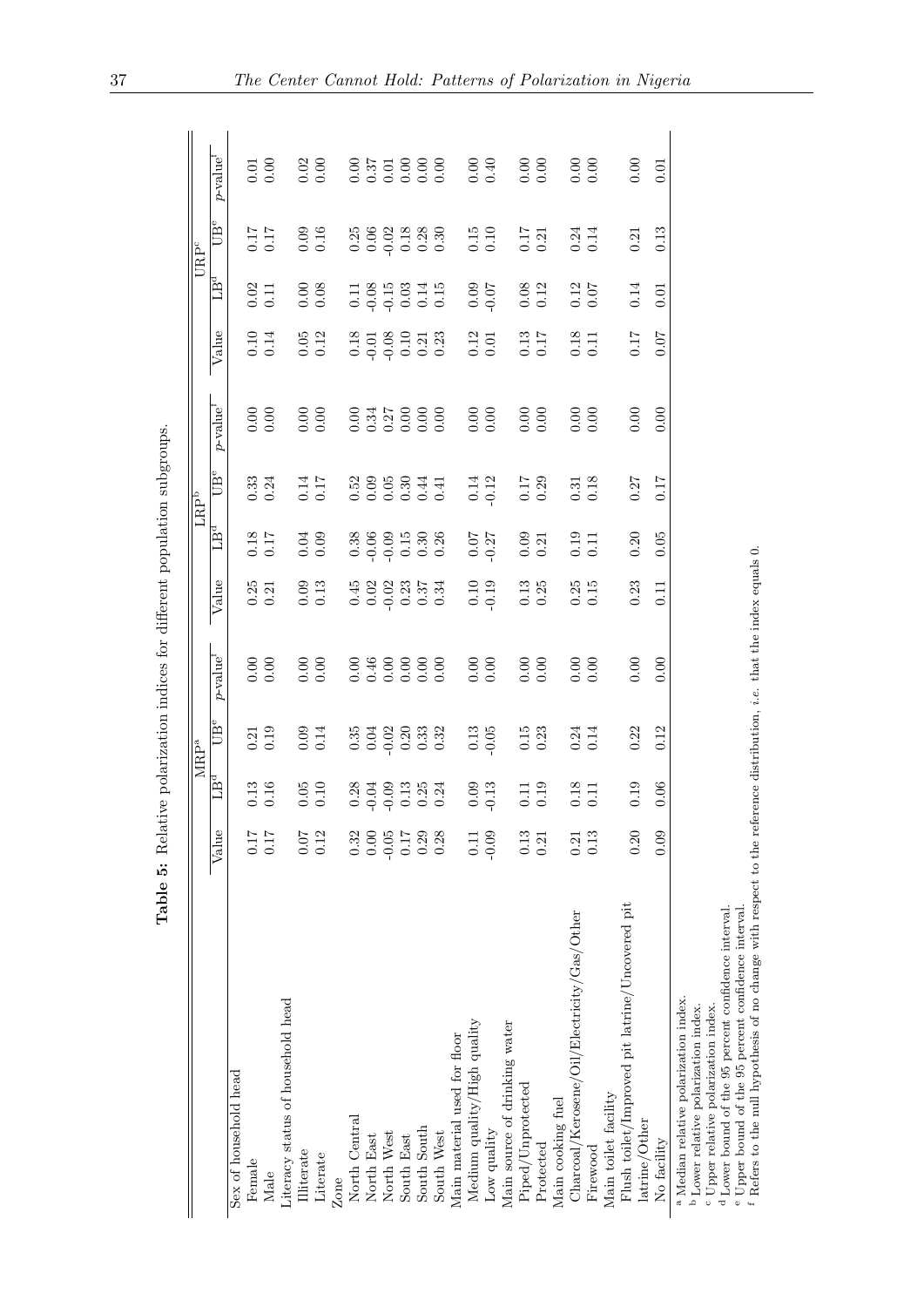# <span id="page-38-0"></span>Figures



Figure 1: Quantile-to-quantile analysis.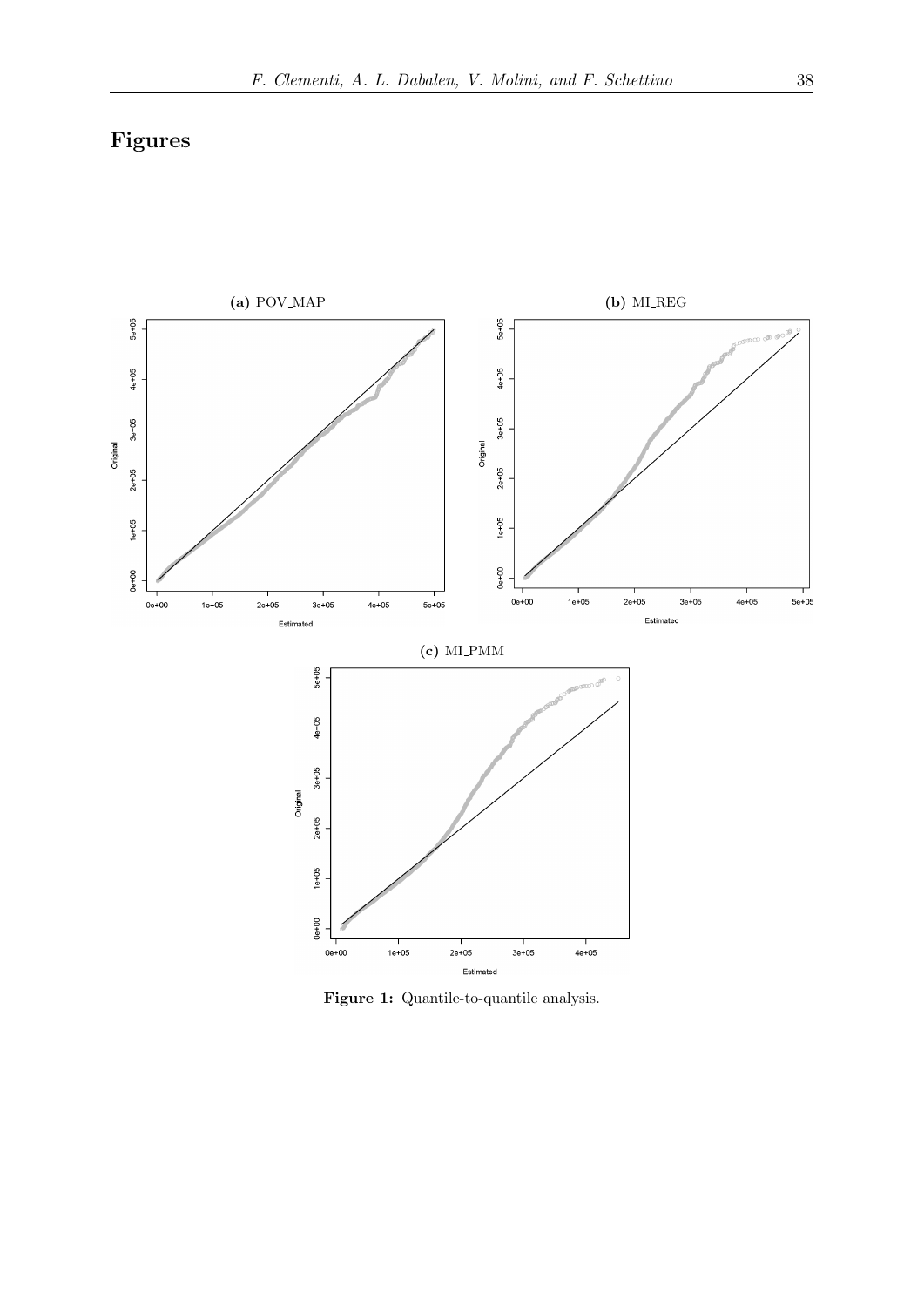<span id="page-39-0"></span>

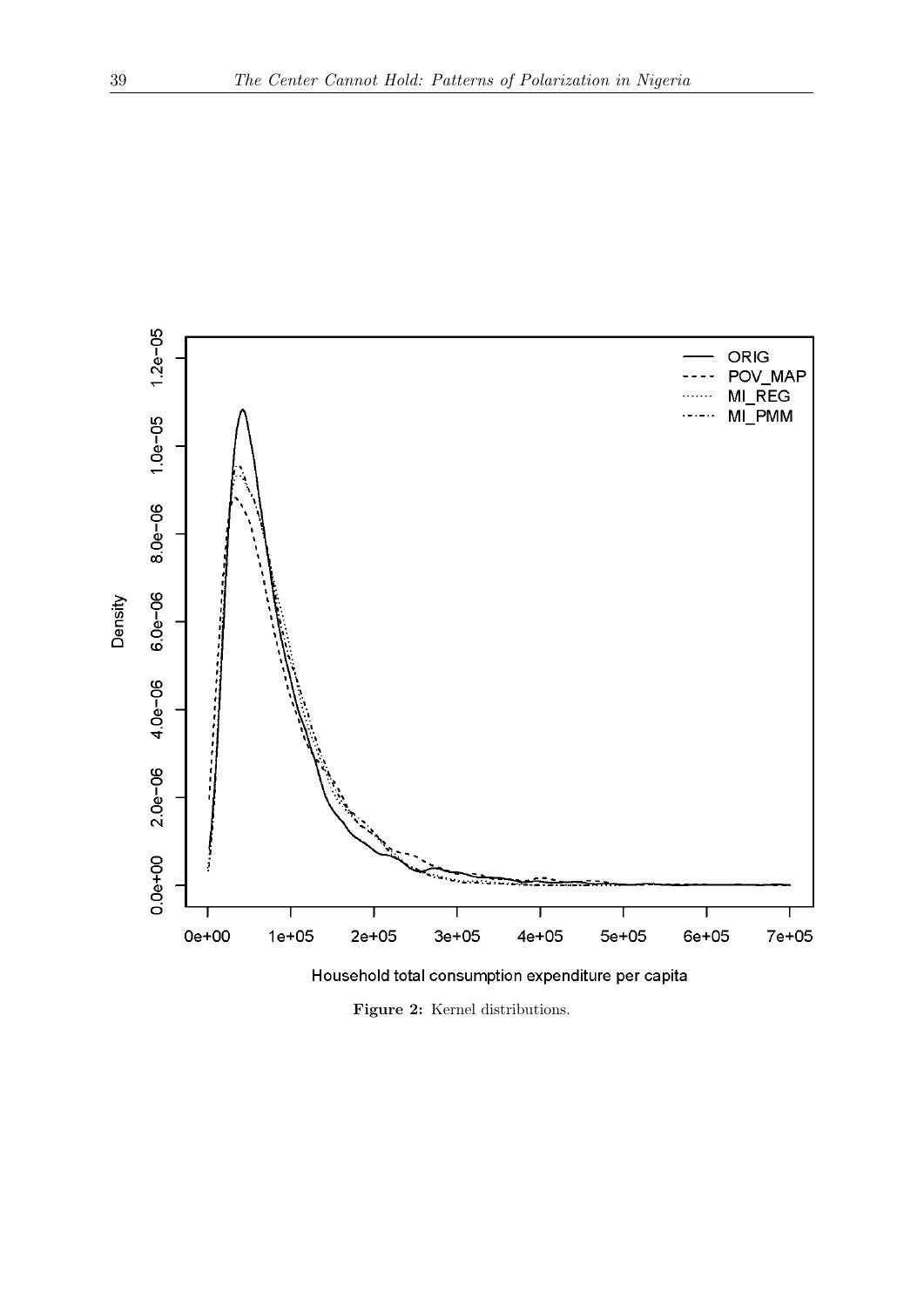<span id="page-40-3"></span><span id="page-40-2"></span><span id="page-40-1"></span><span id="page-40-0"></span>

<span id="page-40-4"></span>Figure 3: Changes in the Nigerian household consumption distribution between 2003/2004 and 2012/2013. In panel [\(a\),](#page-40-1) expenditures in the upper tiers of the distributions have been truncated for better presentation of the graph, where the vertical lines denote the medians of the two survey waves. The bars in panels  $(b)$ –[\(d\)](#page-40-4) represent the decile breakdown of the relative distribution, showing the fraction of 2012/2013 households that fall into each 2003/2004 decile, while dotted lines indicate the 95 percent pointwise confidence limits based on the asymptotic normal approximation [\(Handcock and Morris,](#page-28-1) [1999,](#page-28-1) p. 144).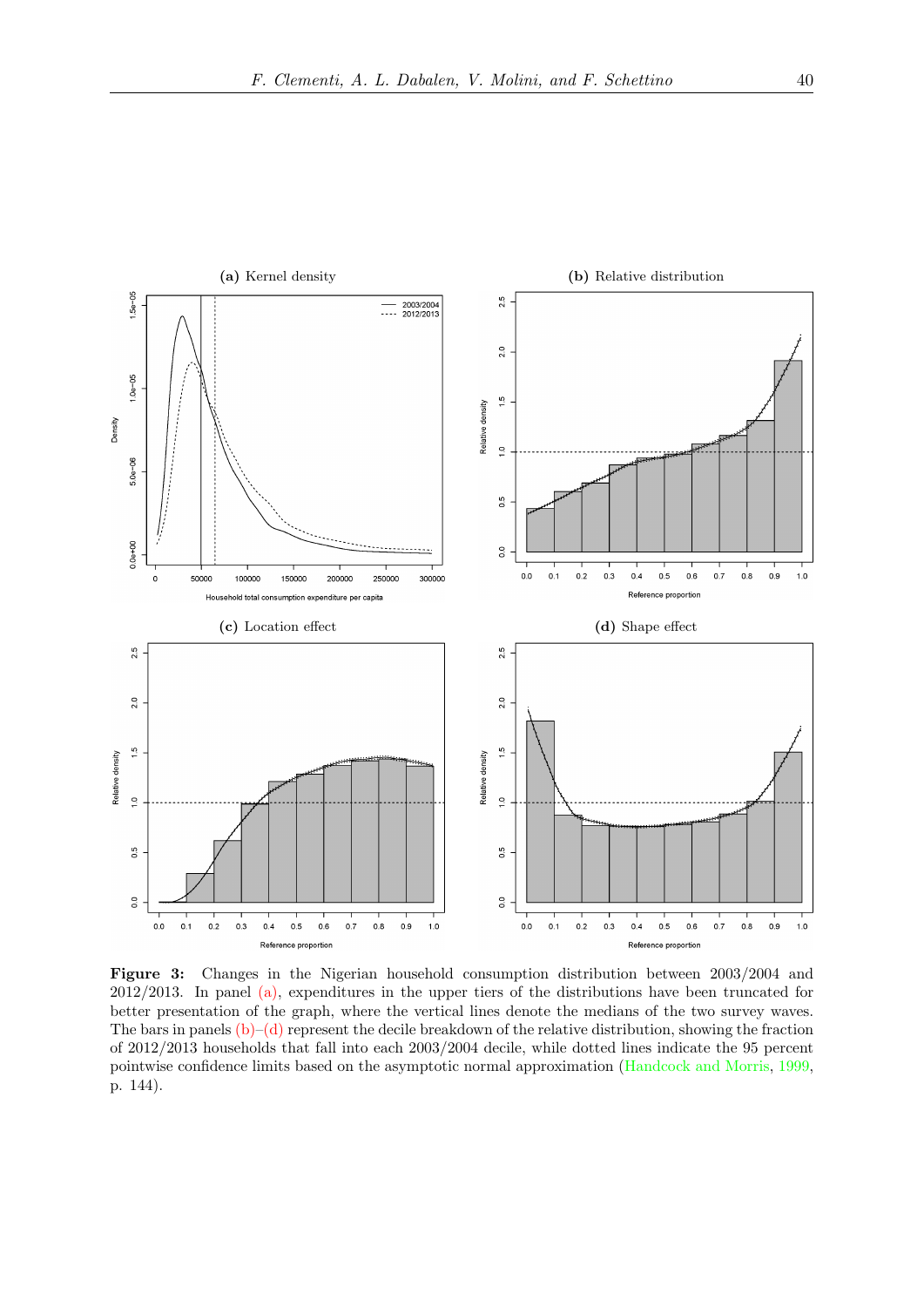<span id="page-41-0"></span>

Figure 4: The relative distributions of the covariates for  $2012/2013$  to  $2003/2004$ . The upper axes are labelled by the levels of categorical variables. The dotted lines are 95 percent pointwise confidence bounds.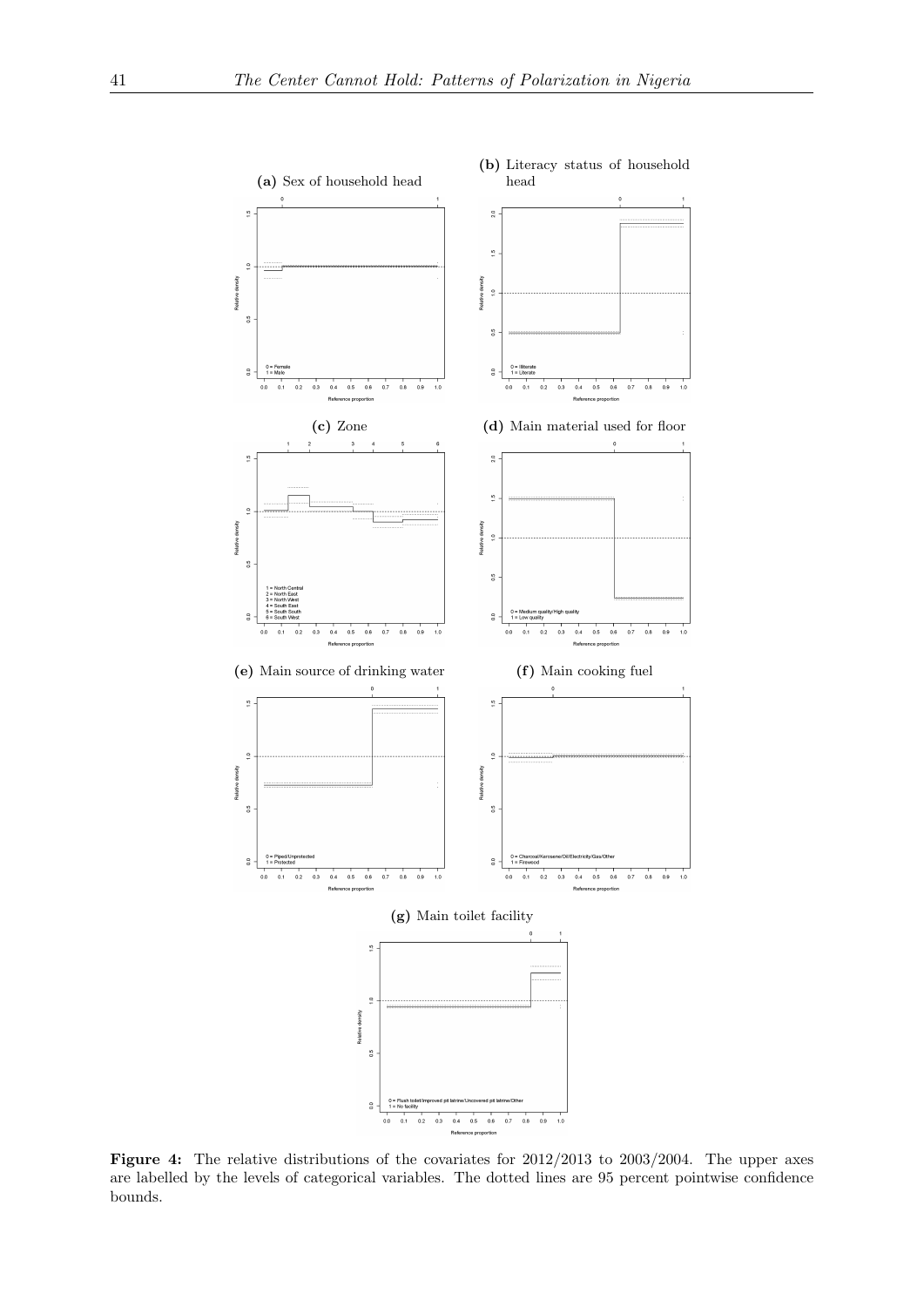<span id="page-42-0"></span>

Figure 5: The effects of changes in the covariate distributions on the  $2012/2013$  to  $2003/2004$  relative density of Nigerian consumption expenditure.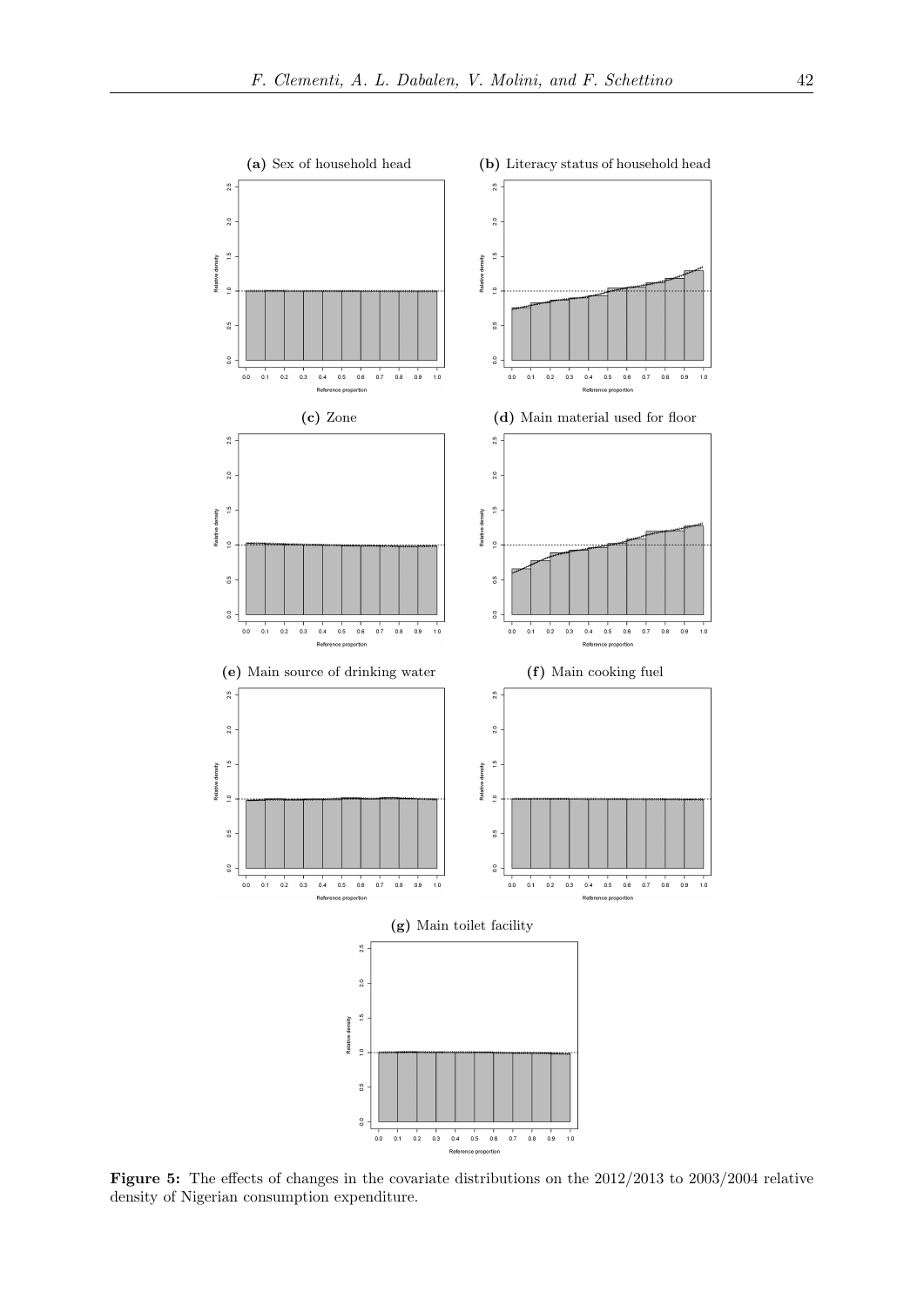<span id="page-43-0"></span>

Figure 6: The composition-adjusted relative densities of Nigerian consumption expenditure for 2012/2013 to 2003/2004.